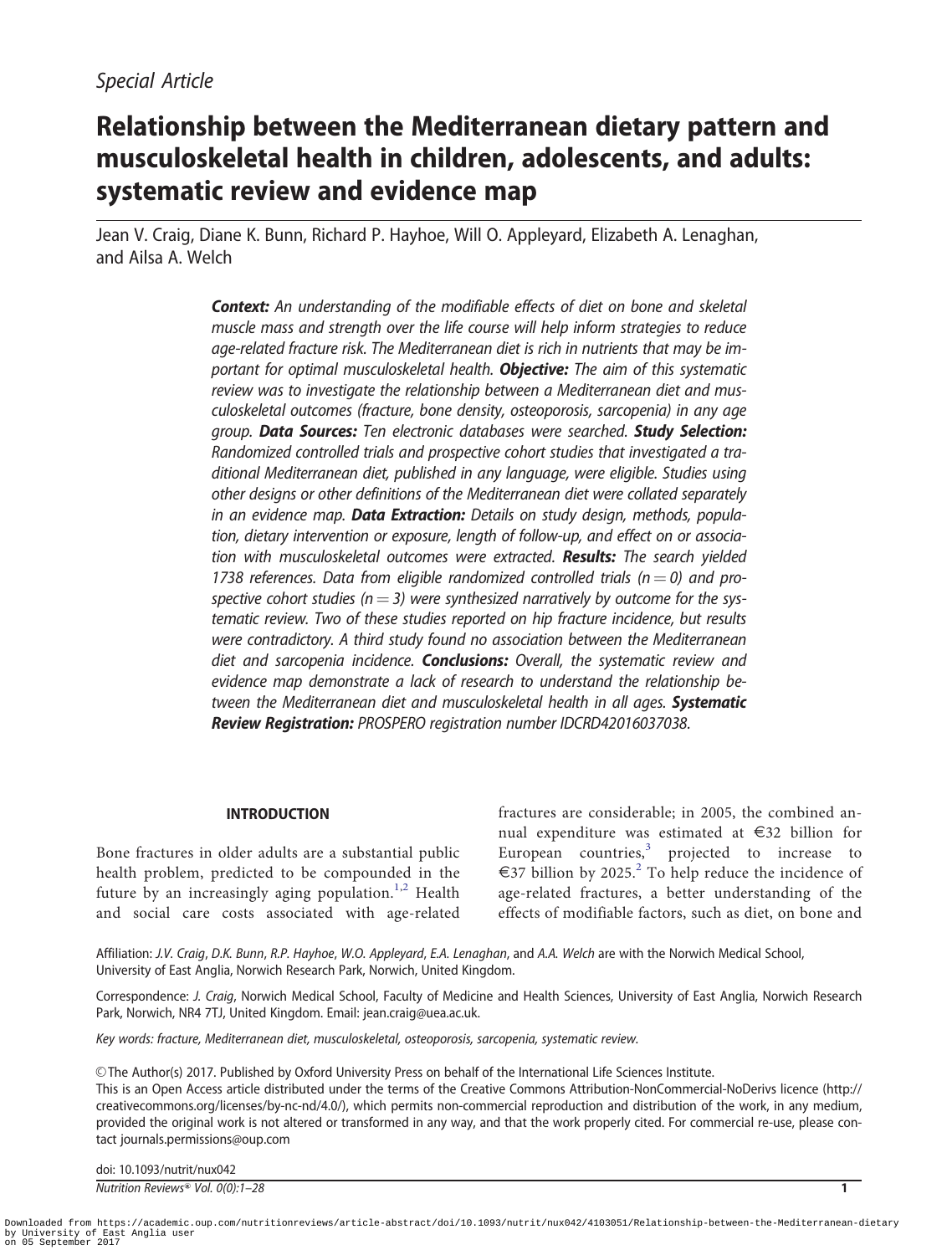muscle health over the life course is needed to inform strategies.

Fall-related fracture risk increases with age.<sup>4,5</sup> Causes are multiple, the most noteworthy being agerelated deterioration of both bone and skeletal muscle health. It is well established that low bone mass and microarchitectural deterioration of bone tissue, characteristic of osteoporosis, increases susceptibility to lowimpact fragility fractures.<sup>6</sup> However, more recently, the relevance of loss of skeletal muscle mass or strength to bone health has been recognized, with evidence of associations between low skeletal muscle mass, low strength, or low physical performance and outcomes of osteoporosis or low bone mineral density, falling, and fractures. $7-11$  $7-11$ Risk of falling can be attributed in part to muscle-related factors that include impaired balance, reduced agility, and diminished grip strength. Additionally, skeletal muscle may provide a physical protective barrier to reduce the impact of falls. There is a mechanical interrelationship between skeletal muscle and bone that may affect fracture risk. Bone tissue is responsive to the mechanical load of skeletal muscle contraction, $12$  and thus a decline in muscle function could result in a deterioration in bone health.<sup>[13,14](#page-26-0)</sup> Emerging research also suggests there is a biochemical interrelationship whereby skeletal muscle secretes endocrine factors that stimulate bone growth and repair. $12,13$  $12,13$  When sarcopenia (characterized by agerelated, progressive, generalized loss of skeletal muscle mass and strength) and osteoporosis coexist, as they commonly do, $^{10,11}$  $^{10,11}$  $^{10,11}$  fracture risk increases. $^{8}$ 

Sarcopenia was identified in the late  $1980s$ ,  $^{15}$  $^{15}$  $^{15}$  but definitions and diagnostic cutoff points continue to be debated.[16–19](#page-26-0) Related terms such as dynapenia, referring to age-related loss of power and muscle strength, $^{20}$  $^{20}$  $^{20}$  and myopenia, used to define clinically relevant muscle wasting occurring at any age, $^{21}$  $^{21}$  $^{21}$  are also emerging. In this review, the definition of sarcopenia is that used by the European Working Group on Sarcopenia in Older People: "the presence of low skeletal muscle mass with low skeletal muscle function (either low muscle strength or low physical performance)."<sup>[17](#page-26-0)</sup> This combination of skeletal muscle outcomes is also used in definitions proposed by other working groups.<sup>22-24</sup> Since interplay exists between bone and muscle, it is logical to investigate the musculoskeletal system, rather than the skeletal system alone, when seeking to develop strategies to reduce fracture risk in later life. Furthermore, musculoskeletal influences earlier in life must be considered. Bone mass and skeletal muscle mass and strength reach a peak in early adulthood before declining, and so the health of bone and skeletal muscle in later life may be determined not only by the extent of the decline but also by levels attained in childhood and adolescence.<sup>[25,26](#page-26-0)</sup> A computer modeling study suggests that peak bone mineral density

may be the principal factor influencing the timing of on-set of development of osteoporosis.<sup>[27](#page-26-0)</sup>

An important modifiable factor affecting the musculoskeletal system is diet.[25,28,29](#page-26-0) An understanding of the role of individual nutrients in maintaining bone and skeletal muscle health is advantageous, yet nutrients are not eaten in isolation. When consumed together over a period of time, nutrients can have interactive and cumulative effects. It is thus relevant to investigate overall dietary patterns to explain the effects of nutrition on health. Of particular interest is the influence of the Mediterranean diet, a predominantly plant-based diet with moderate intakes of fish; low intakes of meat, dairy, and saturated fats; olive oil as the main source of dietary fat; and regular but moderate alcohol intake. $30$  Although the Mediterranean diet has been broadly described, variations exist in the food groups and nutrient components included in associated adherence indices used by different researchers. These variations must therefore be taken into account when comparing studies.<sup>31</sup>

The Mediterranean diet is rich in antioxidants such as vitamin C, carotenoids, and selenium and in minerals such as magnesium, which recent studies have suggested may affect muscle health.<sup>[28](#page-26-0)</sup> Similarly, phytoestrogens, antioxidants, potassium, magnesium, and vitamins K and C, found in such a diet, may be impor-tant for reducing the risk of osteoporosis and fracture.<sup>[32](#page-26-0)</sup> Accumulating evidence from systematic reviews indi-cates wider health benefits of the Mediterranean diet.<sup>[33](#page-26-0)</sup> notably the positive associations with reduced risk of coronary heart disease,  $34,35$  stroke,  $36$  diabetes,  $37,38$  $37,38$  and all-cause mortality.<sup>[39](#page-26-0)</sup> Studies investigating the relationship between this diet and musculoskeletal health might therefore be expected. At the time of conducting this research, only 1 previous review of studies investigating the effects of a Mediterranean diet on musculoskeletal health (bone outcomes only) had been carried out,<sup>[40](#page-26-0)</sup> and this did not use a priori–defined methods.

The aim of this study was therefore to identify, evaluate, and synthesize the research evidence pertaining to the relationship between the Mediterranean diet and musculoskeletal outcomes in children, young people, and adults.

# **Objectives**

The first objective of this systematic review was to conduct a systematic search for studies of any design that have investigated the relationship between a Mediterranean diet (by any definition) and musculoskeletal outcomes, and to map the nature of that research by summarizing the types of participants, diets, and outcomes investigated. The purpose of this broad evidence map is to inform future investigators of the existing evidence base and information gaps.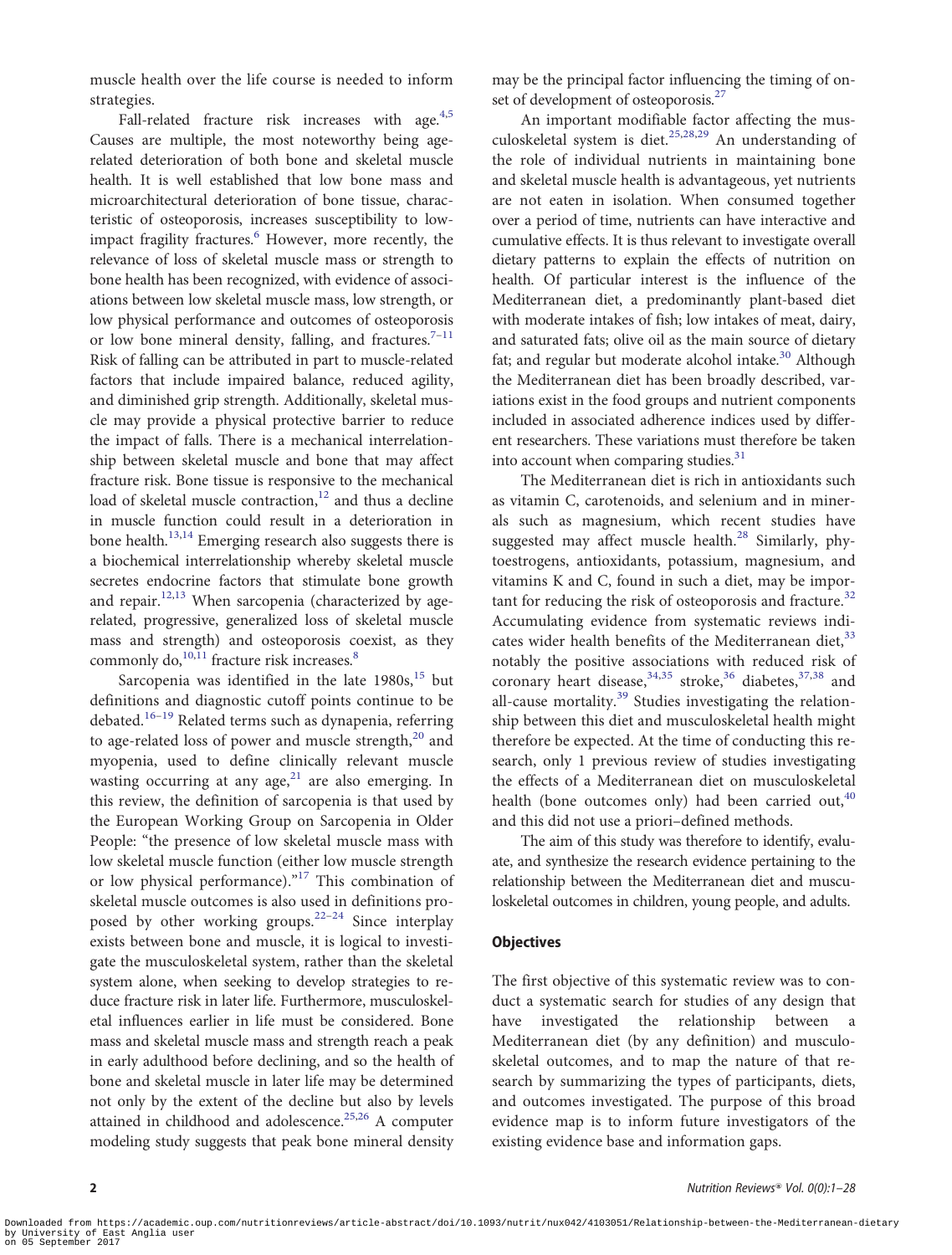The second objective was to use established methodology<sup>41</sup> to undertake a systematic review of a subset of studies identified in the evidence map that fulfil tighter inclusion criteria. Evidence from RCTs was used to determine the effects of a diet that follows the core principles of a traditional Mediterranean diet, when compared with any other dietary pattern, on outcomes of: fracture incidence (primary objective), fracture risk score, osteopenia and osteoporosis incidence, bone mineral density, bone mineral content, bone turnover markers, sarcopenia incidence or combined outcomes of skeletal muscle mass plus skeletal muscle strength or physical performance where sarcopenia incidence/prevalence is not reported. Evidence from prospective cohort studies was used to determine the association between a diet that follows the core principles of a traditional Mediterranean diet and the above outcomes when adjusted for established or potential confounders.

The third objective was to examine the characteristics of Mediterranean diet adherence assessment scores to ensure that standard Mediterranean diet definitions were used in the studies included in this systematic review.

### **METHODS**

The study protocol was registered on April 1, 2016, with the PROSPERO International Prospective Register of Systematic Reviews, registration ID CRD42016037038.<sup>42</sup> The PRISMA (Preferred Reporting Items for Systematic Reviews and Meta-Analyses) checklist<sup>43</sup> was used to guide reporting (see Table S1 in the Supporting Information online).

# Defining the Mediterranean diet

In research settings, a large number of indices are used to define and operationalize the Mediterranean diet.<sup>[38,39](#page-26-0)</sup> While a Mediterranean diet by any definition was of interest in the evidence map (objective 1), the focus of the systematic review (objective 2) was solely on studies that investigated a diet most closely representing what is traditionally termed a Mediterranean diet. In order to define this diet at the outset (objective 3), the 23 Mediterranean diet adherence indices previously identified by Shaw  $(2015)^{44}$  $(2015)^{44}$  $(2015)^{44}$  were examined, and the food categories and scoring approach used in each of the indices was noted, including whether higher consumption is treated as positive (encouraged) or is restricted. These findings were considered alongside the findings of 2 reviews: a systematic review that had tabulated the food categories and scoring methods of Mediterranean diet adherence indices used in prospective cohort studies investigating a range of health outcomes,<sup>[39](#page-26-0)</sup> and a separate evaluation of 22 Mediterranean diet adherence indices that was published subsequent to the work undertaken for this pa-per.<sup>[31](#page-26-0)</sup> All 3 evaluations confirmed there is a lack of uniformity between indices in the number of food categories, food category groupings (eg, fruit and nuts can be treated independently or grouped together in 1 category), the description of foods within categories (eg, dairy vs full-fat dairy), and the scoring approaches used.

In this systematic review, the Mediterranean diet was defined as a diet that explicitly addressed, as a minimum, the 8 core food categories most frequently cited across the indices: vegetables, fruit, legumes, cereals, fish, meat, dairy, and dietary fat used in food preparation and cooking. Alcohol, listed in most diet adherence scores, was not considered a core category because this systematic review had no age restrictions and alcohol consumption is not assessed in children. Variation in the food descriptors used within a core category was allowed; for example, meat, red meat, and/or processed meat were all accepted in the meat category, and olive oil, monounsaturated fatty acids (MUFAs) to polyunsaturated fatty acids (PUFAs) to saturated fatty acids (SFAs) ratio, and MUFA or PUFA to SFA ratio were all accepted in the dietary fat category.<sup>30,[45](#page-26-0)</sup> Quantities of food intake from each core category had to comply with the broad, indicative criteria shown in [Table 1](#page-3-0). For example, for a diet to be defined as a Mediterranean diet, the vegetable intake, which is encouraged and treated as positive across all dietary indices, needed to be high, defined here as greater than or equal to either a minimum number of recommended servings (varies across studies and indices) or the sex-specific median of the study population.

The resultant criteria to define a Mediterranean diet for the systematic review allowed some leeway on types of foods while ensuring that diets that differed markedly from the traditionally defined Mediterranean diet were excluded.

# Identifying studies

A search of 10 databases (MEDLINE, Embase, CINAHL, Cochrane Library databases, LILACS [Literatura Latino Americana em Ciências da Saúde], Web of Science, CAB Abstracts, International Standard RCT Number [ISRCTN] Registry, WHO International Trials Registry Platform [ICTRP], and ProQuest Dissertations & Theses) was performed on December 8, 2015, to identify studies eligible for inclusion in the evidence map and systematic review using a combination of indexing and free text terms related to Mediterranean diet or associated adherence scores (intervention and exposure terms) and bone or muscle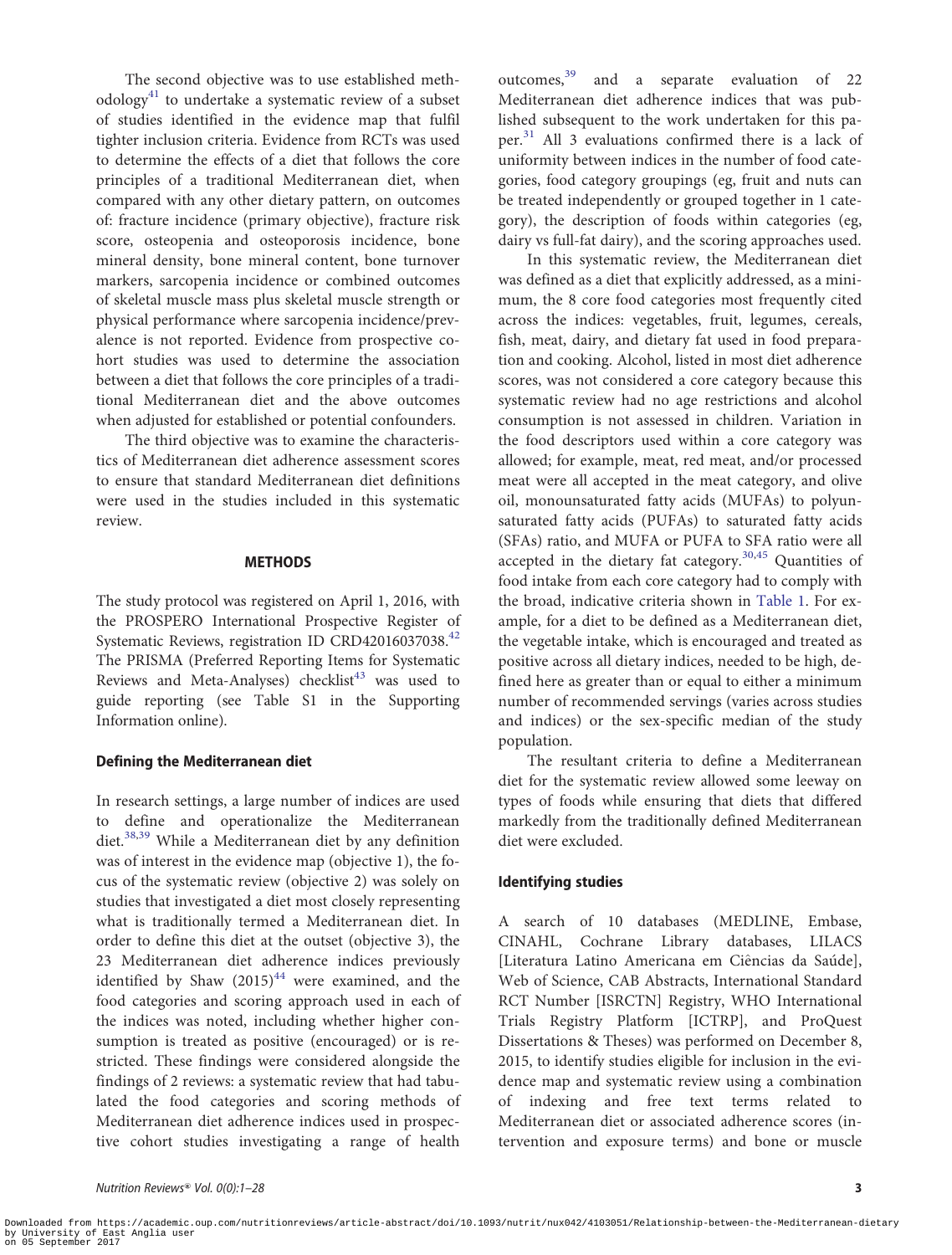<span id="page-3-0"></span>

| Table 1 PICOS criteria for inclusion of studies in the evidence map and systematic review |  |
|-------------------------------------------------------------------------------------------|--|
|-------------------------------------------------------------------------------------------|--|

| Parameter                                                           | Evidence map                                                                                                                                                                                                                                                                                                           | Systematic review                                                                                                                                                                                                                                                                                                                                                                                                                                                                                                                                                                                                                                                                             |
|---------------------------------------------------------------------|------------------------------------------------------------------------------------------------------------------------------------------------------------------------------------------------------------------------------------------------------------------------------------------------------------------------|-----------------------------------------------------------------------------------------------------------------------------------------------------------------------------------------------------------------------------------------------------------------------------------------------------------------------------------------------------------------------------------------------------------------------------------------------------------------------------------------------------------------------------------------------------------------------------------------------------------------------------------------------------------------------------------------------|
| Participants                                                        | People of any age, in any country, with any clinical condition, whose meals were either self-provided or<br>provided as part of care in a residential home                                                                                                                                                             |                                                                                                                                                                                                                                                                                                                                                                                                                                                                                                                                                                                                                                                                                               |
| Intervention diet (inter-<br>ventional studies)                     | Participants advised to follow a dietary pattern la-<br>beled as "Mediterranean," with or without provi-<br>sion of foods; diet not to have been modified for<br>weight loss (such diets can alter dietary patterns);<br>co-interventions such as exercise allowed, pro-<br>vided they were administered to all groups | Inclusion criteria were the same as those for the<br>evidence map, but in addition, advice about<br>MD to have addressed at least 8 core food cate-<br>gories, as follows: high consumption encoura-<br>$\gamma$ ged <sup>a</sup> for (1) fruit, (2) vegetables, (3) legumes,<br>(4) cereals, and (5) fish; high consumption dis-<br>couraged <sup>b</sup> for (6) meat and (7) dairy; and, for<br>(8) dietary fat, low consumption <sup>b</sup> of SFAs, or a<br>high ratio of MUFAs and/or PUFAs to SFAs, or<br>olive oil as the predominant dietary fat encour-<br>aged; MD enhancements, such as provision of<br>supplementary olive oil, allowable if relevant to<br>MD and in food form |
| Comparator diet (inter-<br>ventional studies)                       | Advice to follow usual diet or any dietary pattern other than MD, or no dietary advice                                                                                                                                                                                                                                 |                                                                                                                                                                                                                                                                                                                                                                                                                                                                                                                                                                                                                                                                                               |
| Assessment of exposure<br>to MD                                     | A priori assessment, using any MD adherence index,<br>or a posteriori assessment, using methods such<br>as exploratory principal component analysis to<br>identify commonly consumed combinations of<br>foods that are then designated as comprising a<br><b>MD</b>                                                    | A priori assessment only <sup>c</sup> , using an MD adherence<br>index that addresses at least 8 core food cate-<br>gories, with scores favoring high consumption<br>of (1) vegetables, (2) fruit, (3) legumes, (4) cere-<br>als, and (5) fish; low to moderate consumption<br>of (6) meat and (7) dairy; and, for (8) dietary fat,<br>low consumption of SFAs or a high ratio of<br>MUFAs and/or PUFAs to SFAs, or consumption<br>of olive oil as the predominant fat used in cook-<br>ing or food preparation                                                                                                                                                                               |
| Outcomes                                                            | Fracture incidence (primary outcome), fracture risk score, osteoporosis or osteopenia incidence, BMD,<br>BMC, bone turnover markers, sarcopenia or dynapenia or myopenia incidence, skeletal muscle mass<br>plus strength or physical performance                                                                      |                                                                                                                                                                                                                                                                                                                                                                                                                                                                                                                                                                                                                                                                                               |
| Study design                                                        | Any design                                                                                                                                                                                                                                                                                                             | RCTs <sup>d</sup> and prospective cohort studies                                                                                                                                                                                                                                                                                                                                                                                                                                                                                                                                                                                                                                              |
| Minimum duration of<br>follow-up or timing of<br>outcome assessment | Any follow-up period                                                                                                                                                                                                                                                                                                   | $\geq$ 6 months for fracture incidence, BMD, BMC, sar-<br>copenia incidence, and skeletal muscle mass<br>plus strength or physical performance;<br>$>$ 1 month for bone turnover markers                                                                                                                                                                                                                                                                                                                                                                                                                                                                                                      |

*Abbreviations*: BMC, bone mineral content; BMD, bone mineral density; MD, Mediterranean diet; MUFAs, monounsaturated fatty acids;<br>PUFAs, polyunsaturated fatty acids; RCTs, randomized controlled trials; SFAs, saturated fat

<sup>a</sup>High consumption defined as intake greater than or equal to the sex-specific median of the study population, or greater than or equal<br>to a specified minimum number of servings.

<sup>b</sup>Low consumption or consumption discouraged defined as intake less than or equal to the sex-specific median of the study population,<br>or less than or equal to a specified maximum number of servings.

<sup>c</sup>lt can be unclear which food categories have been assessed in an a posteriori approach, which hinders comparability across studies. dRCTs were eligible whether randomization was done at the individual or the group level. Crossover RCTs were eligible if data from the first period of the crossover could be used; data from the second period were not eligible because of the risk of carryover of eating patterns from the first period.

(outcome terms) (see Appendix S1 in the Supporting Information online). No language or date restrictions were applied. Potentially eligible records identified subsequent to that date via, eg, automated email notifications, were assessed for eligibility up until April 15, 2016. Bibliographies of eligible studies and of related systematic reviews were searched for additional potentially eligible studies.

# Eligibility criteria

Studies were eligible for inclusion in the evidence map and systematic review if published in full or, in the case of shorter reports, such as conference abstracts, if methods and results were reported. Non-English-language studies were eligible, provided acceptable translations into English language could be obtained. The criteria by which studies were selected for inclusion in the evidence map differed from those used for the more focused systematic review in terms of the following: type of Mediterranean diet intervention or exposure, timing of outcome measures, and type of study design (Table 1). Randomized controlled trials, the optimum design to investigate the health effects of an interven- $\text{tion}^{41}$  $\text{tion}^{41}$  $\text{tion}^{41}$  and prospective observational cohort studies were considered sufficiently robust to include in the systematic review. Other designs, such as crosssectional studies, in which exposures and outcomes are measured at the same, single time point, were not eligible for the systematic review but have been included in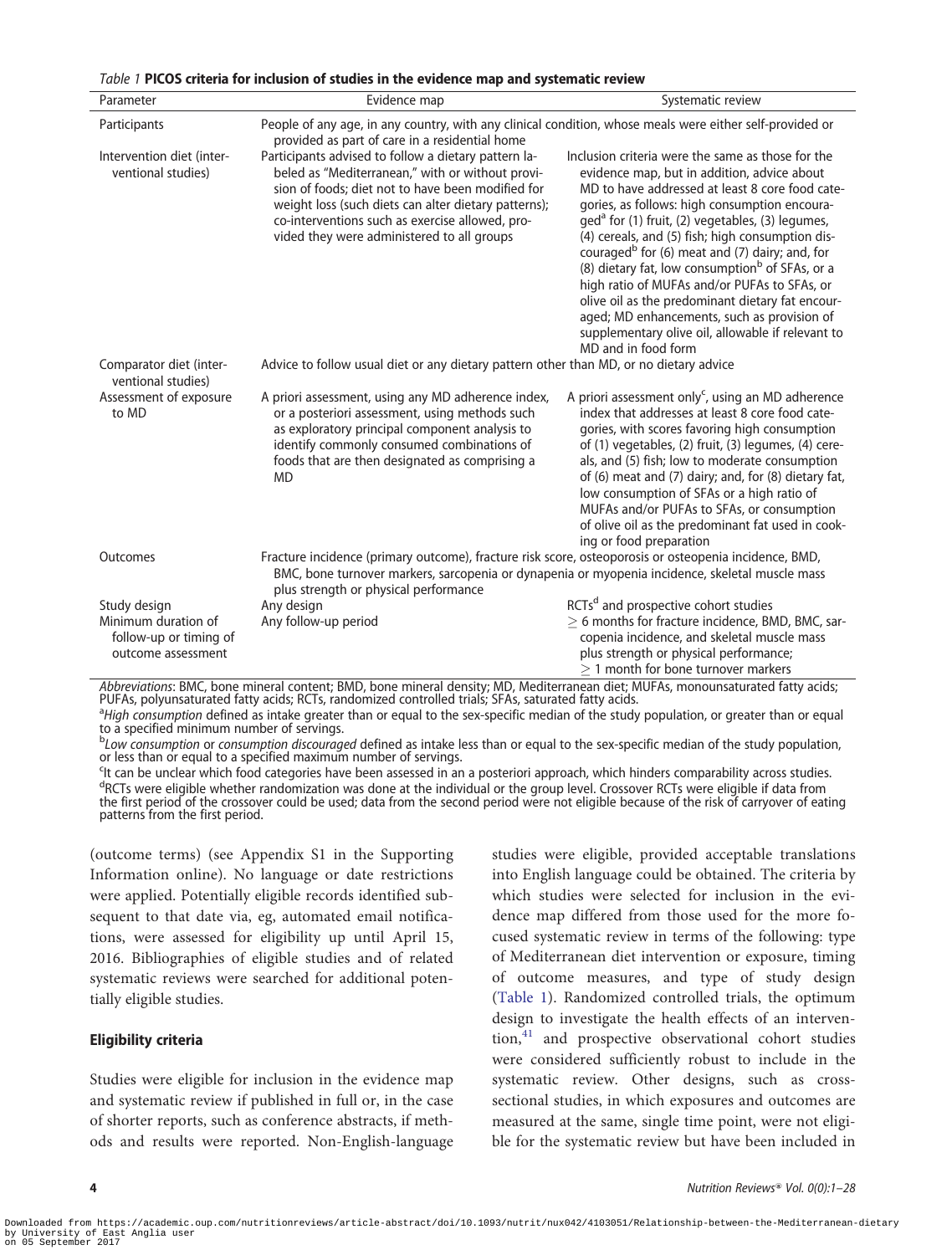the broader evidence map. The inclusion criteria for types of outcomes [\(Table 1\)](#page-3-0), applicable to both the evidence map and the systematic review, were supplemented with a list of possible outcome measures to further aid reviewers in the study selection process (see Appendix S2 in the Supporting Information online). As there is little evidence to inform the time frame required for a dietary pattern to bring about modification of the parameters, the minimum eligible follow-up times for each outcome—for the systematic review studies only ([Table 1\)](#page-3-0)—were determined by the study team, informed by the literature where available.<sup>[15,46](#page-26-0)</sup>

# Study selection

Following de-duplication of references, 2 reviewers independently screened titles and abstracts. Potentially relevant full-text reports were retrieved and assessed independently by 2 reviewers using a prepiloted checklist to determine eligibility for the evidence map and, if eligible, whether the reports also met the more stringent criteria for inclusion in the systematic review. Disagreements were discussed and a third reviewer consulted if further clarification was required to reach consensus on eligibility.

#### Data extraction

Using a prepiloted form, data on study design and purpose, dates, setting, types of participants, Mediterranean diet intervention and comparator diet(s) (interventional studies), assessment of dietary intake and exposure to a Mediterranean diet, and musculoskeletal outcomes were extracted for all studies. For studies meeting the more stringent systematic review criteria, results pertaining to the musculoskeletal outcomes (hazard ratios [HRs] or odds ratios [ORs] with corresponding 95%CI and P values), from the most-adjusted multivariable model, together with the potential confounding variables that had been entered into the model were tabulated, grouped by outcome.

Data extraction was undertaken by 1 reviewer and checked by a second reviewer for studies included in the evidence map and was performed by 2 reviewers independently for the systematic review studies. Discrepancies on extracted data, discussed with other reviewers in the team, were resolved by consensus. Corresponding authors were contacted to provide clarification on results, where required.

#### Assessment of risk of bias (systematic review studies)

Studies eligible for the systematic review (all prospective cohort studies) were assessed by 2 reviewers independently using the standard domains in the appropriate Newcastle-Ottawa quality assessment scale  $(NOS)$ ,  $47$  revised to include review specific guidance (see Appendix S3 in the Supporting Information online). No attempt was made to conceal from the assessors the identity of the study authors or the journal of publication. The quality of evidence pertaining to each outcome in included studies was scored as high (NOS scores 7–9), moderate to good (5 or 6), or poor  $(<5)$ . Study findings were interpreted in the context of study quality.

#### Data synthesis

Higher vs lower Mediterranean diet exposures were compared for each musculoskeletal outcome, and these data were synthesized narratively, subgrouped by age and sex where possible. For the evidence map, study characteristics, but not results, were tabulated and synthesized narratively, grouped by outcome.

#### RESULTS

Following removal of duplicate records, 1738 titles and abstracts were screened. Of these, 238 full-text articles were assessed for eligibility, yielding 18 studies that investigated the relationship between Mediterranean diet and 1 or more of the predefined musculoskeletal outcomes [\(Figure 1\)](#page-5-0). To aid clarity in the reporting of findings, the 3 studies that fulfilled the tighter systematic review criteria were separated from the other 15 studies in the evidence map. From here on, the 2 sets of studies are referred to as systematic review studies and evidence map studies. [Figure 2](#page-6-0) represents the totality of evidence identified in the systematic review and evidence map studies for each outcome, by study design.

#### Systematic review studies

Three prospective cohort studies, 2 reporting on fracture incidence $48,49$  and 1 on sarcopenia incidence,  $50$ were included in the systematic review (Table  $2^{48-50}$  $2^{48-50}$  $2^{48-50}$  $2^{48-50}$  $2^{48-50}$ ). The quality of evidence ratings was moderate to good in the fracture incidence studies (NOS scores  $6^{48}$  $6^{48}$  $6^{48}$  and  $5^{49}$ ) and high in the sarcopenia study (NOS score  $7)^{50}$  $7)^{50}$  $7)^{50}$ (Table  $3^{48-50}$ ).

Fracture incidence. First incident fracture was assessed at the hip in 2 European studies $48,49$  and, in 1 of these studies, $4^{\circ}$  at the wrist and vertebra as well. Benetou et al.<sup>[48](#page-26-0)</sup> report on 188 765 participants (74% female; mean age  $[\pm$  SD] 48.6  $\pm$  10.8 years) from 10 centers in 8 European countries. Fracture data were obtained from self-reports (7 centers), record linkage (2 centers),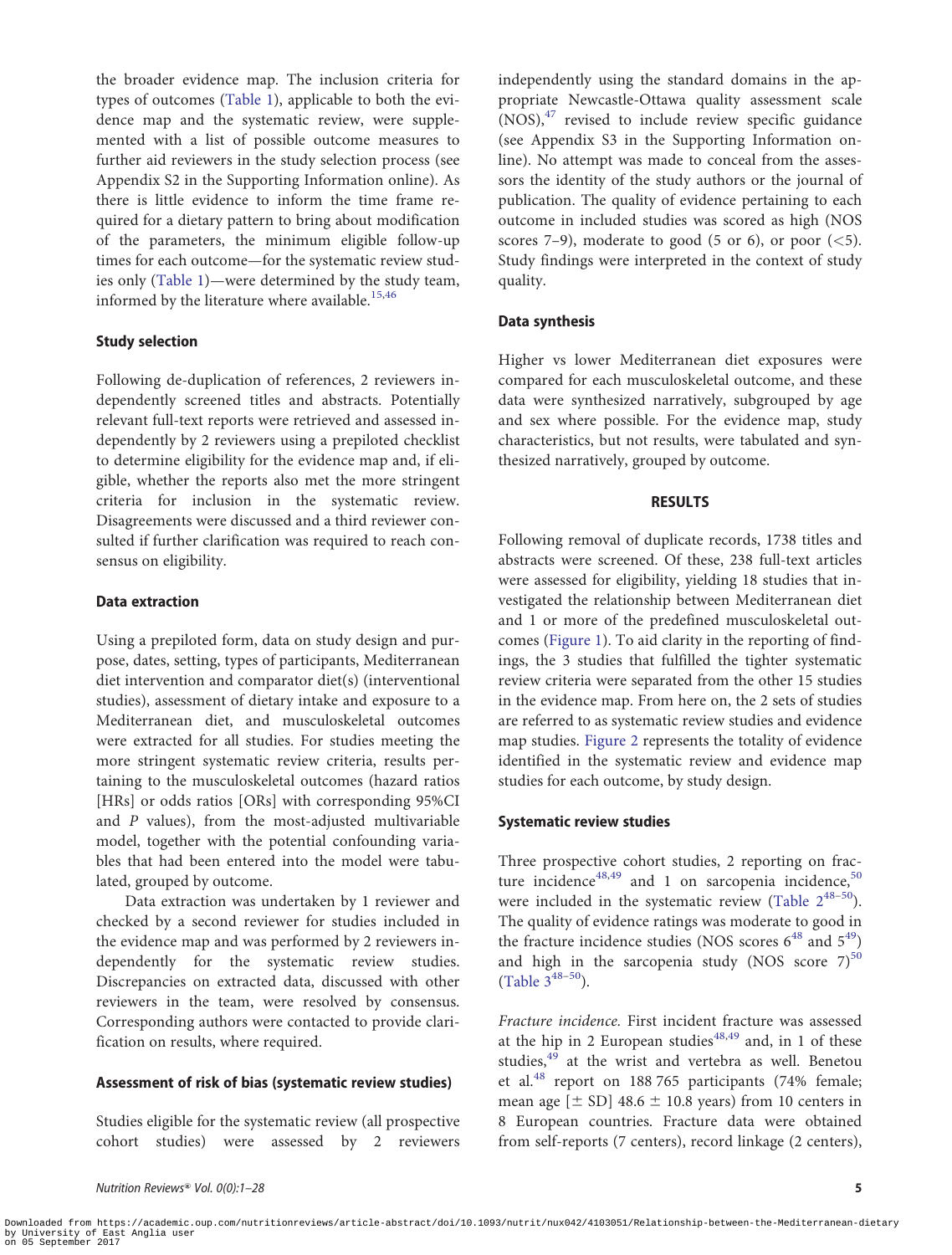<span id="page-5-0"></span>

Figure 1 Flow diagram of the literature search process. Abbreviation: MD, Mediterranean diet.

or x-ray-verified registers (1 center). Feart et al.<sup>[49](#page-26-0)</sup> report on self-reported fracture incidence in 1482 participants (63% female; mean age [range] 75.9 [67.7– 94.9] years) from Bordeaux [\(Table 2](#page-7-0)).

Dietary intake in both studies was assessed at base-line only. The pan-European study<sup>[48](#page-26-0)</sup> used selfadministered (7 centers) or interviewer-administered (2 centers) food frequency questionnaires (FFQs) or diet history questionnaires (1 center) that were quantitative, semiquantitative, or nonquantitative<sup>[51](#page-26-0)</sup> to estimate habitual dietary intake over the previous 12 months. In addition, 24-hour dietary recall data from interviews in a random sample of 10%–15% of participants per center were used to calibrate data to a common reference scale across participating countries: sex- and center-specific differences in mean estimated intake value between FFQs (which differed across countries) and the referent 24-hour recall were calculated and added to the FFQ values. These calibrated dietary data were used in the analysis. Feart et al.<sup>[49](#page-26-0)</sup> used interview-administered FFQs (not semiquantitative, time period not specified)

and 24-hour dietary recall for all participants. Both studies used the Mediterranean diet index created by Trichopoulou et al.<sup>[52](#page-26-0)</sup> (referred to hereafter as the "Mediterranean diet score") to assess dietary adherence, but the index was modified for lipid intake in 1 study.<sup>[48](#page-26-0)</sup>

Hip fracture. In the study by Benetou et al.,  $48$  the proportion of individuals experiencing first incident fracture at the hip during the 9-year study period was 0.4% (802 of 188 765 participants), almost 10-fold lower than that reported by Feart et al. $49$  over an 8-year period (3.9%, 57 of 1[48](#page-26-0)2 participants). Benetou et al. $48$  report an HR of 0.93 (95%CI, 0.89–0.98; P value not reported), indicating a 7% decrease in risk of incident hip fracture per unit increase of the Mediterranean diet score in the monitored time period of 9 years (the 7% reduced risk of hip fracture is assumed to apply to each 1-unit increment across the entire 0- to 9-point adherence index). There was evidence of a significant interaction by sex, with the inverse association between hip fracture and Mediterranean diet adherence being proportionately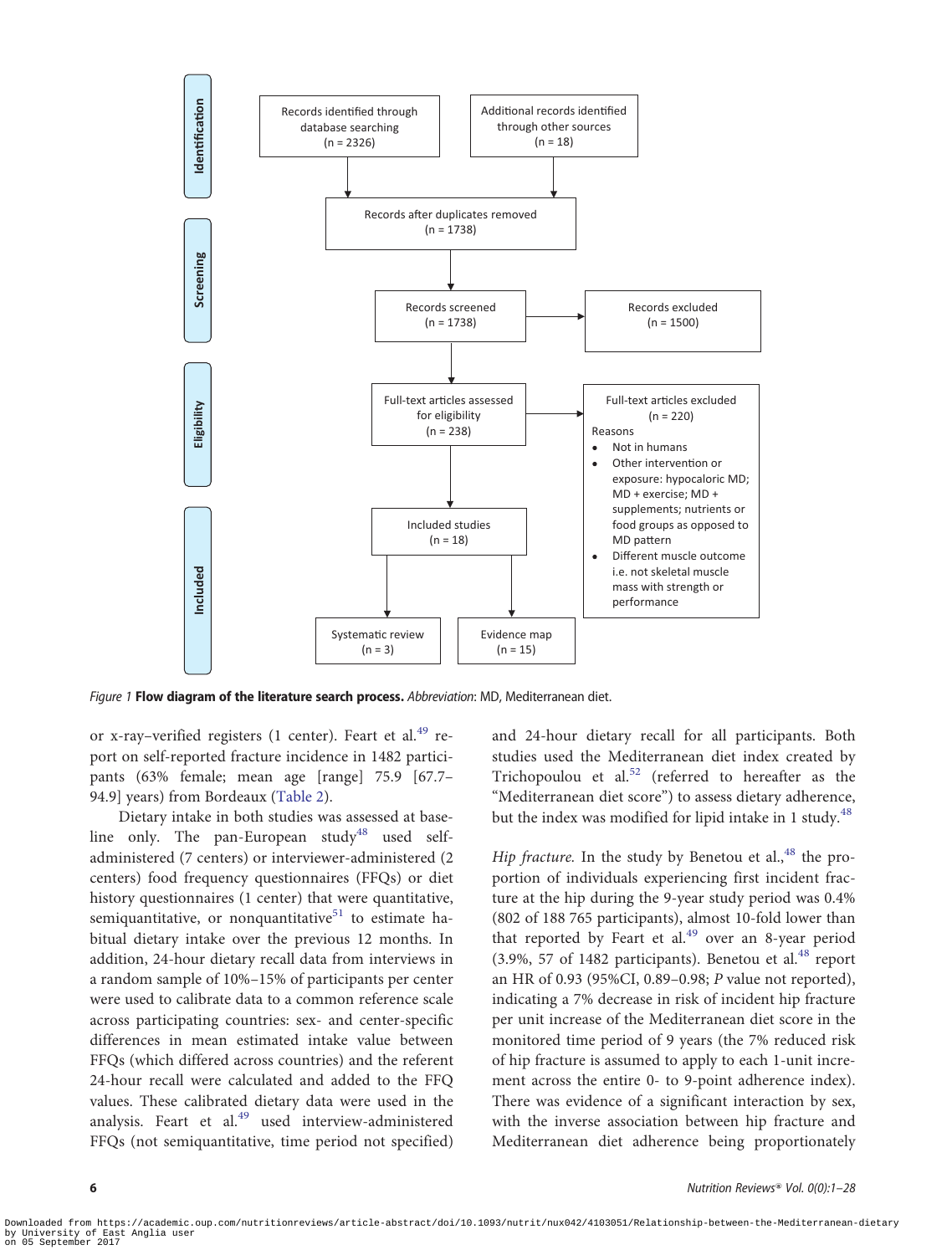<span id="page-6-0"></span>

Figure 2 Volume (no. of studies) and nature (study designs) of evidence identified in the systematic review and evidence map, grouped by outcome: 18 studies in total, some of which reported more than 1 outcome. Abbreviation: RCT, randomized controlled trial.

stronger in men (men,  $HR = 0.90, 95\%CI \t0.80-1.01;$ women, HR = 0.97, 95%CI 0.91-1.02;  $P = 0.004$  for interaction), but not by age group ( $< 60$  years,  $HR = 0.96$ , 95%CI 0.89-1.03;  $\geq 60$  years, HR = 0.92, 95%CI 0.86-0.99;  $P = 0.884$  for interaction). A post hoc analysis of data from 84 522 participants aged 50 years and older, excluding premenopausal women, also yielded a reduced risk of hip fracture with better Mediterranean diet adherence (HR = 0.91, 95%CI 0.86-0.96; grouped by sex: men,  $HR = 0.87$ , 95%CI 0.76-0.99; women,  $HR = 0.95, 95\% CI\ 0.89-1.01; P$  values not reported). In contrast, Feart et al.<sup>[49](#page-26-0)</sup> found that first incident hip fracture during the monitored time period of 8 years was a nonsignificant 1.18 times more likely with a 1-unit increase in the Mediterranean diet score  $(HR = 1.18,$ 95%CI 0.99-1.39;  $P = 0.06$ ). Results have been confirmed by the lead author to be first incident fractures.

In both studies, these associations were assessed using Cox regression, adjusting for potential confounders, and the results given here are for the most-adjusted models. [Figure 3](#page-10-0) shows the extent to which the results from the 2 studies are diametrically opposed. Statistical synthesis of the results was not done because it may have yielded a misleading pooled result, even if a random-effects model to incorporate the heterogeneity had been used.<sup>[41](#page-26-0)</sup>

Fracture at other sites. Reported in 1 study,  $49$  first incident fracture at the hip, wrist, or vertebra during the follow-up period (8 years) was a nonsignificant 1.10 times more likely with a 1-unit increase in the Mediterranean diet adherence score  $(HR = 1.10,$ 95%CI, 0.99–1.21;  $P = 0.08$ ) ([Figure 3\)](#page-10-0). No association was found between a 1-unit increase in the Mediterranean diet adherence score and first incident fracture at the vertebra  $(HR = 1.06, 95\% CI \ 0.87-1.29;$  $P = 0.55$ ) or wrist  $(HR = 1.06, 95\%CI \t 0.94-1.26;$  $P = 0.25$ ). The observed difference in mean baseline Mediterranean diet adherence score  $(\pm SD)$  in participants experiencing first incident fracture at any site  $(n = 155)$  during the study period vs those experiencing no fracture (n = 1327) was 4.64 units ( $\pm$  1.72) vs 4.25 units ( $\pm$  1.67), P = 0.04. As before, results are for the most-adjusted models.

Benetou et al. $48$  report that some study centers collected data on fractures at anatomical sites other than the hip, but the data were not presented in the publications reviewed.

Sarcopenia incidence. The study investigating sarcope-nia incidence<sup>[50](#page-26-0)</sup> in 2898 Chinese adults aged 65 years and older living in Hong Kong, 50% of whom were women, found no association between a 1-unit increase in Mediterranean diet adherence (assessed using the Mediterranean diet score<sup>52</sup>) and presence of sarcopenia in the 1449 men (most-adjusted  $OR = 0.98$ , 95%CI 0.86–1.10;  $P = 0.68$ ) or the 1449 women (most-adjusted OR = 0.96, 95%CI 0.83-1.11;  $P = 0.602$ ) studied over 4 years ([Table 2](#page-7-0)). Sarcopenia was defined according to the Asian Working Group for Sarcopenia algorithm, $^{22}$  $^{22}$  $^{22}$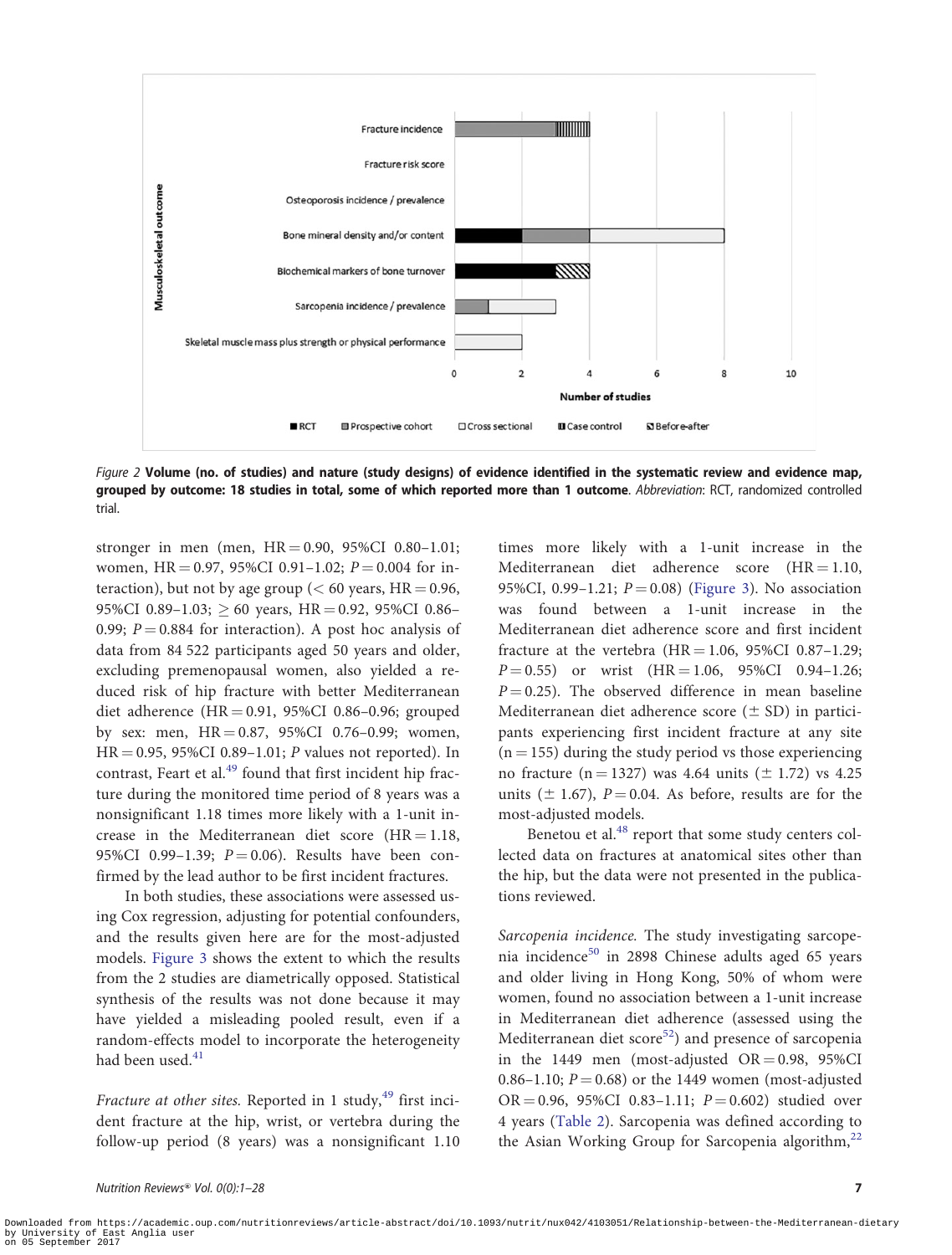<span id="page-7-0"></span>

| ter; excluded if<br>clusion criteria<br>key data were<br>top or bottom<br>EPIC study; in-<br>varied by cen-<br>48.6 $\pm$ 10.8 y;<br>incomplete or<br>if ratio of esti-<br>mated energy<br>requirements<br>to energy in-<br>cohort from<br>take was in<br>Adults; mean<br>age $\pm$ SD,<br>$N = 188765$<br>(74.2)<br>cohort |
|-----------------------------------------------------------------------------------------------------------------------------------------------------------------------------------------------------------------------------------------------------------------------------------------------------------------------------|
| exclusion crite-<br>this study); no<br>94.9) y; cohort<br>dwelling older<br>from 3C Study<br>(range, 67.7-<br>pleted a diet<br>adults; mean<br>(baseline for<br>1% of study<br>ria reported<br>2001-2002<br>Community-<br>who com-<br>survey in<br>age 75.9<br>cohort<br>$N = 1482$<br>(62.9)<br>cohort                     |

**8** Nutrition Reviews<sup>®</sup> Vol. 0(0):1–28

(continued)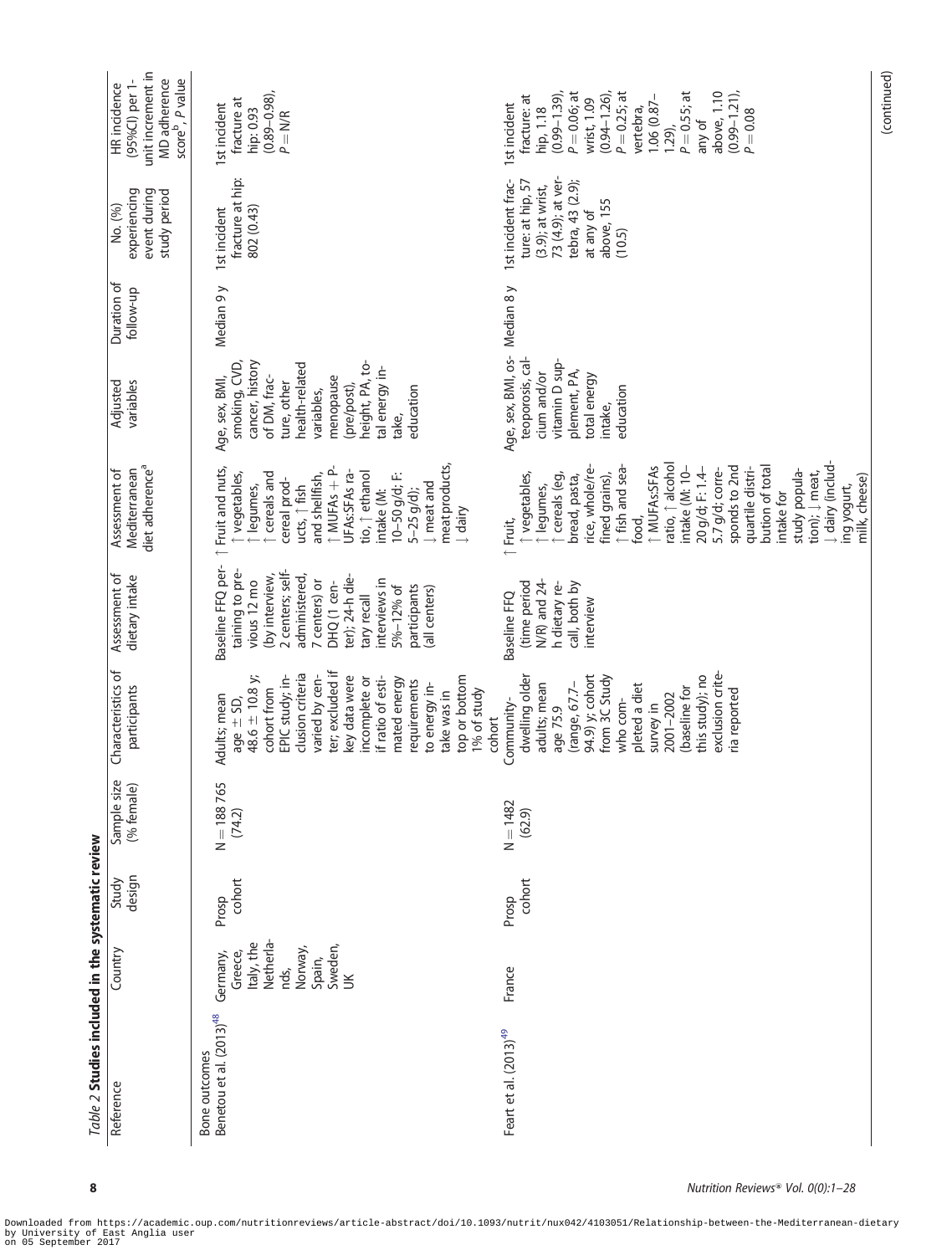| Table 2 Continued                                                                                                                                                                                                                                                                                                                               |                     |                                            |                           |                                                                                                                                                                                                                                                                        |                                                                                                                                                                   |                                                                                                                                                                                                                             |                                                                                                                                                                                               |                          |                                                                |                                                                                                            |
|-------------------------------------------------------------------------------------------------------------------------------------------------------------------------------------------------------------------------------------------------------------------------------------------------------------------------------------------------|---------------------|--------------------------------------------|---------------------------|------------------------------------------------------------------------------------------------------------------------------------------------------------------------------------------------------------------------------------------------------------------------|-------------------------------------------------------------------------------------------------------------------------------------------------------------------|-----------------------------------------------------------------------------------------------------------------------------------------------------------------------------------------------------------------------------|-----------------------------------------------------------------------------------------------------------------------------------------------------------------------------------------------|--------------------------|----------------------------------------------------------------|------------------------------------------------------------------------------------------------------------|
| Reference                                                                                                                                                                                                                                                                                                                                       | Country             | design<br>Study                            | Sample size<br>(% female) | Characteristics of<br>participants                                                                                                                                                                                                                                     | Assessment of<br>dietary intake                                                                                                                                   | diet adherence <sup>a</sup><br>Mediterranean<br>Assessment of                                                                                                                                                               | variables<br>Adjusted                                                                                                                                                                         | Duration of<br>follow-up | event during<br>experiencing<br>study period<br>No. (%)        | unit increment in<br>(95%Cl) per 1-<br><b>MD</b> adherence<br>score <sup>p</sup> , P value<br>HR incidence |
| Chan et al. (2016) <sup>50</sup><br>Muscle outcomes                                                                                                                                                                                                                                                                                             | Hong Kong Prosp co- | hort (see<br>for other<br>Table 5<br>data) | $N = 2948$<br>(50.8)      | able to walk or<br>prosp cohort);<br>complete or if<br>$\geq 65$ y (mean<br>study site; ex-<br>energy intake<br>data were in-<br>cluded if key<br>was extreme<br>(not defined)<br>adults; aged<br>transport to<br>age N/R for<br>take public<br>Community-<br>dwelling | Baseline FFQ per- 1 Fruit and nuts,<br>taining to pre-<br>usual portion<br>by interview<br>vious 12 mo<br>mined using<br>(frequency,<br>sizes deter-<br>pictures) | T MUFAs:SFAs<br>cereals and<br>vegetables,<br>tethanol in-<br>and shellfish,<br>take (M: 10-<br>50 g/d; F: 5-<br>cereal prod-<br>meat and<br>legumes,<br>ucts, $\uparrow$ fish<br>25 g/d);<br>poultry,<br>  dairy<br>ratio, | eases (no.), de-<br>smoking, alco-<br>intake, educa-<br>pression, PA,<br>total energy<br>status/living<br>tion, marital<br>chronic dis-<br>mentia, de-<br>Age, sex, BMI,<br>hol use,<br>alone | $+0.1y$<br>Mean 3.9      | M: 160 (11.0)<br>All, 264 (9.0)<br>Sarcopenia:<br>F: 104 (6.9) | 1.11), $P = 0.602$<br>$1.10$ , $P = 0.678$<br>M: 0.98 (0.86-<br>$F: 0.96 (0.83 -$<br>Sarcopenia:           |
| A <i>bbreviations and symbols</i> : BMI, body mass index; CVD, cardiovascular disease; DHQ, diet history questionnaire; DM, diabetes mellitus; EPIC, European Prospective Investigation into Cancer<br>and Nutrition; F, female; FFQ, fo<br>"Mediterranean diet score of Trichopoulou et al. (2003) <sup>52</sup> ;Scale<br>Most-adjusted model |                     |                                            |                           | of $0-9$ ; $9 =$ maximal adherence to MD                                                                                                                                                                                                                               |                                                                                                                                                                   |                                                                                                                                                                                                                             |                                                                                                                                                                                               |                          |                                                                |                                                                                                            |

 $\mu$  Nutrition Reviews® Vol. 0(0):1–28 9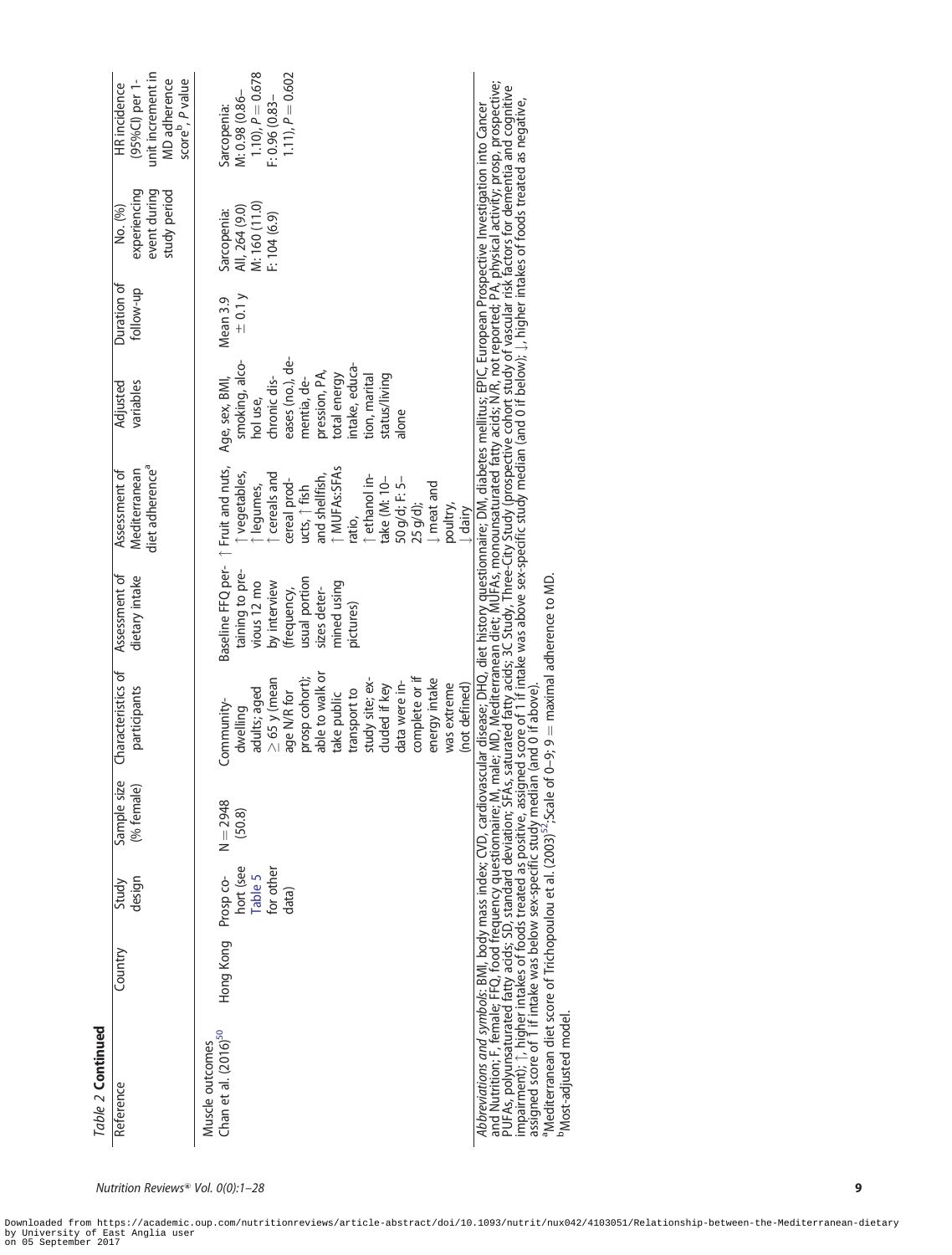<span id="page-9-0"></span>

| Selection                                                                                             | criteria                                     |                                                           | confounding) criteria<br>Comparability     |                                                      | Outcome criteria                       |                                                    | $w$ arded $(0-9)$<br>Total points |
|-------------------------------------------------------------------------------------------------------|----------------------------------------------|-----------------------------------------------------------|--------------------------------------------|------------------------------------------------------|----------------------------------------|----------------------------------------------------|-----------------------------------|
| cohort (1 point max)<br>Selection of<br>nonexposed<br>(1 point max)<br>exposed cohort<br>Selection of | Ascertainment<br>1 point max)<br>of exposure | not present at<br>start of study<br>Assessment<br>outcome | cohorts (2 points max)<br>Comparability of | assessment<br>Adequacy of<br>1 point max)<br>outcome | (1 point max)<br>Duration<br>follow-up | 1 point max)<br>Adequacy of<br>cohort<br>follow-up |                                   |
|                                                                                                       |                                              |                                                           |                                            |                                                      |                                        |                                                    |                                   |
|                                                                                                       |                                              |                                                           | (1 point max)                              |                                                      |                                        |                                                    |                                   |

with cutoff values as follows: (1) appendicular skeletal muscle mass index (appendicular skeletal muscle mass  $\div$  height<sup>[2](#page-25-0)</sup>)  $\langle 7.0 \text{ kg/m}^2 \text{ (men)} \text{ or } \langle 5.4 \text{ kg/m}^2 \rangle$ (women), assessed using dual-energy x-ray absorptiometry scan of 4 limbs, with the sum of lean mass measured at "cut lines" according to the anatomical landmarks of Heymsfield et al., $5\overline{3}$  plus either (2) hand grip strength  $\langle 26 \text{ kg} \pmod{20}$  or  $\langle 18 \text{ kg} \pmod{20}$ , assessed by dynamometer using average value of 2 measurements, or (3) gait speed over 6 meters at usual walking speed  $< 0.8$  m/s (men and women), assessed using the average value of 2 measurements.

In common with the fracture studies, dietary intake was assessed at baseline only, using an FFQ (interviewer-administered, semiquantitative) to capture habitual food intake over the previous 12 months and the Mediterranean diet score<sup>[52](#page-26-0)</sup> to assess Mediterranean diet adherence.

# Evidence map studies

The evidence map comprises 15 studies that investigated the association between a Mediterranean diet and musculoskeletal outcomes but failed to meet the systematic review eligibility criteria for the following reasons: the type of Mediterranean diet described (3 RCTs, 54-56 2 prospective cohort studies,  $57,58$  $57,58$ ); the study design (5 cross-sectional studies,  $50,59-62$  $50,59-62$  1 before–after study,  $63$  1 case–control study<sup>[64](#page-27-0)</sup>); or both (3 cross-sectional stud-ies<sup>65–67</sup>). Eleven studies were from Europe<sup>54–56,58–[63,65–67](#page-27-0)</sup> and 1 each from the United States,  $\frac{57}{7}$  $\frac{57}{7}$  $\frac{57}{7}$  Iran, <sup>[66](#page-27-0)</sup> Hong Kong,<sup>[50](#page-26-0)</sup> and China.<sup>[64](#page-27-0)</sup> Eleven studies have been reported since 2012,<sup>[50,55](#page-26-0)[–59,61,62,64](#page-27-0),[66](#page-27-0),[67](#page-27-0)</sup> 1 of which is ongoing,<sup>[56](#page-26-0)</sup> reflecting the growing attention to the effect of diet on musculoskeletal health. Details of the interventional studies included in the evidence map are outlined in Table  $4^{54-56,63}$  $4^{54-56,63}$  $4^{54-56,63}$ , and those of the observational studies in [Table 5.](#page-15-0) [50](#page-26-0),[57](#page-26-0)–[62](#page-27-0),[64](#page-27-0)–[67](#page-27-0)

Dietary intake data were collected at baseline in all 15 studies and at follow-up time point(s) in 4 of the 6 prospective studies.<sup>54-56[,63](#page-27-0)</sup> Approaches to collecting data varied. Eight of the 10 studies that reported using either diet history questionnaires or FFQs to assess habitual food intake stated the time periods that participants were asked to recall, comprising 7 days (1 study),  $62$  3 months (1 study),  $57$  or 12 months (6 studies).[50,54,55,58](#page-26-0),[61](#page-27-0),[64](#page-27-0) Self-reported food diaries, where used, captured dietary intake over 3 days,  $60,65$  7 days,  $56$  or the entire intervention period of 28 days.<sup>[63](#page-27-0)</sup> One study did not report the approach used to collect dietary intake.<sup>[67](#page-27-0)</sup>

Ten studies described using a priori indices to examine the extent to which collected dietary data adhered to prespecified quotas in food categories deemed by the index developers to be integral to a

Downloaded from https://academic.oup.com/nutritionreviews/article-abstract/doi/10.1093/nutrit/nux042/4103051/Relationship-between-the-Mediterranean-dietary by University of East Anglia user on 05 September 2017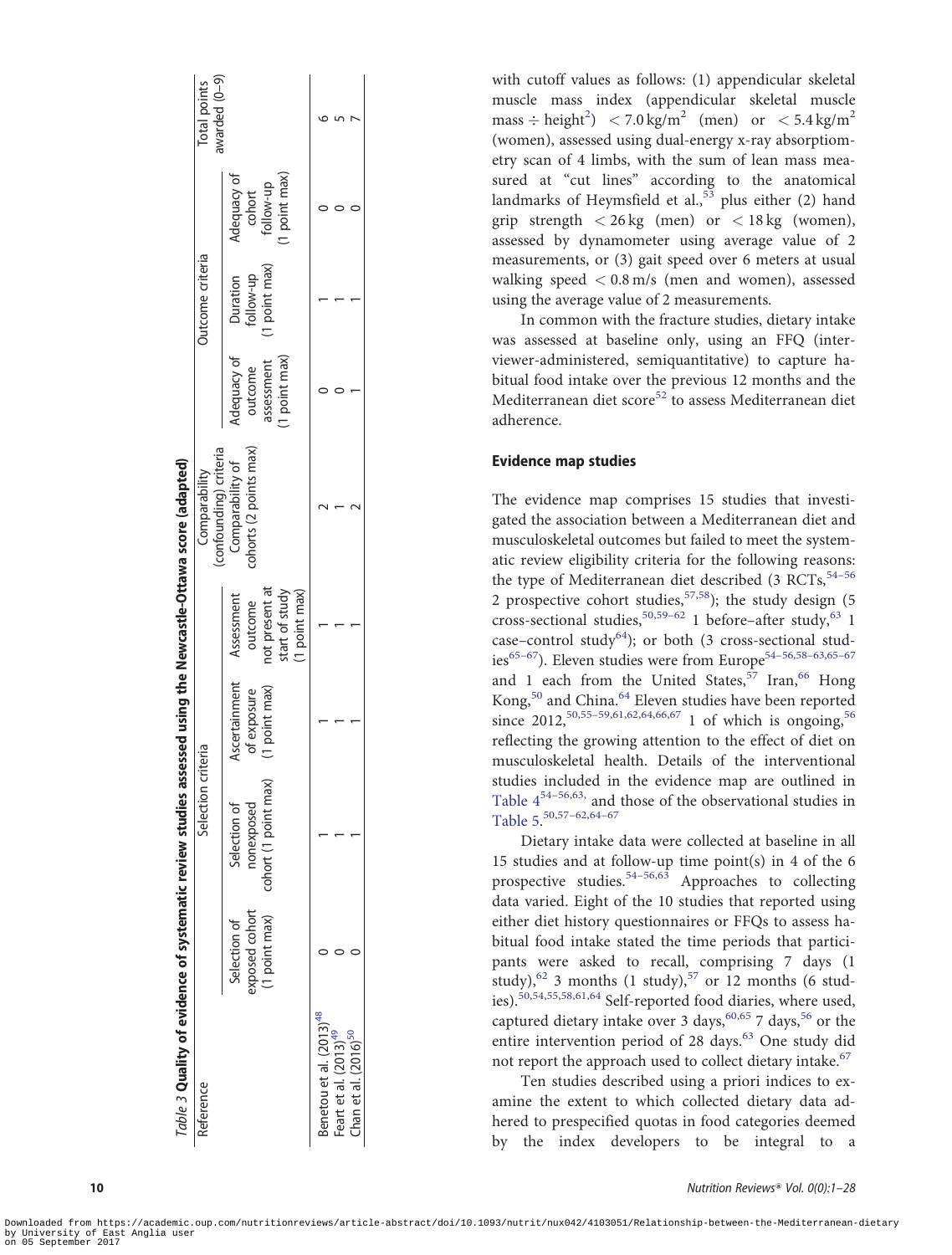<span id="page-10-0"></span>

|                                                        |                   |               | <b>Participants Events</b> |       | <b>Hazard Ratio</b> | <b>Hazard Ratio</b>                                                                         |
|--------------------------------------------------------|-------------------|---------------|----------------------------|-------|---------------------|---------------------------------------------------------------------------------------------|
| <b>Study or Subgroup</b>                               | log[Hazard Ratio] | SE            | Total                      | Total | IV, Random, 95% CI  | IV, Random, 95% CI                                                                          |
| $1.1.1$ hip                                            |                   |               |                            |       |                     |                                                                                             |
| Benetou et al. 2013                                    | $-0.0726$         | 0.025         | 188795                     | 802   | 0.93 [0.89, 0.98]   | $^{+}$                                                                                      |
| Feart et al. 2013                                      | 0.1655            | 0.089         | 1482                       | 57    | 1.18 [0.99, 1.40]   |                                                                                             |
| 1.1.2 wrist<br>Feart et al. 2013                       |                   | 0.0862 0.0755 | 1482                       | 73    | 1.09 [0.94, 1.26]   |                                                                                             |
| 1.1.3 vertebra<br>Feart et al. 2013                    |                   | 0.0583 0.1008 | 1482                       | 43    | 1.06 [0.87, 1.29]   |                                                                                             |
| 1.1.4 any of hip, wrist, vertebra<br>Feart et al. 2013 |                   | 0.0953 0.0532 | 1482                       | 155   | 1.10 [0.99, 1.22]   |                                                                                             |
|                                                        |                   |               |                            |       |                     | 0.5<br>0.7<br>$\overline{2}$<br>1.5<br>Decreased risk w high MD<br>Increased risk w high MD |

Key:<br>Horizontal lines represent the confidence intervals (CI) around the hazard ratios (HR) by fracture site for each study. A HR (CI) that falls entirely to the left of the 1.0 value<br>(vertical line) indicates a significan any association is not significant.

Figure 3 Forest plot of most-adjusted hazard ratios for first fracture incidence associated with a 1-unit increment in MD adherence score (on a scale of 0-9, 9 indicating greatest adherence to MD), by fracture site. Abbreviations: IV, inverse variance; MD, Mediterranean diet; SE, standard error; w, with.

Mediterranean diet. The Mediterranean diet score<sup>[52](#page-26-0)</sup> was used in 4 studies, [50,](#page-26-0)[59,61,62](#page-27-0) the Alternate Mediterranean diet index $68-71$  $68-71$  $68-71$  in 2 studies,  $57,64$  $57,64$  the Mediterranean diet quality index $^{72}$  $^{72}$  $^{72}$  in 2 studies,  $^{58,67}$  $^{58,67}$  $^{58,67}$  $^{58,67}$  and the indices of Martínez-González et al.<sup>73</sup> and Panagiotakos et al.<sup>[74,75](#page-27-0)</sup> in 1 study each.<sup>[54,](#page-26-0)[60](#page-27-0)</sup> There are differences between these indices in types, groupings, and/or scoring of food categories. The ongoing NU-AGE RCT $56$  is developing a diet index. In 1 study, the Mediterranean dietary pattern of study participants was derived a posteriori by collecting and analyzing dietary data and applying principal component analysis to ascertain the dietary patterns, 1 of which was then labeled a Mediterranean diet.<sup>[66](#page-27-0)</sup>

Two of the 4 interventional studies drew participants from the PREDIMED (Prevención con Dieta Mediterránea) RCT,<sup>54,55</sup> and so the dietary interventions, details of which were extracted from the PREDIMED protocol,<sup>[76](#page-27-0)</sup> were the same for both of these sets of participants, comprising group and individual, personalized, motivational advice on a Mediterranean diet plus 1 of the following: virgin olive oil (group 1), nuts (group 2) (oil and nuts supplied), or advice on a low-fat diet (group 3). In the NU-AGE RCT,  $56$  participants were randomized to receive either individually tailored advice on a Mediterranean diet, along with some of the food items required by the diet and vitamin D supplementation (interventional arm), or general dietary advice alone (control arm). In the before–after study, $63$  the Mediterranean diet intervention again differed, being based on recommendations of the Spanish government for dietary intake for adolescents and on the main characteristics of a Mediterranean diet.<sup>[77](#page-27-0)</sup> Participants were provided with lunch and dinner for the duration of the trial and were

advised on what to eat for all other meals and snacks. Full details are given in [Table 4](#page-11-0).

Eleven of the 15 studies investigated bone-related outcomes<sup>54-58,60-65</sup> and 4 investigated the stipulated muscle outcomes,<sup>[50](#page-26-0)[,59](#page-27-0),[66](#page-27-0),[67](#page-27-0)</sup> 2 of which reported on sar-copenia prevalence.<sup>50[,66](#page-27-0)</sup>

Fracture incidence/risk (2 studies). In a case–control study,  $64$  726 cases (aged 55–80 years) with hip fracture were age and sex matched with controls, and adherence to a Mediterranean diet over the previous 12 months was assessed using the Mediterranean diet score adherence index.[52](#page-26-0) The Women's Health Initiative prospec-tive cohort study<sup>[57](#page-26-0)</sup> followed 90 014 postmenopausal women, aged 50–79 years, for a median of 15.9 years to assess hip fracture incidence. Mediterranean diet adherence was assessed at baseline using the alternate Mediterranean diet index (an index that does not consider dairy products).

Bone mineral density and bone mineral content (8 studies). Bone mineral density was investigated in 2 RCTs,<sup>[54](#page-26-0),[56](#page-26-0)</sup> 2 prospective cohort studies,<sup>[57](#page-26-0),[58](#page-26-0)</sup> and 4 crosssectional studies,  $60-62,65$  2 of which also investigated bone mineral content.<sup>[60,62](#page-27-0)</sup> Assessment was by dualenergy x-ray absorptiometry scan in 6 of the 8 studies, although there was variation in the body areas scanned. Three studies scanned single sites, namely the L2–L4 region of the lumbar spine, $60$  the distal radius of the nondominant arm, $58$  and the calcaneus, $61$  and 3 studies scanned multiple sites, namely the femoral neck and the L2–L4 region of the lumbar spine, $62$  the femoral neck and the total body<sup>[57](#page-26-0)</sup> and the femur, the total body, and the spine.<sup>[56](#page-26-0)</sup> Other methods used were ultrasound of the calcaneus[54](#page-26-0) and peripheral quantitative computed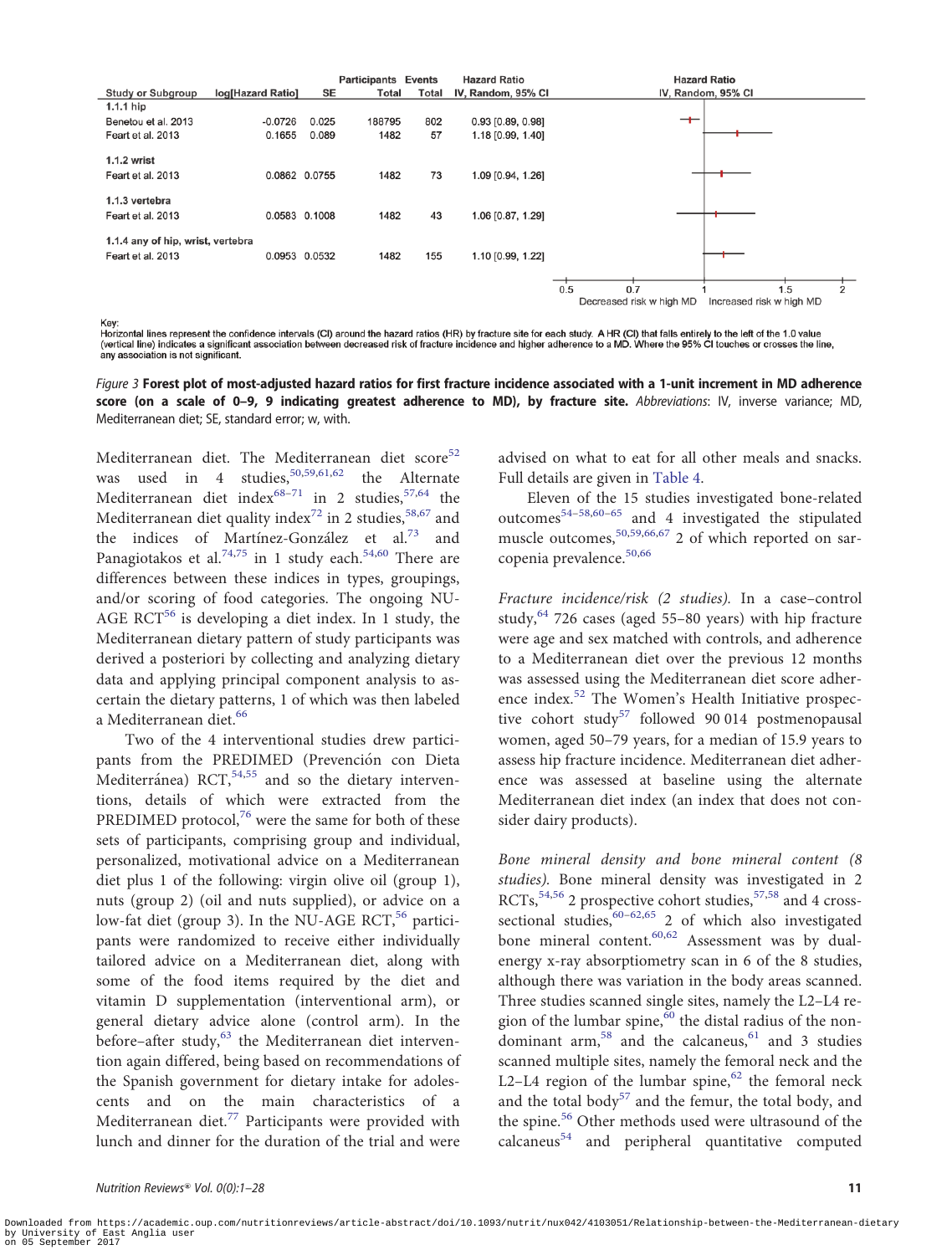<span id="page-11-0"></span>

| $Table 4$ Interventional studies (randomized controlled trials, before-after study) included in the evidence map |         |                 |                                                                         |                                                                                                                                     |                                                                                                                                                                                                                                                                                                                                                                                                                                                                                                                                                                                                                                                                                                                                                                                                                                                                                                                                                                                |                                                                                                                                                                                                                                                                                                    |                          |                                                                                                                                                                                                                                                                                                                                             |                                                                                                                                                                                                  |
|------------------------------------------------------------------------------------------------------------------|---------|-----------------|-------------------------------------------------------------------------|-------------------------------------------------------------------------------------------------------------------------------------|--------------------------------------------------------------------------------------------------------------------------------------------------------------------------------------------------------------------------------------------------------------------------------------------------------------------------------------------------------------------------------------------------------------------------------------------------------------------------------------------------------------------------------------------------------------------------------------------------------------------------------------------------------------------------------------------------------------------------------------------------------------------------------------------------------------------------------------------------------------------------------------------------------------------------------------------------------------------------------|----------------------------------------------------------------------------------------------------------------------------------------------------------------------------------------------------------------------------------------------------------------------------------------------------|--------------------------|---------------------------------------------------------------------------------------------------------------------------------------------------------------------------------------------------------------------------------------------------------------------------------------------------------------------------------------------|--------------------------------------------------------------------------------------------------------------------------------------------------------------------------------------------------|
| Reference                                                                                                        | Country | Study<br>design | Sample size<br>(% female)                                               | Characteristics of<br>participants                                                                                                  | and comparator diet<br>Dietary intervention                                                                                                                                                                                                                                                                                                                                                                                                                                                                                                                                                                                                                                                                                                                                                                                                                                                                                                                                    | Mediterranean<br>Assessment of<br>dietary intake,<br>and of adher-<br>ence to<br>diet                                                                                                                                                                                                              | Duration of<br>follow-up | Types of outcomes<br>and outcome<br>measures                                                                                                                                                                                                                                                                                                | Reason for exclu-<br>systematic<br>sion from<br>review                                                                                                                                           |
| Bulló et al. (2009) <sup>54</sup><br><b>Bone outcomes</b>                                                        | Spain   | RCT             | $3$ groups:<br>$n = 73$<br>$= 202$<br>$n = 70$<br>$n = 59$<br>(6t)<br>z | PREDIMED trial<br>$68 \pm 6.2$ $y^2$ ; at<br>adults; mean<br>risk of CVD;<br>enrolled in<br>age $\pm$ SD,<br>Community-<br>dwelling | low-fat cheese, whole-<br>seafood $\geq$ 3 s/wk; sof-<br>motivation interviews,<br>be taken at table over<br>bles $\geq$ 2 s/d; legumes,<br>late [dark], cured ham<br>taken; ad libitum con-<br>grain cereals, fat from<br>pastries, commercially<br>a period of at least 20<br>Intervention [groups (1)<br>oily fish/plants; avoid-<br>ance of cream, butter,<br>min, supplied with ei-<br>$\leq$ 1 s/wk; white meat<br>margarine, cold meat,<br>MD + virgin olive oil,<br>group training plus 3<br>frito $\geq 2$ s/wk; abun-<br>on MD (fruit, vegeta-<br>fatty cheeses, choco-<br>tato chips), meals to<br>dant olive oil; cured/<br>and $(2)$ MD $+$ nuts]:<br>instead of red/proc-<br>baked products, po-<br>30 g/d, according to<br>personalized advice<br>nuts or seeds, fish/<br>sugared beverages,<br>monthly individual<br>ther virgin olive oil<br>$>$ 50 mL/d or nuts<br>1 glass/d if usually<br>sumption of eggs,<br>essed meat; wine<br>and/or red meat<br>group | sion of index of<br>and scoring ap-<br>12 mo, at base-<br>assessed using<br>González et al.<br>$(2004)^{73}$ ; food<br>extended ver-<br>FFQ pertaining<br><b>MD</b> adherence<br>components<br>quency, por-<br>line and 1 y<br>to previous<br>proach N/R<br>(type, fre-<br>Martínez-<br>tion size) | $\geq$                   | Bone density/quality<br>(BMD, broadband<br>turnover markers<br>samples (Ca, PTH,<br>ultrasound atten-<br>25-OH vitamin D,<br>ALP isoenzymes,<br>uation, speed of<br>sound, assessed<br>Ca:Cr excretion)<br>blood or serum<br>sound of calca-<br>twice by ultra-<br>and in fasting<br>(DPD:Cr ratio,<br>in 24-h urine<br>neae); bone<br>OPG) | encouraged<br>not address<br>not actively<br>(guidelines<br>libitum but<br>allowed ad<br>advice did<br>as per MD<br>informing<br>dieticians'<br>Type of MD<br>inclusion<br>cereals;<br>criteria) |
|                                                                                                                  |         |                 |                                                                         |                                                                                                                                     |                                                                                                                                                                                                                                                                                                                                                                                                                                                                                                                                                                                                                                                                                                                                                                                                                                                                                                                                                                                |                                                                                                                                                                                                                                                                                                    |                          |                                                                                                                                                                                                                                                                                                                                             |                                                                                                                                                                                                  |

**12** Nutrition Reviews<sup>®</sup> Vol.  $0(0):1-28$ 

(continued)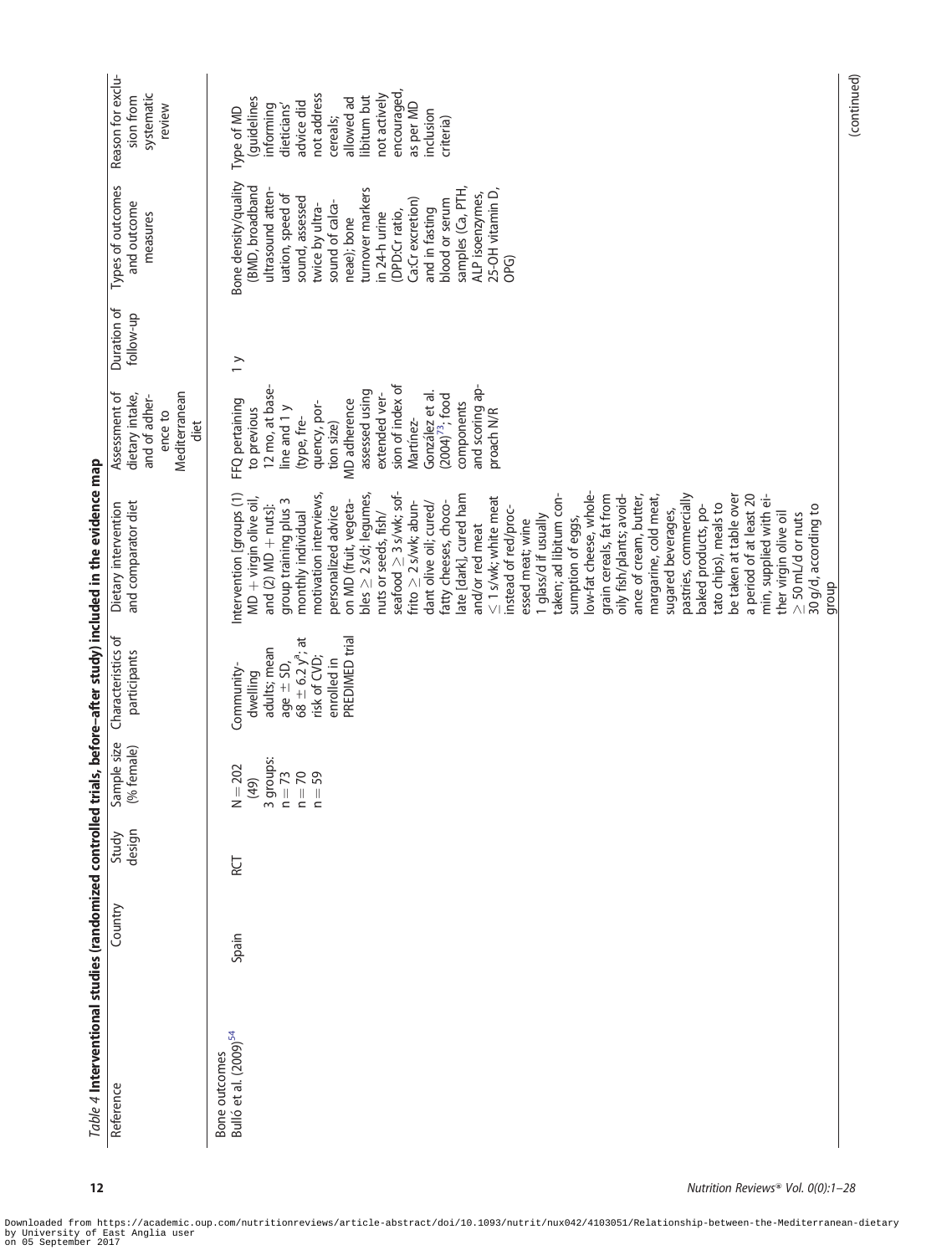|     |                                                                |                                                                                                                                                                                                                        | and comparator diet                                                                                                                                                                                                                                                                                                                                                                                                                                                                                                                        | Mediterranean<br>dietary intake,<br>and of adher-<br>ence to<br>diet                                                                                                                                                                                                                                      | follow-up       | Types of outcomes<br>and outcome<br>measures                                                                                                                                                                   | Reason for exclu-<br>systematic<br>sion from<br>review |
|-----|----------------------------------------------------------------|------------------------------------------------------------------------------------------------------------------------------------------------------------------------------------------------------------------------|--------------------------------------------------------------------------------------------------------------------------------------------------------------------------------------------------------------------------------------------------------------------------------------------------------------------------------------------------------------------------------------------------------------------------------------------------------------------------------------------------------------------------------------------|-----------------------------------------------------------------------------------------------------------------------------------------------------------------------------------------------------------------------------------------------------------------------------------------------------------|-----------------|----------------------------------------------------------------------------------------------------------------------------------------------------------------------------------------------------------------|--------------------------------------------------------|
|     |                                                                |                                                                                                                                                                                                                        | (3)]: advice to follow a<br>Comparator diet [group<br>interviews (PREDIMED<br>vice or group training<br>unclear if 1-time ad-<br>plus 3 monthly indi-<br>low-fat diet of AHA,<br>protocol amended<br>vidual motivation<br>year 4 of trial)                                                                                                                                                                                                                                                                                                 |                                                                                                                                                                                                                                                                                                           |                 |                                                                                                                                                                                                                |                                                        |
| RСТ | $N = 127 (0)$<br>3 groups:<br>$n = 42$<br>$n = 51$<br>$n = 34$ | dwelling men;<br>at risk of CVD;<br>$67.9 \pm 6.3$ y <sup>a</sup> ;<br>enrolled in<br>age $\pm$ SD,<br>Community-<br>mean                                                                                              | Intervention [groups (1)<br>MD + virgin olive oil,<br>and comparator diet<br>and $(2)$ MD $+$ nuts]<br>(group 3): as above<br>for study by Bulló<br>et al. <sup>54</sup>                                                                                                                                                                                                                                                                                                                                                                   | frequency, por-<br>12 mo at base-<br>line and annu-<br><b>MD</b> adherence<br>FFQ previous<br>ally (type,<br>tion size)                                                                                                                                                                                   | $1 y$ and $2 y$ | or serum samples<br>markers in blood<br>total and uncar-<br>boxylated osteo-<br>Bone turnover<br>calcin, CTX,<br>P1PNP, Ca,                                                                                    | Type of MD                                             |
| RCT | $N = 1250$<br>Aim to re-<br><b>cruit:</b>                      | PREDIMED trial<br>free of disease<br>independently<br>Adults; aged 65-<br>competent to<br>age N/R); en-<br>NU-AGE trial;<br>rolled in the<br>79 y (mean<br>sions; living<br>make deci-<br>with $<$ 2 $y$<br>prognosis; | from the participating<br>s]; fruits [fresh, frozen,<br>Intervention: 9 sessions<br>tables $\geq$ 3 s/d [100 g/<br>additional mail/email<br>of motivational inter-<br>contact, personalized<br>grain pasta or rice 2-<br>grains 4-6 s/d; vege-<br>includes 30 g cheese<br>dried, juice] $\geq$ 2 s/d;<br>views in 12 mo plus<br>4 s/wk [80 g/s, raw];<br>legumes 200 g $1 \times /$<br>wk; potatoes 3 s/d<br>from dietary guide-<br>ines for the elderly<br>MD advice derived<br>[50 g/s] or whole-<br>countries (whole<br>dairy 500 mL/d, | assessment N/R<br>veloped as part<br>at baseline and<br>hold measures)<br>diary over 7 d,<br>at 1 y (recipes,<br>assessment N/<br>dex being de-<br>R; NU-AGE in-<br>Self-completed<br>preformatted<br><b>MD</b> adherence<br>portion sizes<br>using house-<br>of this study<br>preparation,<br>food type, | $\geq$          | Bone density/quality<br>(BMD, assessed by<br>spine); bone turn-<br>body, femur, and<br>DXA scan of total<br>droxy vitamin D,<br>samples (25-hy-<br>over markers in<br>blood or serum<br>phosphate)<br>Ca, PTH) | Type of MD (in-                                        |

(continued)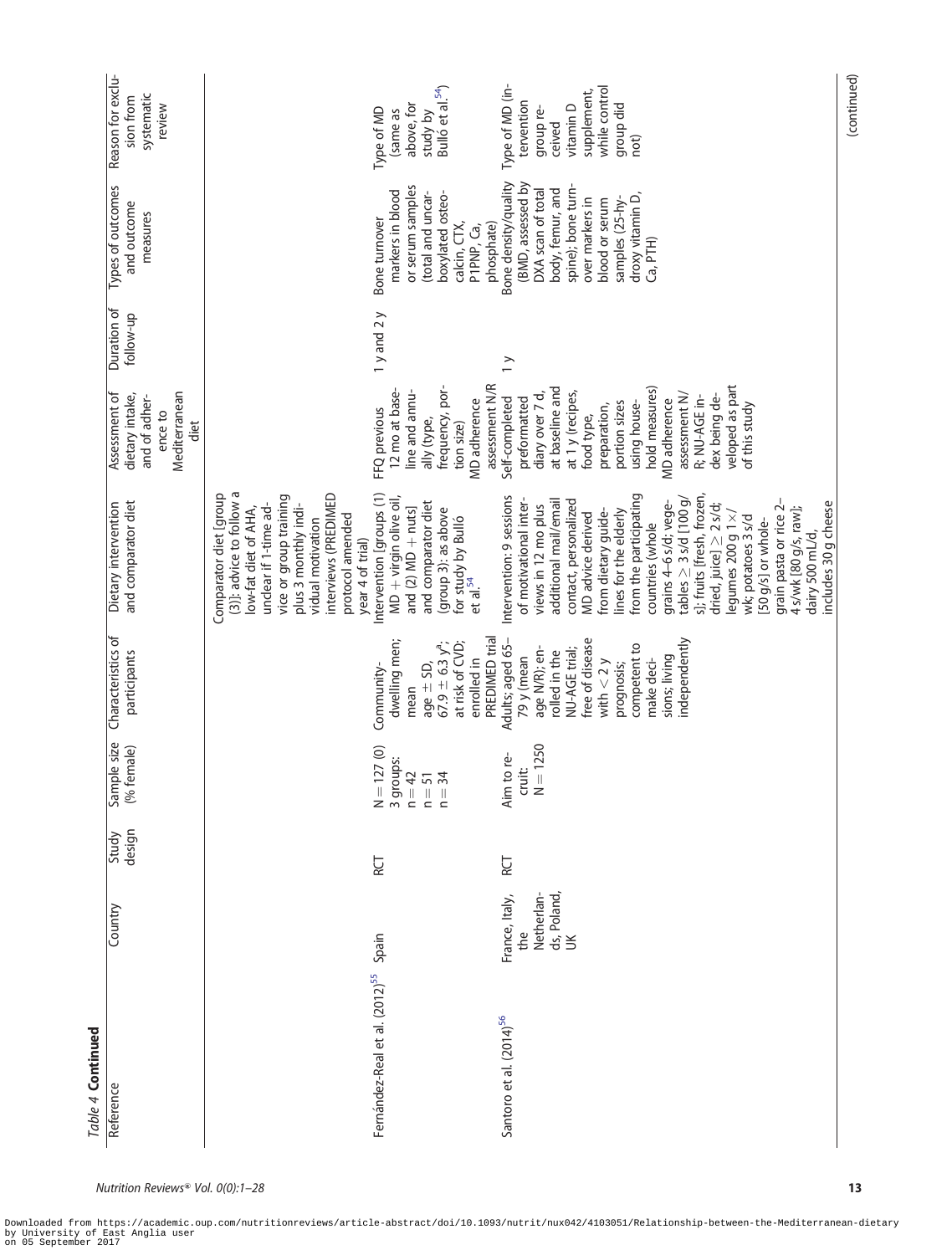| Table 4 Continued                   |         |                  |                           |                                                                                                                                                      |                                                                                                                                                                                                                                                                                                                                                                                                                                                                                                                                                                                                                                                                                                                                                                                                                                                                                                                                                                                                     |                                                                                                                                                        |                          |                                                                                                                                                         |                                                             |
|-------------------------------------|---------|------------------|---------------------------|------------------------------------------------------------------------------------------------------------------------------------------------------|-----------------------------------------------------------------------------------------------------------------------------------------------------------------------------------------------------------------------------------------------------------------------------------------------------------------------------------------------------------------------------------------------------------------------------------------------------------------------------------------------------------------------------------------------------------------------------------------------------------------------------------------------------------------------------------------------------------------------------------------------------------------------------------------------------------------------------------------------------------------------------------------------------------------------------------------------------------------------------------------------------|--------------------------------------------------------------------------------------------------------------------------------------------------------|--------------------------|---------------------------------------------------------------------------------------------------------------------------------------------------------|-------------------------------------------------------------|
| Reference                           | Country | design<br>Study  | Sample size<br>(% female) | Characteristics of<br>participants                                                                                                                   | and comparator diet<br>Dietary intervention                                                                                                                                                                                                                                                                                                                                                                                                                                                                                                                                                                                                                                                                                                                                                                                                                                                                                                                                                         | Mediterranean<br>Assessment of<br>dietary intake,<br>and of adher-<br>ence to<br>diet                                                                  | Duration of<br>follow-up | Types of outcomes<br>and outcome<br>measures                                                                                                            | Reason for exclu-<br>systematic<br>sion from<br>review      |
| Seiquer et al. (2008) <sup>63</sup> | Spain   | Before-<br>after | $N = 20(0)$               | socioeconomic<br>medium-high<br>status and ed-<br>$age \pm SD^b$ ,<br>12.9 $\pm$ 1.14 y;<br>ucation level;<br>cents; mean<br>Male adoles-<br>healthy | eggs 1.5 s/d, fish 0.5 s/<br>fried] 4 s/wk [125 g/s];<br>Comparator diet: leaflet<br>3 d of usual (basal) diet,<br>on recommended nu-<br>margarine 30 g/d]; al-<br>with general national<br>ized 7-d menu based<br>[unsalted, mixed] 2 s/<br>$\leq$ 2 g/d [M], $\leq$ 1 g/d<br>[F]; other fluid<br>$\geq$ 1.5 L/d; salt $\leq$ 5 g/<br>and an MD informed<br>products 3 s/d, fruits<br>[lean, low salt]; eggs<br>d; sweets and sweet<br>$\leq$ 50 g/d [oil 20 g/d,<br>tion diet: individual-<br>Spanish adolescents<br>cereals 4.5 s/d, dairy<br>drinks, limit intake);<br>then 28-d interven-<br>fish [preferably oily]<br>daily vitamin D sup-<br>and seafood 2 s/wk<br>tritional intakes for<br>cohol, if consumed,<br>plement, some MD<br>et al. <sup>77</sup> (pasta, rice,<br>$2-4 \times$ /wk; meat or<br>dietary guidelines<br>foods provided by<br>poultry [lean, not<br>1.7 s/d, meat and<br>2 s/d, vegetables<br>by Serra-Majem<br>wk [20 g/s]; fat<br>$[125 g/s]$ ; nuts<br>researchers | assessment N/R<br>sheets of con-<br><b>MD</b> adherence<br>foods during<br>intervention<br>sumed and<br>Daily record<br>(weighed)<br>uneaten<br>period | 28d                      | Ca:Na, P:Cr ratios)<br>or in blood or se-<br>h urine (DPD, Cr,<br>rum samples (Ca,<br>and Ca:Cr, Na:Cr,<br>markers in 24-<br>Bone turnover<br>PTH, ALP) | cohort study)<br>prospective<br>(not RCT or<br>Study design |
|                                     |         |                  |                           |                                                                                                                                                      |                                                                                                                                                                                                                                                                                                                                                                                                                                                                                                                                                                                                                                                                                                                                                                                                                                                                                                                                                                                                     |                                                                                                                                                        |                          |                                                                                                                                                         | (continued)                                                 |

**14** Nutrition Reviews<sup>®</sup> Vol. 0(0):1–28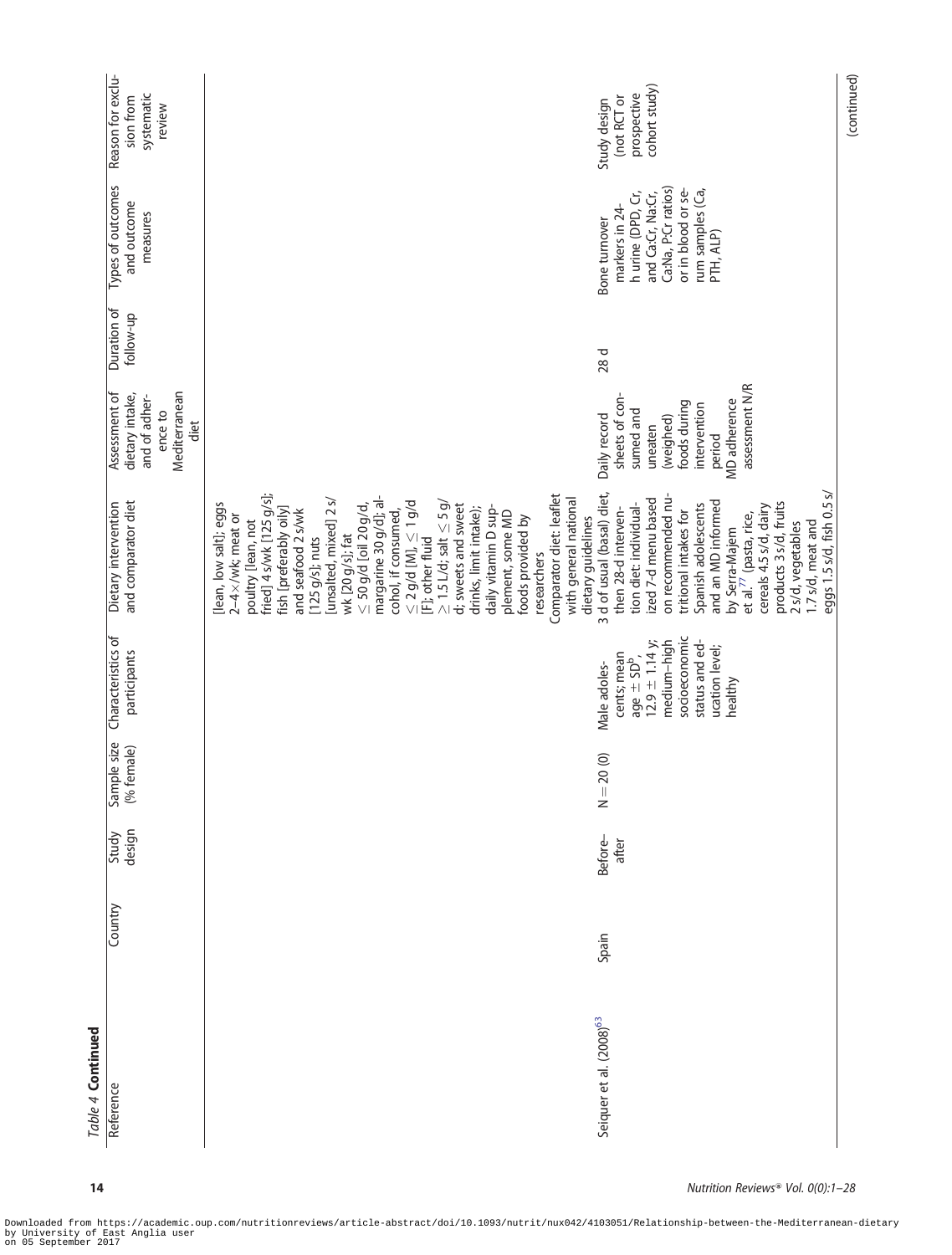| Table 4 Continued                                                                                                                                                                                                                                                                                                |         |                 |                           |                                    |                                                                                                                                                                                                                                                                                     |                                                                                       |                          |                                              |                                                        |
|------------------------------------------------------------------------------------------------------------------------------------------------------------------------------------------------------------------------------------------------------------------------------------------------------------------|---------|-----------------|---------------------------|------------------------------------|-------------------------------------------------------------------------------------------------------------------------------------------------------------------------------------------------------------------------------------------------------------------------------------|---------------------------------------------------------------------------------------|--------------------------|----------------------------------------------|--------------------------------------------------------|
| Reference                                                                                                                                                                                                                                                                                                        | Country | design<br>Study | Sample size<br>(% female) | Characteristics of<br>participants | and comparator diet<br>Dietary intervention                                                                                                                                                                                                                                         | Mediterranean<br>Assessment of<br>dietary intake,<br>and of adher-<br>ence to<br>diet | Duration of<br>follow-up | lypes of outcomes<br>and outcome<br>measures | Reason for exclu-<br>systematic<br>sion from<br>review |
|                                                                                                                                                                                                                                                                                                                  |         |                 |                           |                                    | d, legumes 0.4 s/d, ol-<br>ive oil as the main di-<br>breakfasts and snacks<br>prohibited; restaurant<br>prohibited; lunch and<br>vitamin supplements<br>prepared at home to<br>and take-out foods<br>and fortified foods<br>etary fat); mineral/<br>dinner provided;<br>guidelines |                                                                                       |                          |                                              |                                                        |
| CVD, cardiovascular disease; DPD, deoxypiridinoline; DXA, dual-energy x-ray absorptiometry; F, female; FFQ, food frequency questionnaire; g/s, grams/serving; M, male; MD, Mediterranean<br>diet; Na, sodium; N/R, not reported;<br>Abbreviations: AHA, American Heart Association; ALP, alkaline<br>ultrasound. |         |                 |                           |                                    | parathyroid hormone; RCT, randomized controlled trial; s/d or s/wk, servings/day or servings/week; SD, standard deviation; u/s,<br>phosphatase; BMD, bone mineral density; Ca, calcium; Cr, creatinine; CTX, human cross-linked C-telopeptide of type 1 collagen;                   |                                                                                       |                          |                                              |                                                        |

ultrasound.<br>"Age data calculated for entire study population; original publication gives breakdown by groups, eg, by intervention group, age, sex, and/or quantiles.<br>"Age data calculated for entire study population; origina <sup>a</sup>Age data calculated for entire study population; original publication gives breakdown by groups, eg, by intervention group, age, sex, and/or quantiles.<br>"Assumed to be standard deviation (not reported if the figure given

# $\mu$  Nutrition Reviews® Vol. 0(0):1–28 15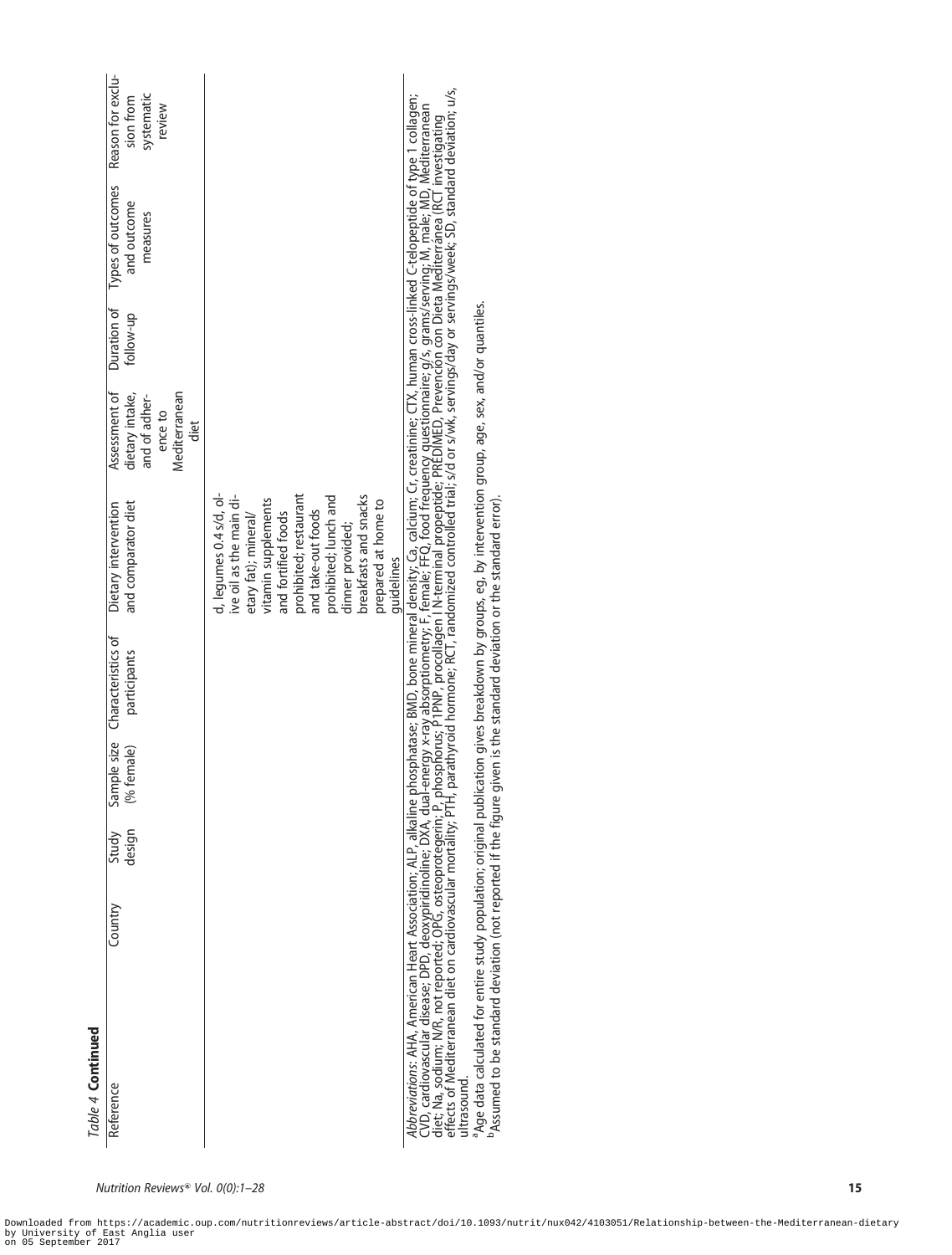<span id="page-15-0"></span>

| Table 5 Observational studies (prospective cohort, case-control, cross-sectional) included in the evidence map |                                                                                   |                     |                                                                                                |                                                                                                                                                                                                                                               |                                                                                                                                                                                                                                                                                                                                                                                                                                                                                                                               |                                                                 |                                                                                                                                                                                                                                                                       |                                                                                                                                              |
|----------------------------------------------------------------------------------------------------------------|-----------------------------------------------------------------------------------|---------------------|------------------------------------------------------------------------------------------------|-----------------------------------------------------------------------------------------------------------------------------------------------------------------------------------------------------------------------------------------------|-------------------------------------------------------------------------------------------------------------------------------------------------------------------------------------------------------------------------------------------------------------------------------------------------------------------------------------------------------------------------------------------------------------------------------------------------------------------------------------------------------------------------------|-----------------------------------------------------------------|-----------------------------------------------------------------------------------------------------------------------------------------------------------------------------------------------------------------------------------------------------------------------|----------------------------------------------------------------------------------------------------------------------------------------------|
| Reference                                                                                                      | Country                                                                           | Study design        | Sample size (%<br>female)                                                                      | Characteristics of<br>participants                                                                                                                                                                                                            | Mediterranean diet<br>Assessment of die-<br>tary intake and of<br>adherence to                                                                                                                                                                                                                                                                                                                                                                                                                                                | Duration of<br>follow-up                                        | Types of outcomes<br>and outcome<br>measures                                                                                                                                                                                                                          | Reason for exclusion<br>from systematic<br>review                                                                                            |
| Di Leo et al. (2000) <sup>65</sup><br><b>Bone outcomes</b>                                                     | Italy (published<br>native-speak-<br>translated by<br>ing Italian)<br>in Italian, | sectional<br>Cross- | $n = 15$ , controls<br>$N = 30(100%)$<br>$n = 15$ cases;                                       | vegetarian diet rich in<br>in legumes relative to<br>Adults; mean age $\pm$ SD,<br>controls ate MD, low<br>the vegetarian diet,<br>36 $\pm$ 4 y; cases ate<br>age and body mass<br>soya and legumes;<br>without soya, and<br>were matched for | porating weekend<br>diary for 3 d incor-<br>intake; MD adher-<br>ence assessment<br>plus summary of<br>Self-reported food<br>the week's food<br>(type, quantity),<br>₩R<br>day                                                                                                                                                                                                                                                                                                                                                | $M \times$                                                      | area, cortical area,<br>strength strain in-<br>cortical thickness,<br>pQCT at forearm)<br>dex; assessed by<br>area, trabecular<br>(cross-sectional<br>Bone density/<br>quality                                                                                        | hort study); type<br>of MD (details of<br>assessment/food<br>RCT or prosp co-<br>Study design (not<br>categories N/R)<br><b>MD</b> adherence |
| Haring et al. (2016) <sup>57</sup>                                                                             | USA                                                                               | Prosp cohort        | $N = 90014(100%)$<br>7961 (subset)<br>All assessed for<br>fracture; n =<br>assessed for<br>BMD | full cohort, by MD ad-<br>the WHI-OS; generally<br>herence); enrolled in<br>(mean ages in 3 age<br>Women, aged 50-79 y<br>bands reported for<br>postmenopausal<br>healthy;                                                                    | size, food prepara-<br>and developed by<br>with $9 =$ maximal<br>tio, alcohol intake<br>5-15 g/d, red and<br>T MUFAs:SFAs ra-<br>Fung et al. <sup>69</sup> and<br>others, scale 0-9<br>FFQ previous 3 mo<br>processed meats<br>quency, portion<br>aMED index cre-<br>fats); MD adher-<br>at baseline (fre-<br>ence using the<br>whole grains,<br>types of added<br>Trichopoulou <sup>52</sup><br><b>MD</b> adherence,<br>scoring   fruit,<br>tion practices,<br>nuts, $\uparrow$ fish,<br>tvegetables,<br>legumes,<br>ated by | $15.9$ y (median)<br>prevalence;<br>6 y for BMD<br>for fracture | total fractures ex-<br>clavicle from self-<br>hip fracture from<br>cluding toes, fin-<br>medical records;<br>assessed by DXA<br>Fracture (incident<br>scan of femoral<br>reported data);<br>gers, sternum,<br>neck and total<br>bone density<br>quality (BMD<br>body) | ence index does<br>Type of MD (aMed<br>dietary adher-<br>dairy intake)<br>not address                                                        |
| Kontogianni et al. (2009) <sup>60</sup>                                                                        | Greece                                                                            | sectional<br>Cross- | premenopausal;<br>$N = 196(100%)$<br>$n = 100$ were<br>$n = 96$ were                           | $48 \pm 12$ $y^2$ ; recruited<br>Females; mean<br>age $\pm$ SD,                                                                                                                                                                               | consecutive days<br>Self-reported food<br>records over 3<br>incorporating                                                                                                                                                                                                                                                                                                                                                                                                                                                     | $\frac{4}{\sqrt{2}}$                                            | Bone density/quality<br>BMC, assessed by<br>(BMD, total body<br>DXA scan of L2-                                                                                                                                                                                       | RCT or prosp co-<br>Study design (not<br>hort study)                                                                                         |
|                                                                                                                |                                                                                   |                     |                                                                                                |                                                                                                                                                                                                                                               |                                                                                                                                                                                                                                                                                                                                                                                                                                                                                                                               |                                                                 |                                                                                                                                                                                                                                                                       | (continued)                                                                                                                                  |

Table 5 Observational studies (prospective cohort, case-control, cross-sectional) included in the evidence map ctional) included in the evidence ġ, CVOCC.  $1 - 1$ Į ە<br>ئ cohort **Enactiva** Table 5 Observational studies (pro

Downloaded from https://academic.oup.com/nutritionreviews/article-abstract/doi/10.1093/nutrit/nux042/4103051/Relationship-between-the-Mediterranean-dietary<br>by University of East Anglia user<br>on 05 September 2017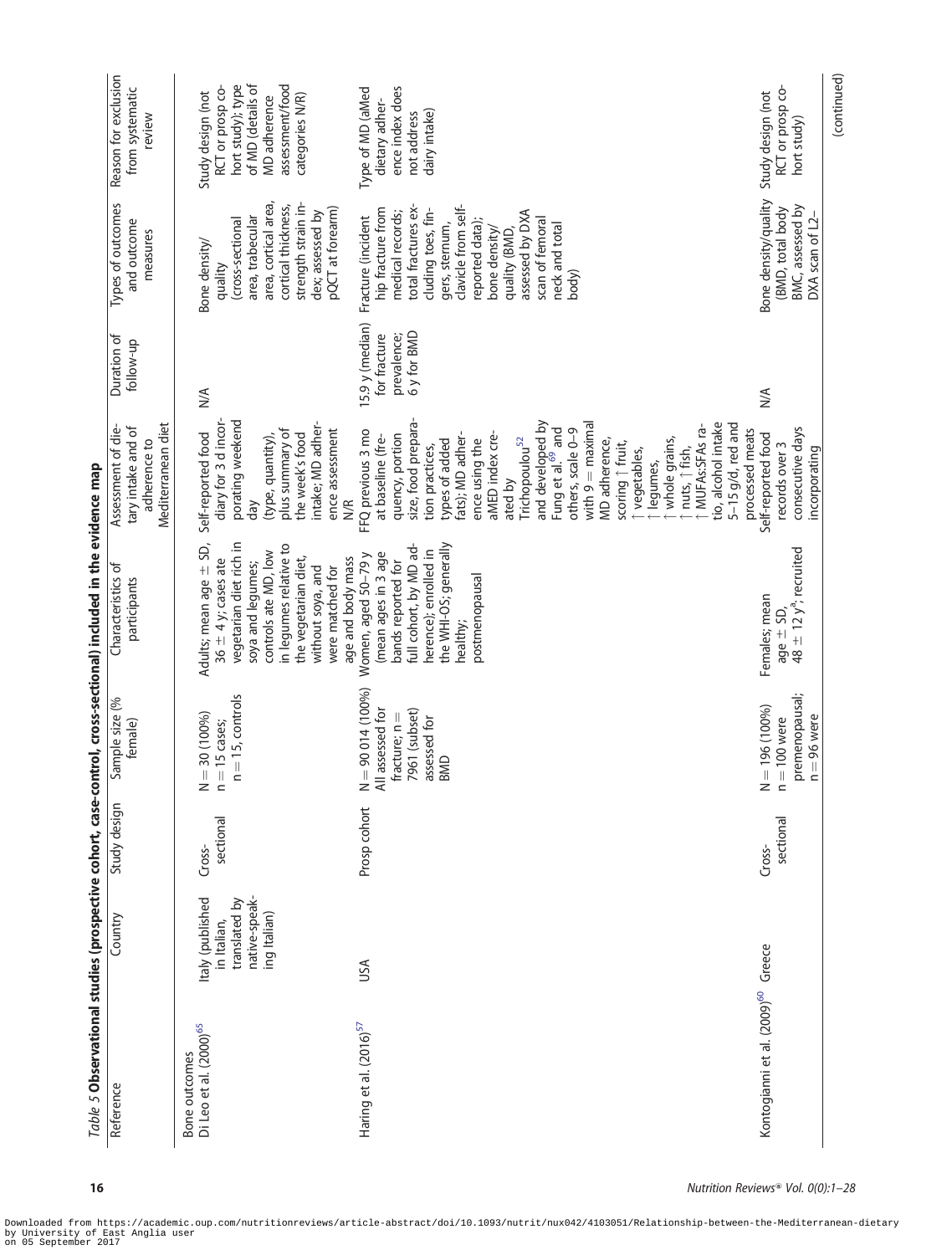| Table 5 Continued                      |          |                                         |                                                                                        |                                                                                                                                  |                                                                                                                                                                                                                                                                                                                                                                                                                                                                                                     |                          |                                                                      |                                                                                                                                                        |
|----------------------------------------|----------|-----------------------------------------|----------------------------------------------------------------------------------------|----------------------------------------------------------------------------------------------------------------------------------|-----------------------------------------------------------------------------------------------------------------------------------------------------------------------------------------------------------------------------------------------------------------------------------------------------------------------------------------------------------------------------------------------------------------------------------------------------------------------------------------------------|--------------------------|----------------------------------------------------------------------|--------------------------------------------------------------------------------------------------------------------------------------------------------|
| Reference                              | Country  | Study design                            | Sample size (%<br>female)                                                              | Characteristics of<br>participants                                                                                               | Mediterranean diet<br>Assessment of die-<br>tary intake and of<br>adherence to                                                                                                                                                                                                                                                                                                                                                                                                                      | Duration of<br>follow-up | Types of outcomes<br>and outcome<br>measures                         | Reason for exclusion<br>from systematic<br>review                                                                                                      |
|                                        |          |                                         | postmenopausal<br>peri- or                                                             | via local magazine<br>advert; healthy                                                                                            | $55 =$ maximal $MD$<br>nonrefined cere-<br>0-5 for each food<br>weekend day (fre-<br>$> 0$ to $<$ 300 mL<br>als, 1 fish, 1 olive<br>oil, 1 potatoes,<br>meat products,<br>d (36 g ethanol);<br>adherence, scor-<br>↑ alcohol intake<br>↓ poultry, ↓ full-<br>quency, portion<br>measurements);<br>dard household<br>size using stan-<br>Panagiotakos<br>et al., <sup>74,75</sup> scale<br><b>MD</b> adherence<br>t vegetables,<br>group with<br>↑ legumes,<br>ing ↑ fruit,<br>fat dairy<br>index of |                          | L4 of lumbar<br>spine)                                               |                                                                                                                                                        |
| Monjardino et al. (2012) <sup>58</sup> | Portugal | Prosp cohort<br>and cross-<br>sectional | (53%), cross-sec-<br>$dataN = 1264$<br>$N = 1023(54\%)$<br>prosp cohort<br>tional data | of age; recruited from<br>1990, recruited to the<br>EPITeen study at 13 y<br>public and private<br>Teenagers; born in<br>schools | FFQ previous 12 mo<br>$12 =$ maximal MD<br>et al., $72$ scale of 0-<br>portion size); MD<br>KIDMED index of<br>fruit every day,+<br>adherence using<br>adherence, scor-<br>quency, but not<br>ing+1 a fruit or<br>at baseline (fre-<br>fruit juice every<br>$day+1$ a 2nd<br>1 vegetables<br>Sera-Majem<br>12 with                                                                                                                                                                                  | $\frac{1}{4}$            | Bone density/quality<br>(BMD, assessed by<br>DXA scan of<br>forearm) | adherence index<br>(KIDMED dietary<br>does not assess<br>apart from fast<br>consumption)<br>meat intake<br>food [ham-<br>Type of MD<br><b>burger</b> ] |

 $\mu$  Nutrition Reviews® Vol. 0(0):1–28 **17** 

Downloaded from https://academic.oup.com/nutritionreviews/article-abstract/doi/10.1093/nutrit/nux042/4103051/Relationship-between-the-Mediterranean-dietary<br>by University of East Anglia user<br>on 05 September 2017

(continued)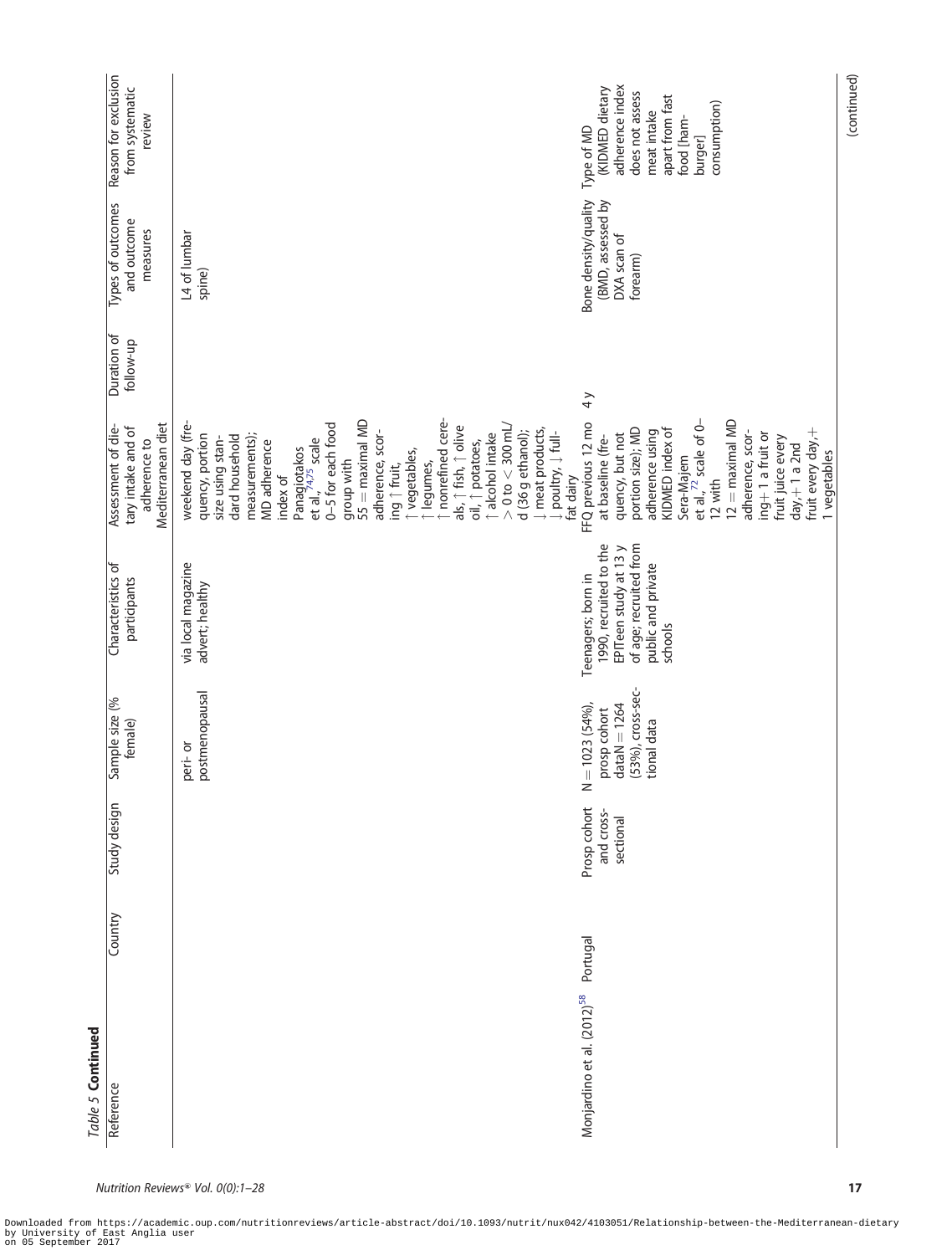| Table 5 Continued                 |         |                     |                                                                           |                                                                                                                                                                       |                                                                                                                                                                                                                                                                                                                                                                                                                                                                                                                                                                                                                            |                          |                                                                         |                                                      |
|-----------------------------------|---------|---------------------|---------------------------------------------------------------------------|-----------------------------------------------------------------------------------------------------------------------------------------------------------------------|----------------------------------------------------------------------------------------------------------------------------------------------------------------------------------------------------------------------------------------------------------------------------------------------------------------------------------------------------------------------------------------------------------------------------------------------------------------------------------------------------------------------------------------------------------------------------------------------------------------------------|--------------------------|-------------------------------------------------------------------------|------------------------------------------------------|
| Reference                         | Country | Study design        | Sample size (%<br>female)                                                 | Characteristics of<br>participants                                                                                                                                    | Mediterranean diet<br>Assessment of die-<br>tary intake and of<br>adherence to                                                                                                                                                                                                                                                                                                                                                                                                                                                                                                                                             | Duration of<br>follow-up | Types of outcomes<br>and outcome<br>measures                            | Reason for exclusion<br>from systematic<br>review    |
|                                   |         |                     |                                                                           |                                                                                                                                                                       | for breakfast, $+1$ a<br>$d$ , $+$ 1 pasta or rice<br>breakfast, + 1 yog-<br>eral times per day,<br>1 uses olive oil at<br>home, -1 sweets<br>grains (eg, bread)<br>dairy product for<br>$pulses > 1 \times /wk$<br>fish $\geq$ 2-3 $\times$ /wk,<br>(fresh or cooked)<br>urts $(x2)$ and/or<br>$5 \times$ /wk, $+1$ nuts<br>and candies sev-<br>ī<br>1 likes and eats<br>$\geq$ 2-3 $\times$ /wk, + 1<br>baked breakfast<br>cheese $(40 g)$ 1/<br>$d+1$ cereals or<br>-1 commercial<br>$1/d + 1$ vegeta-<br>skips breakfast,<br>(eg, pastries),<br>bles (fresh or<br>$\text{coked}$ > 1/<br>$-1$ fast-food<br>(hamburger) |                          |                                                                         |                                                      |
| Rivas et al. (2013) <sup>61</sup> | Spain   | sectional<br>Cross- | N = 200 (100%)<br>n = 100 premeno-<br>postmenopausal<br>pausal; $n = 100$ | aquatic activities on<br>larger study investi-<br>gating the effect of<br>recruited from a<br>$44.4 \pm 11.7$ $y^2$ ;<br>BMD; healthy<br>Women; mean<br>age $\pm$ SD, | FFQ previous 12 mo,<br>$9 =$ maximal MD<br>household meas-<br>(type, frequency,<br>ures); MD adher-<br>ence using MDS<br>Trichopoulou<br>et al., <sup>52</sup> scale of<br>0–9 with<br>portion size in<br>by interview<br>adherence,<br>$>1 \times$ /wk<br>index of                                                                                                                                                                                                                                                                                                                                                        | $M_{\rm M}$              | Bone density/quality<br>(BMD, assessed by<br>DXA scan of<br>calcaneous) | RCT or prosp co-<br>Study design (not<br>hort study) |

(continued)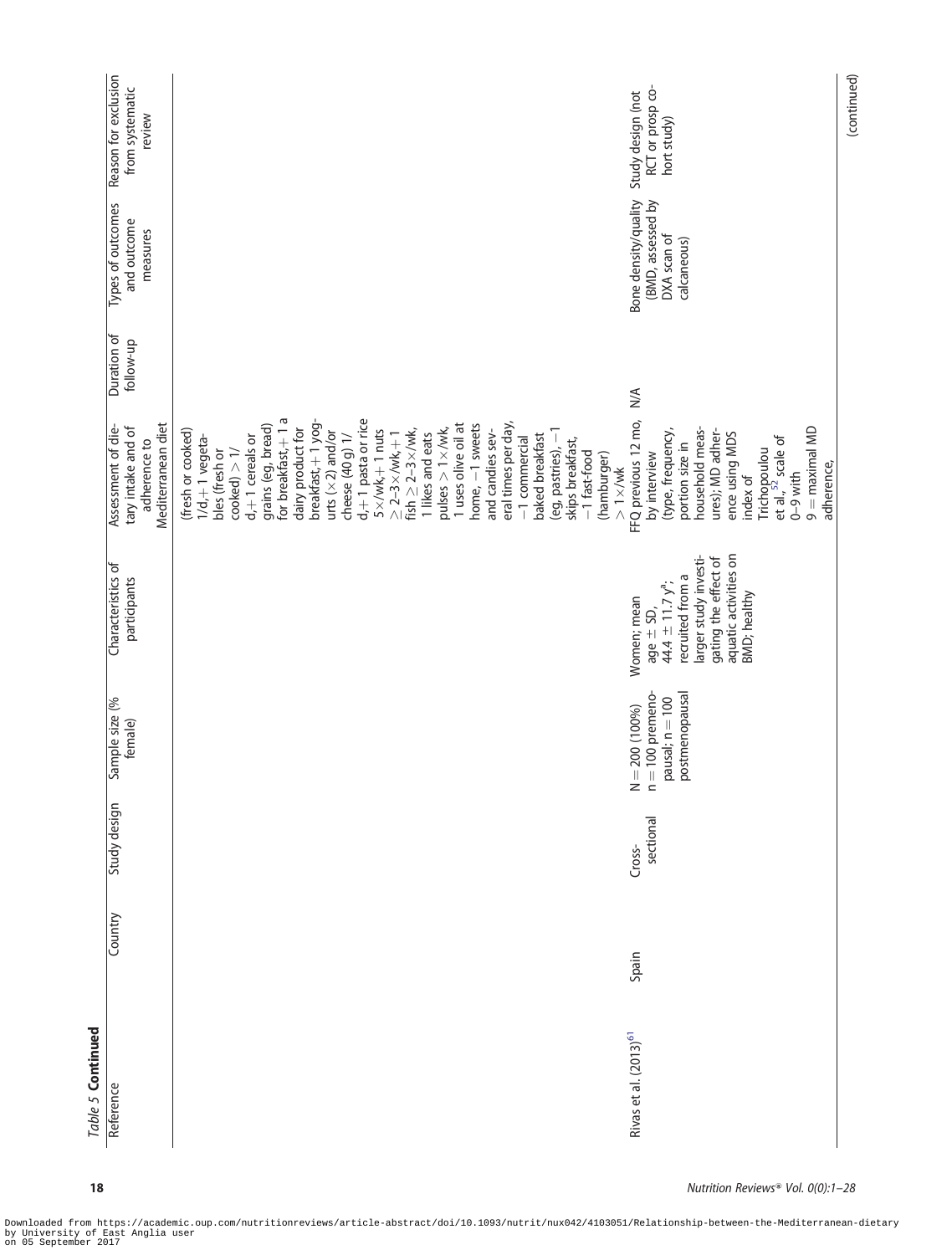| Table 5 Continued                   |                     |                     |                           |                                                                                                                                              |                                                                                                                                                                                                                                                                                                                                                                                                                                                                                                                                                                                                                                                                                                                                                                                                    |                          |                                                                                                                                 |                                                   |
|-------------------------------------|---------------------|---------------------|---------------------------|----------------------------------------------------------------------------------------------------------------------------------------------|----------------------------------------------------------------------------------------------------------------------------------------------------------------------------------------------------------------------------------------------------------------------------------------------------------------------------------------------------------------------------------------------------------------------------------------------------------------------------------------------------------------------------------------------------------------------------------------------------------------------------------------------------------------------------------------------------------------------------------------------------------------------------------------------------|--------------------------|---------------------------------------------------------------------------------------------------------------------------------|---------------------------------------------------|
| Reference                           | Country             | Study design        | Sample size (%<br>female) | Characteristics of<br>participants                                                                                                           | Mediterranean diet<br>Assessment of die-<br>tary intake and of<br>adherence to                                                                                                                                                                                                                                                                                                                                                                                                                                                                                                                                                                                                                                                                                                                     | Duration of<br>follow-up | Types of outcomes<br>and outcome<br>measures                                                                                    | Reason for exclusion<br>from systematic<br>review |
| Whittle et al. (2012) <sup>62</sup> | Northern<br>Ireland | sectional<br>Cross- | $N = 489(49%)$            | pating in the 3rd con-<br>age $\pm$ SD,<br>22.6 $\pm$ 1.7 y <sup>a</sup> ; partici-<br>tact of Young Hearts<br>Young adults; mean<br>Project | Diet history previous N/A<br>tio, ethanol intake<br>scoring 1 fruit and<br>(portion sizes esti-<br>5-25 g/d), $\downarrow$ meat<br>tio, alcohol intake<br>5-25 g/d, $\downarrow$ meat,<br>↑ MUFAs:SFAs ra-<br>MUFAs:SFAs ra-<br>$9 =$ maximal MD<br>cereals and ce-<br>7 d, by interview<br>products, $\downarrow$ dairy<br>adherence, scor-<br>↑ fish and shell-<br>cereals, $\uparrow$ fish,<br>used household<br>known portions<br>vessels); MD ad-<br>Trichopoulou<br>et al., <sup>52</sup> scale of<br>photographs of<br>and commonly<br>ing 1 fruit and<br>mated against<br>herence using<br>real products,<br>MDS index of<br>vegetables,<br>t vegetables,<br>$10 - 50$ g/d; F:<br>·legumes,<br>·legumes,<br>and meat<br>$0 - 9$ with<br>$\downarrow$ dairy<br>nuts,<br>nuts,<br>fish,<br>Ë |                          | Bone density/quality Study design (not<br>lumbar spine and<br>assessed by DXA<br>scan $L2-L4$ of<br>femoral neck)<br>(BMD, BMC, | cohort study)<br>RCT or prosp                     |

(continued)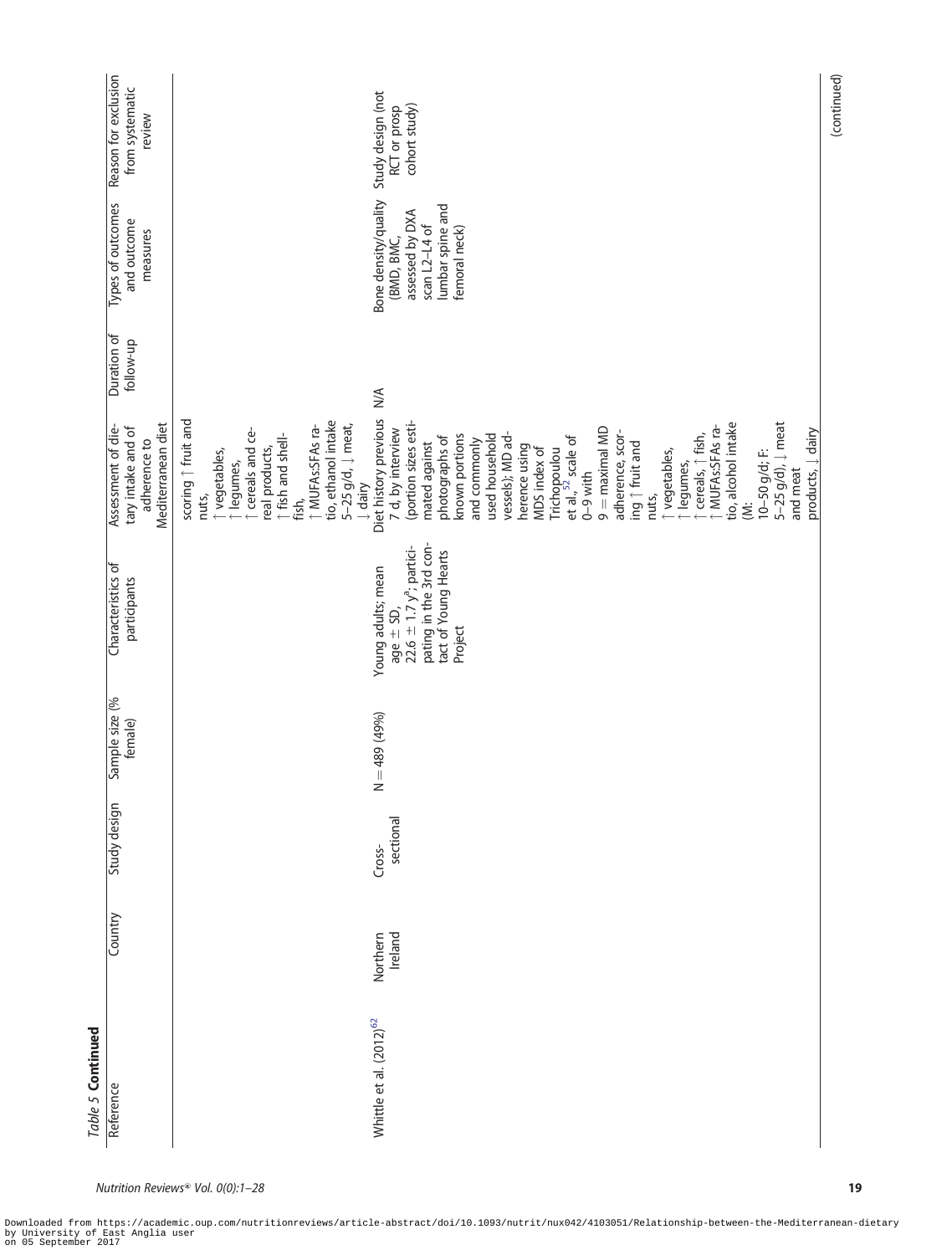| Table 5 Continued                                   |           |                                                        |                                                           |                                                                                                                                                                                                                                                                                   |                                                                                                                                                                                                                                                                                                                                                                                                                                                                                         |                          |                                                                                                                                                                                                                                                                                                                                                                                                |                                                    |
|-----------------------------------------------------|-----------|--------------------------------------------------------|-----------------------------------------------------------|-----------------------------------------------------------------------------------------------------------------------------------------------------------------------------------------------------------------------------------------------------------------------------------|-----------------------------------------------------------------------------------------------------------------------------------------------------------------------------------------------------------------------------------------------------------------------------------------------------------------------------------------------------------------------------------------------------------------------------------------------------------------------------------------|--------------------------|------------------------------------------------------------------------------------------------------------------------------------------------------------------------------------------------------------------------------------------------------------------------------------------------------------------------------------------------------------------------------------------------|----------------------------------------------------|
| Reference                                           | Country   | Study design                                           | Sample size (%<br>female)                                 | Characteristics of<br>participants                                                                                                                                                                                                                                                | Mediterranean diet<br>Assessment of die-<br>tary intake and of<br>adherence to                                                                                                                                                                                                                                                                                                                                                                                                          | Duration of<br>follow-up | Types of outcomes<br>and outcome<br>measures                                                                                                                                                                                                                                                                                                                                                   | Reason for exclusion<br>from systematic<br>review  |
| Zeng et al. (2014) <sup>64</sup>                    | China     | Case-control                                           | $n = 726$ controls<br>$N = 1452(76%)$<br>$n = 726$ cases; | Adults; mean age $\pm$ SD,<br>$(\pm 3 \text{ y})$ and sex, from<br>hospitalized with hip<br>controls without his-<br>same city or hospital<br>70.9 $\pm$ 7.3 $y^2$ ; cases<br>fracture, diagnosed<br>tory of hip fracture,<br>$<$ 2 wk previously;<br>matched for age<br>as cases | quency, quantity);<br>FFQ previous 12 mo,<br>Trichopoulou<br>et al. <sup>52</sup> and devel-<br>aMED, referenced<br>$9 =$ maximal MD<br>by interview (fre-<br>processed meats<br>adherence, scor-<br>oped by Fung<br>et al., <sup>69</sup> scale of<br>ratio, moderate<br>whole grains,<br><b>MD</b> adherence<br>assessed using<br>alcohol intake;<br>MUFAs:SFAs<br>nuts, 1 fish,<br>tvegetables,<br>as created by<br>legumes,<br>ing ↑ fruit,<br>$0 - 9$ with<br>$\downarrow$ red and | $M \times$               | fracture confirmed<br>by x-ray report in<br>Fracture risk (hip<br>cases)                                                                                                                                                                                                                                                                                                                       | Study design (not<br>cohort study)<br>RCT or prosp |
| Chan et al. (2016) <sup>50</sup><br>Muscle outcomes | Hong Kong | other data<br>tional (see<br>in Table 2)<br>Cross-sec- | $n = 3957(50%)$                                           | $72.2 \pm 5.0$ y, in those<br>teers; able to attend<br>$76.2 \pm 6.1$ y; volun-<br>without sarcopenia,<br>older adults; mean<br>Community-dwelling<br>age $\pm$ SD in those<br>with sarcopenia,<br>study center                                                                   | quency, usual por-<br>FFQ previous 12 mo<br>determined using<br>herence assessed<br>$9 =$ maximal MD<br>pictures); MD ad-<br>using MDS index<br>of Trichopoulou<br>by interview, at<br>et al., <sup>52</sup> scale of<br>scoring   fruit<br>t vegetables,<br>baseline (fre-<br>adherence,<br>$0 - 9$ with<br>and nuts,<br>tion size                                                                                                                                                     | $\frac{4}{\sqrt{2}}$     | assessed using dy-<br>off values: ASM in-<br>Chen et al., $^{22}$ with<br>or gait speed, 6-m<br>the following cut-<br>dex (ASM/height <sup>2</sup><br>lence, using algo-<br>namometer; and/<br>Sarcopenia preva-<br>rithm of AWGS,<br>DXA; plus hand<br>[kg/m <sup>2</sup> ] <sub>1</sub> < 7.0<br>assessed using<br>$(M)$ , $<$ 5.4 (F),<br>grip strength<br>$<$ 26 kg (M),<br>$<$ 18 kg (F), | Study design (not<br>cohort study)<br>RCT or prosp |
|                                                     |           |                                                        |                                                           |                                                                                                                                                                                                                                                                                   |                                                                                                                                                                                                                                                                                                                                                                                                                                                                                         |                          |                                                                                                                                                                                                                                                                                                                                                                                                | (continued)                                        |

**20**  $\blacksquare$  **20**  $\blacksquare$  **Nutrition Reviews**  $\blacksquare$  **Vol. 0(0):1–28**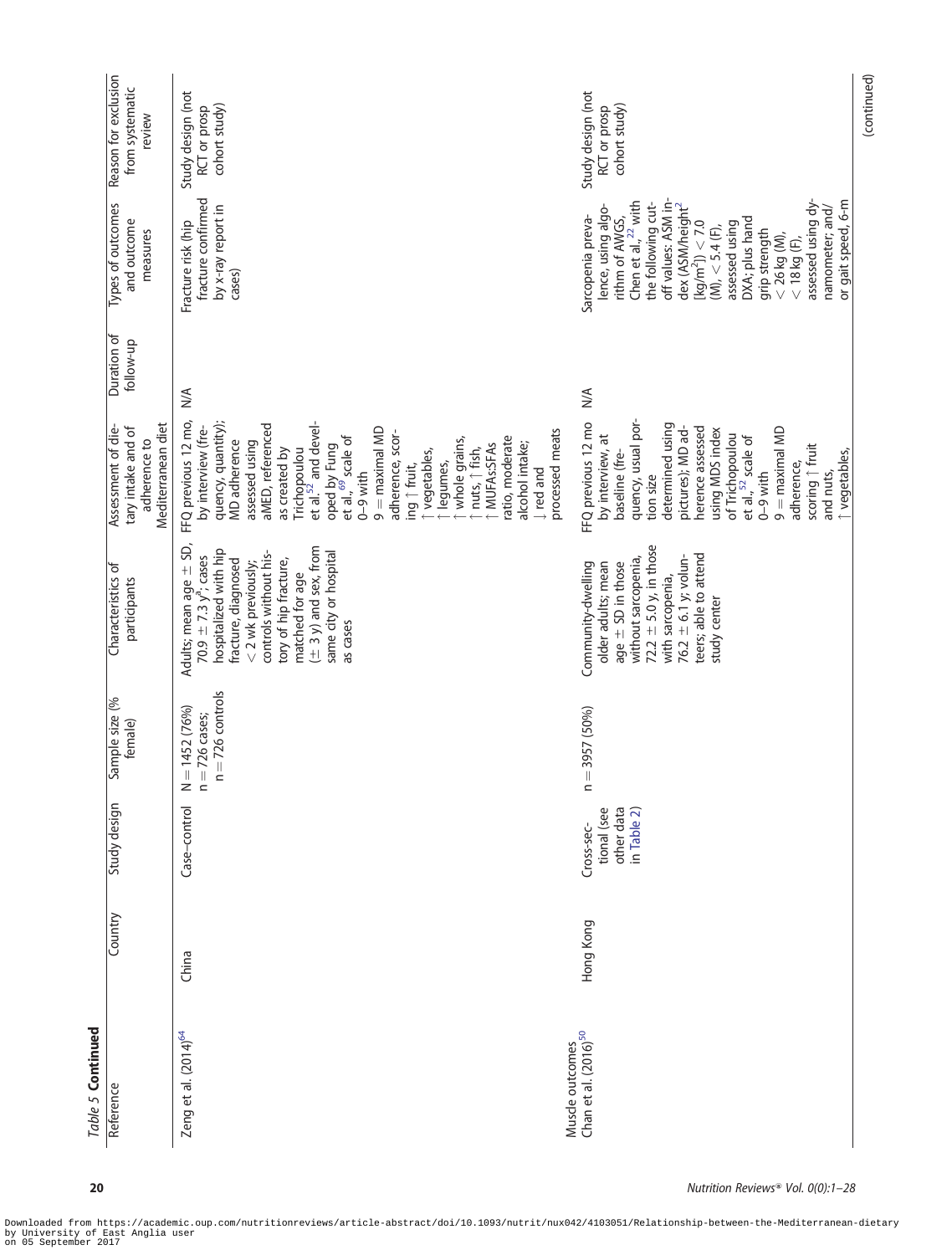| Table 5 Continued                     |         |                     |                                                                                                                                                             |                                                                                                                                                                                                    |                                                                                                                                                                                                                                                                                                                                                                                             |                          |                                                                                                                                                                                                                                                                                                                                                                |                                                        |
|---------------------------------------|---------|---------------------|-------------------------------------------------------------------------------------------------------------------------------------------------------------|----------------------------------------------------------------------------------------------------------------------------------------------------------------------------------------------------|---------------------------------------------------------------------------------------------------------------------------------------------------------------------------------------------------------------------------------------------------------------------------------------------------------------------------------------------------------------------------------------------|--------------------------|----------------------------------------------------------------------------------------------------------------------------------------------------------------------------------------------------------------------------------------------------------------------------------------------------------------------------------------------------------------|--------------------------------------------------------|
| Reference                             | Country | Study design        | Sample size (%<br>female)                                                                                                                                   | Characteristics of<br>participants                                                                                                                                                                 | Mediterranean diet<br>Assessment of die-<br>tary intake and of<br>adherence to                                                                                                                                                                                                                                                                                                              | Duration of<br>follow-up | Types of outcomes<br>and outcome<br>measures                                                                                                                                                                                                                                                                                                                   | Reason for exclusion<br>from systematic<br>review      |
| Hashemi et al. (2015) <sup>66</sup>   | Iran    | sectional<br>Cross- | $N = 300$ (50%)                                                                                                                                             | Adults; mean age ± SD,<br>66.8 $\pm$ 7.72 y; living                                                                                                                                                | tio, ethanol intake<br>5-25 g/d), $\downarrow$ meat,<br>T MUFAs:SFAs ra-<br>not specified), by<br>(M: 10-50 g/d; F:<br>cereals and ce-<br>poultry, $\downarrow$ dairy<br>FFQ (time period<br>real products,<br>↑ legumes,<br>↑ fish and<br>shellfish,                                                                                                                                       | $M \times$               | lence, using algo-<br>Sarcopenia preva-<br>walk $< 0.8$ m/s<br>$(M, F)$                                                                                                                                                                                                                                                                                        | RCT or prosp co-<br>Study design (not                  |
|                                       |         |                     |                                                                                                                                                             | in Tehran; selected by<br>cluster random sam-<br>pling based on<br>postcodes                                                                                                                       | oil, low- and high-<br>nent analysis, MD<br>posteriori classifi-<br>quency, standard<br>principal compo-<br>pattern had high<br>carotenoid vege-<br>tables, tomatoes,<br>cation of dietary<br>olives and olive<br>and dried fruits,<br>factor loadings<br>groups such as<br>nuts, fish, fresh<br>portion size); a<br>$(> 0.4)$ in food<br>interview (fre-<br>pattern using<br>whole grains, |                          | off values: ASM in-<br>using dynamome-<br>the following cut-<br>dex (ASM/height <sup>2</sup><br>grip strength less<br>than prespecified<br>speed, 4-m walk<br>points, assessed<br>EWGSOP <sup>17</sup> with<br>$\log(m^2]) < 7.26$<br>ter; and/or gait<br>DXA; plus hand<br>$(M)$ , < 5.45 (F),<br>assessed using<br>age/sex cutoff<br>$< 0.8$ m/s<br>rithm of | hort study), type<br>of MD (not de-<br>fined a priori) |
| Kelaiditi et al. (2016) <sup>59</sup> | $\leq$  | sectional<br>Cross- | explosive power;<br>for skeletal mus-<br>cle mass and leg<br>$n = 1914$ subset 1<br>Subset 1 assessed<br>$n = 949$ subset 2<br>subset 2<br>(100%)<br>(100%) | UK registry if data on<br>set 2; from the Twins<br>FFQ, skeletal muscle<br>59.1 $\pm$ 9.3 y in sub-<br>age $\pm$ SD,<br>48.3 $\pm$ 12.7 y in sub-<br>mass and skeletal<br>Women; mean<br>set 1 and | not specified); MD<br>Trichopoulou<br>et al., <sup>52</sup> scale of<br>FFQ (time period<br>assessed using<br>MDS index of<br>$-9$ with $9 =$<br>maximal MD<br>adherence<br>pickles                                                                                                                                                                                                         | $M \times$               | mass [kg], percent<br>fat-free mass [fat-<br>$(kg) \times 100$ ], fat-<br>free mass index<br>free mass (kg)/<br>mass (fat-free<br>[fat-free mass<br>Skeletal muscle<br>weight                                                                                                                                                                                  | Study design (not<br>cohort study)<br>RCT or prosp     |
|                                       |         |                     |                                                                                                                                                             |                                                                                                                                                                                                    |                                                                                                                                                                                                                                                                                                                                                                                             |                          |                                                                                                                                                                                                                                                                                                                                                                | (continued)                                            |

Downloaded from https://academic.oup.com/nutritionreviews/article-abstract/doi/10.1093/nutrit/nux042/4103051/Relationship-between-the-Mediterranean-dietary<br>by University of East Anglia user<br>on 05 September 2017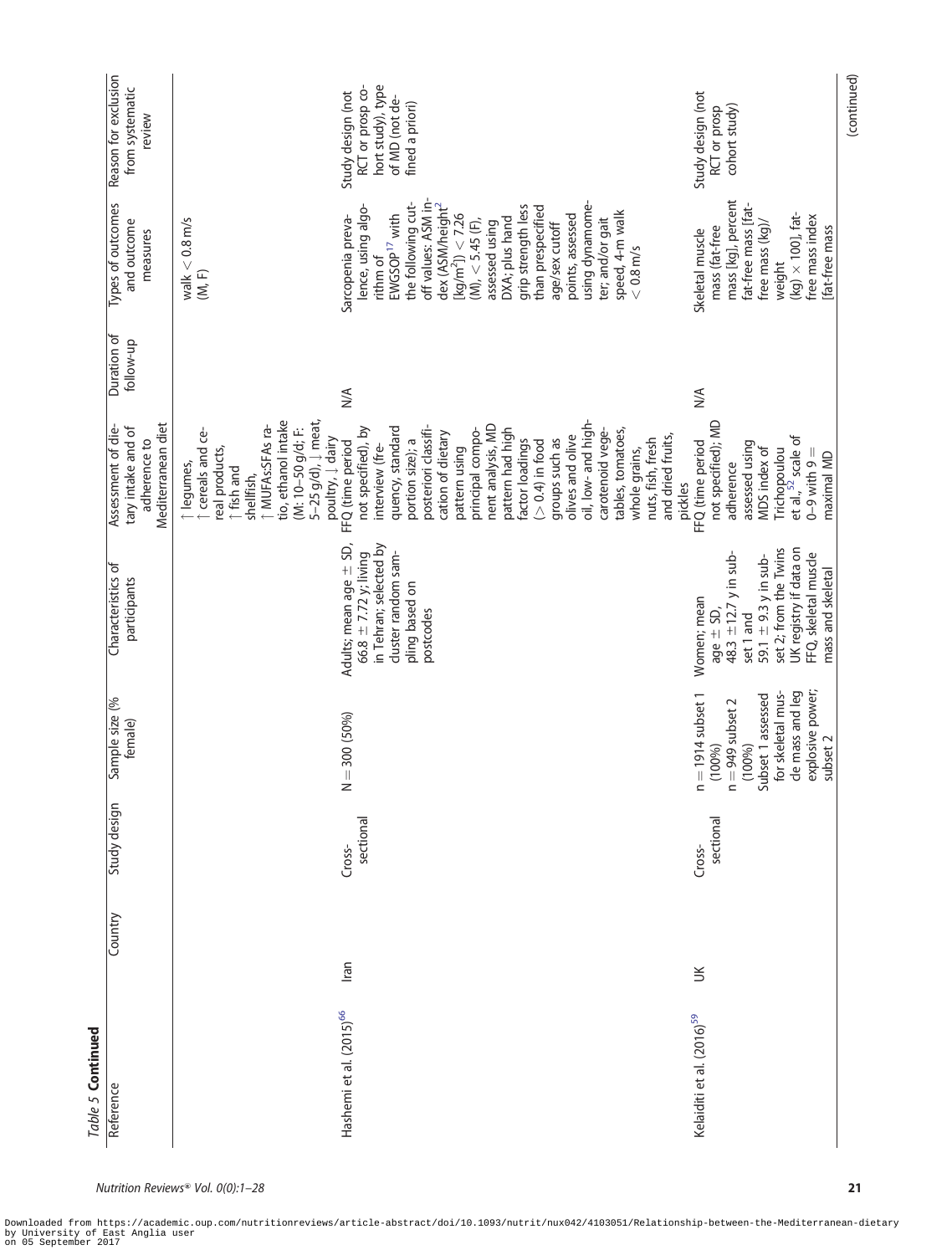| Table 5 Continued                       |                                                                                                                                                               |                     |                                                                |                                                                                                                                             |                                                                                                                                                                                                                                                                                                                                                                                    |                          |                                                                                                                                                                                                                                                                                                                                                                                                                                                  |                                                                                                                                                                                                      |
|-----------------------------------------|---------------------------------------------------------------------------------------------------------------------------------------------------------------|---------------------|----------------------------------------------------------------|---------------------------------------------------------------------------------------------------------------------------------------------|------------------------------------------------------------------------------------------------------------------------------------------------------------------------------------------------------------------------------------------------------------------------------------------------------------------------------------------------------------------------------------|--------------------------|--------------------------------------------------------------------------------------------------------------------------------------------------------------------------------------------------------------------------------------------------------------------------------------------------------------------------------------------------------------------------------------------------------------------------------------------------|------------------------------------------------------------------------------------------------------------------------------------------------------------------------------------------------------|
| Reference                               | Country                                                                                                                                                       | Study design        | Sample size (%<br>female)                                      | Characteristics of<br>participants                                                                                                          | Mediterranean diet<br>Assessment of die-<br>tary intake and of<br>adherence to                                                                                                                                                                                                                                                                                                     | Duration of<br>follow-up | Types of outcomes<br>and outcome<br>measures                                                                                                                                                                                                                                                                                                                                                                                                     | Reason for exclusion<br>from systematic<br>review                                                                                                                                                    |
|                                         |                                                                                                                                                               |                     | assessed for skel-<br>etal muscle mass<br>and grip<br>strength | power were available<br>muscle strength or                                                                                                  | $(5-25 \text{ g/d})$ , $\downarrow$ meat<br>MUFAs + PUFA-<br>alcohol intake<br>adherence, scor-<br>cereals, $\uparrow$ fish,<br>and meat prod-<br>ing 1 fruit and<br>vegetables,<br>ucts, $\downarrow$ dairy<br>s:SFAs ratio,<br>legumes,<br>nuts,                                                                                                                                 |                          | ing dynamometer,<br>quadriceps muscle<br>nant hand [kg] us-<br>[force and velocity<br>contraction] using<br>strength in domi-<br>arm muscle qual-<br>mass [kg], leg ex-<br>power (isometric<br>muscle strength/<br>assessed by DXA<br>(kg)/height (m <sup>2</sup> ),<br>ity calculated as<br>strength [kg] to<br>mean arm lean<br>of (principally)<br>plosive power<br>scan]; skeletal<br>ratio of grip<br>Nottingham<br>power rig)<br>hand grip |                                                                                                                                                                                                      |
| Rubio-Arias et al. (2015) <sup>67</sup> | speaks Spanish<br>Spain (translated<br>based transla-<br>from Spanish<br>by an individ<br>tion, verified<br>as a second<br>using web-<br>language)<br>ual who | sectional<br>Cross- | $N=12(100%)$                                                   | fessional indoor foot-<br>mean age $\pm$ SD <sup>b</sup> ,<br>20.3 $\pm$ 2.7 $\pm$ y; pro-<br>ball (soccer) players<br>Young adult females; | et al., $72$ scale 0-12<br>sessment N/R; MD<br>$12 =$ maximal MD<br>KIDMED index of<br>(fresh or cooked)<br>adherence using<br>adherence, scor-<br>$log + 1$ a fruit or<br>1/d, +1 vegeta-<br>fruit juice every<br>Dietary intake as-<br>fruit every day,<br>$\text{coker}$ ) > 1/d,<br>+1 vegetables<br>$day, +1$ a 2nd<br>bles (fresh or<br>+1 cereals or<br>Serra-Majem<br>with | $M \times$               | squat jumps using<br>tests $\times$ 2; counter<br>assessed by DXA);<br>assessed on 2 dif-<br>netic strength of<br>warm-up session<br>knee joint using<br>by standardized<br>strength/power<br>apart, preceded<br>mass (total lean<br>skeletal muscle<br>ferent days 7 d<br>movement and<br>platform; isoki-<br>(vertical jump<br>measurement<br>Skeletal muscle<br>mass [kg]                                                                     | hort study), type<br>RCT or prosp co-<br>ence index does<br>not assess meat<br>Study design (not<br>of MD (KIDMED<br>dietary adher-<br>from fast food<br>consumption)<br>[hamburger]<br>intake apart |
|                                         |                                                                                                                                                               |                     |                                                                |                                                                                                                                             |                                                                                                                                                                                                                                                                                                                                                                                    |                          |                                                                                                                                                                                                                                                                                                                                                                                                                                                  | (continued)                                                                                                                                                                                          |

Downloaded from https://academic.oup.com/nutritionreviews/article-abstract/doi/10.1093/nutrit/nux042/4103051/Relationship-between-the-Mediterranean-dietary<br>by University of East Anglia user<br>on 05 September 2017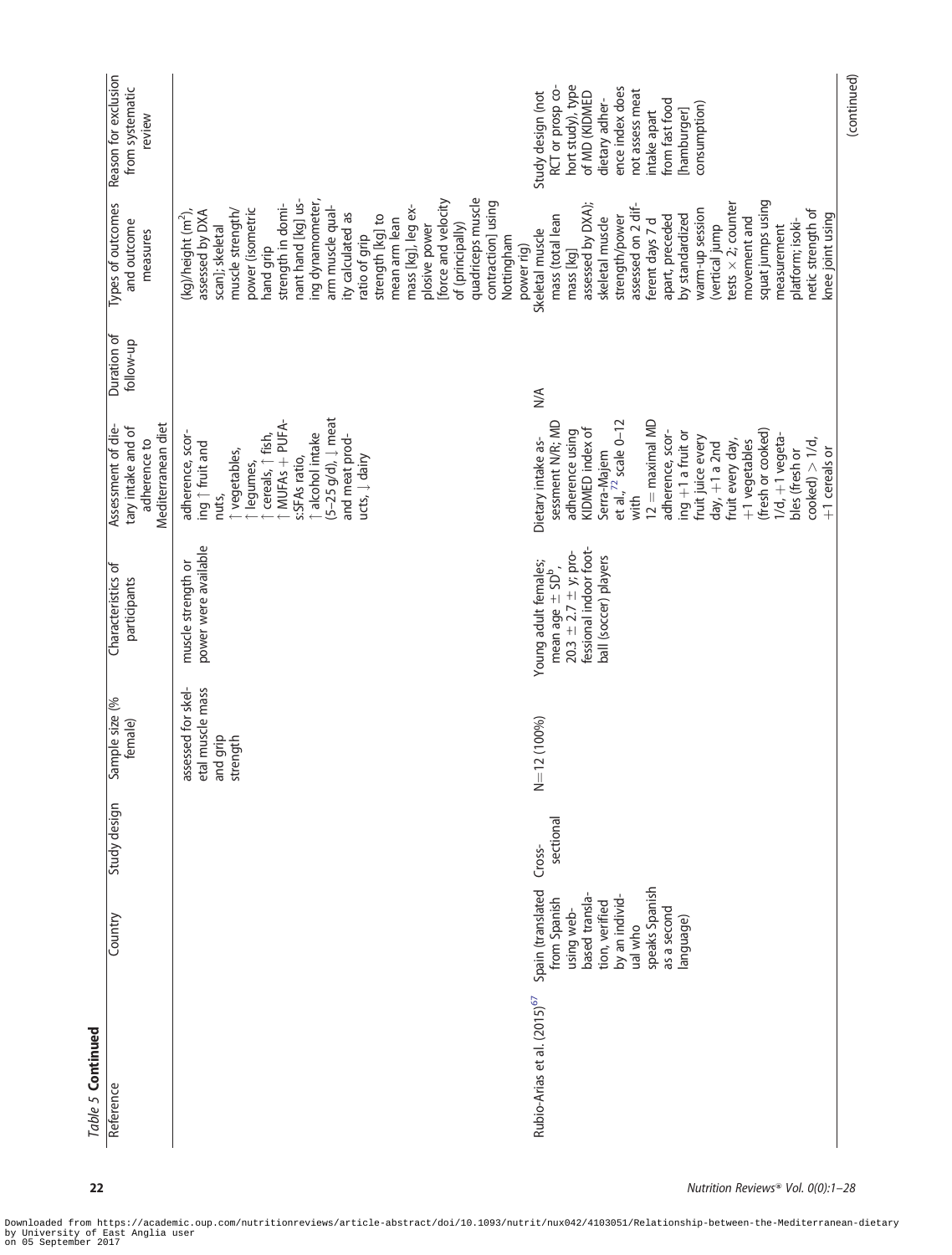| Table 5 Continued                                                                                                                                                                                                                                                                                                                                                                                                                                       |         |              |                           |                                                                                           |                                                                                                                                                                                    |                          |                                                                                                          |                                                   |
|---------------------------------------------------------------------------------------------------------------------------------------------------------------------------------------------------------------------------------------------------------------------------------------------------------------------------------------------------------------------------------------------------------------------------------------------------------|---------|--------------|---------------------------|-------------------------------------------------------------------------------------------|------------------------------------------------------------------------------------------------------------------------------------------------------------------------------------|--------------------------|----------------------------------------------------------------------------------------------------------|---------------------------------------------------|
| Reference                                                                                                                                                                                                                                                                                                                                                                                                                                               | Country | Study design | Sample size (%<br>female) | Characteristics of<br>participants                                                        | Mediterranean diet<br>Assessment of die-<br>tary intake and of<br>adherence to                                                                                                     | Duration of<br>follow-up | Types of outcomes<br>and outcome<br>measures                                                             | Reason for exclusion<br>from systematic<br>review |
|                                                                                                                                                                                                                                                                                                                                                                                                                                                         |         |              |                           |                                                                                           | grains (eg, bread)<br>for breakfast, $+1$<br>for breakfast, $+1$<br>a dairy product                                                                                                |                          | using radar; sprint<br>kicking ball speed<br>speed $3 \times 30$ m,<br>dynamometer;                      |                                                   |
|                                                                                                                                                                                                                                                                                                                                                                                                                                                         |         |              |                           |                                                                                           | $d$ , $+1$ pasta or rice<br>or cheese $(40 g) 1$<br>yogurts $(x2)$ and/<br>nuts $\geq 2-3 \times /wk$ ,<br>$\geq$ 5 $\times$ /wk, $+1$                                             |                          | peated sprint abil-<br>sprints, separated<br>separated by 5-<br>min periods; re-<br>ity $8 \times 30$ -m |                                                   |
|                                                                                                                                                                                                                                                                                                                                                                                                                                                         |         |              |                           |                                                                                           | wk, +1 likes, eats<br>$+1$ fish $\geq$ 2-3 $\times$ /<br>+1 uses olive oil<br>$pulses > 1/wk$ ,                                                                                    |                          | using photo-finish<br>periods, assessed<br>by 25-s recovery<br>equipment)                                |                                                   |
|                                                                                                                                                                                                                                                                                                                                                                                                                                                         |         |              |                           |                                                                                           | breakfast (eg, pas-<br>breakfast, -1 fast<br>dies several times<br>per day, -1 com-<br>food (hamburger)<br>sweets and can-<br>tries), $-1$ skips<br>mercial baked<br>at home, $-1$ |                          |                                                                                                          |                                                   |
| <i>Abbreviations and symbols:</i> aMED, alternate Mediterranean diet score; ASM, appendicular skeletal mass; AWGS, Asian Working Group for Sarcopenia; BMC, bone mineral content; BMD, bone mineral density; DXA, dual-energy x-ray<br><sup>b</sup> Assumed to be standard deviation (it is not stated whether the figure given is standard deviation or standard error)<br><sup>a</sup> Age data calculated for entire study population; original publ |         |              |                           | lication gives breakdown by group, eg, by intervention group, age, sex, and/or quantiles. | $>1 \times$ /wk                                                                                                                                                                    |                          |                                                                                                          |                                                   |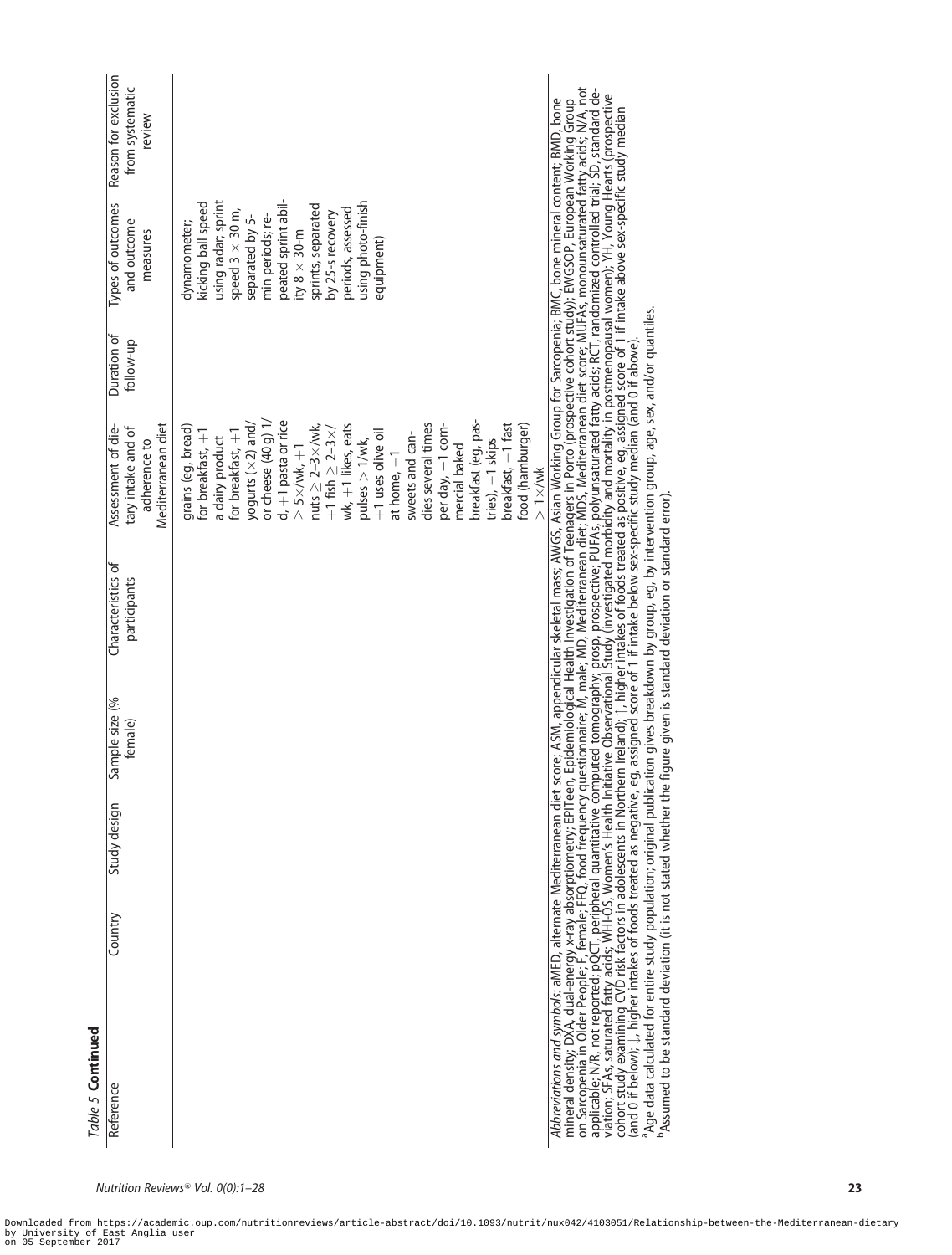tomography of the nondominant forearm.<sup>[65](#page-27-0)</sup> In the longitudinal studies, bone mineral density was assessed at baseline and at 12 months,  $54,56$  4 years,  $58$  or 6 years.  $57$ 

Studies ranged in size from  $30^{65}$  to 7961<sup>[57](#page-26-0)</sup> participants. Four studies investigated women only, either premenopausal (aged  $29-42$  years), <sup>[65](#page-27-0)</sup> postmenopausal (aged  $50-79$  years), $57$  or pre- and postmenopausal (mean age,  $48$  years<sup>[60](#page-27-0)</sup> and  $42.9$  years<sup>[61](#page-27-0)</sup>). In the 4 remaining studies in which both male and female participants were included in roughly equal proportions (46%-51%), studies comprised teenagers,  $58$  young adults (aged 20–25 years), $62$  or older adults only (aged  $>$  55 years).<sup>[54,56](#page-26-0)</sup> The Mediterranean diet adherence indices, where reported, were the Mediterranean diet score, used in 2 studies,  $61,62$  the alternate Mediterranean diet index in 1 study,<sup>[57](#page-26-0)</sup> and the Mediterranean diet quality index in 1 study.<sup>[58](#page-26-0)</sup> The interventional diets in the  $RCTs<sup>54,56</sup>$  $RCTs<sup>54,56</sup>$  $RCTs<sup>54,56</sup>$  $RCTs<sup>54,56</sup>$  $RCTs<sup>54,56</sup>$  are described in [Table 4.](#page-11-0)

Markers of bone turnover (4 studies). Three  $RCTs^{54-56}$ and a before–after study $63$  assessed the effects of dietary intervention on markers of bone turnover. Bulló et al.<sup>[54](#page-26-0)</sup> reported on urinary and serum markers of bone metabolism in a cohort of 238 men and women after 1 year in the PREDIMED RCT. Fernández-Real et al.<sup>[55](#page-26-0)</sup> investigated serum concentrations of markers of bone formation and resorption at 1- and 2-year follow-up points in a cohort of 127 older men from the same PREDIMED RCT. Mediterranean diet adherence in both studies was assessed using an extended version of the index by Martínez-González et al.<sup>[73](#page-27-0)</sup> The NU-AGE RCT<sup>[56](#page-26-0)</sup> investigating a Mediterranean diet plus vitamin D supplementation included 3 serum markers of bone health (25-OH vitamin D, calcium, parathyroid hormone) in a planned sample size of 1250 community-dwelling healthy adults. In the before–after interventional study involving 20 male adolescents (aged  $11-14$  years), <sup>[63](#page-27-0)</sup> serum and urinary markers of bone turnover were assessed at 1 month.[63](#page-27-0) The Mediterranean diet adherence assessment index was not specified.

Muscle-related outcomes (4 studies). Four crosssectional studies investigated skeletal muscle mass plus either skeletal muscle strength or physical perfor-mance.<sup>[50](#page-26-0),[59](#page-27-0),[66,67](#page-27-0)</sup> In a study of 2863 women aged 18– 79 years, skeletal muscle mass measures of fat-free mass, percentage of fat-free mass, and fat-free mass index were assessed using dual-energy x-ray absorptiometry, and muscle strength was assessed using either hand grip strength and arm muscle quality or leg explosive power.[59](#page-27-0) The before–after interventional study involving 20 adolescent female footballers (soccer players) reports on the skeletal muscle mass measure of total lean mass assessed using dual-energy x-ray

absorptiometry, muscle strength (isokinetic strength of knee joint), power (vertical jump test, kicking ball speed), and performance ( $3 \times 30$ -m sprint and repeated sprint ability). $67$  In the 2 remaining studies, both investigating adults older than 55 years, with sample sizes of  $3957^{50}$  $3957^{50}$  $3957^{50}$  and  $300,^{66}$  $300,^{66}$  $300,^{66}$  the muscle-related measures were used to determine the presence or absence of sarcopenia, and the association between Mediterranean diet and sarcopenia prevalence was reported. Both studies reported gait speed, hand grip strength assessed using a dynamometer, and values for appendicular skeletal muscle mass index assessed using dual-energy x-ray absorptiometry. However they used different operational definitions of sarcopenia that resulted in slightly different cutoff values to determine the presence or absence of sarcopenia. Mediterranean diet adherence in the 4 studies was assessed by the Mediterranean diet score (2 studies),  $50,59$  $50,59$  by the Mediterranean diet quality index (1) study), $67$  or by determining a Mediterranean dietary pattern using an a posteriori approach.<sup>[66](#page-27-0)</sup>

#### **DISCUSSION**

While national dietary guidelines such as the recently published 2015–2020 Dietary Guidelines for Americans<sup>[78](#page-27-0)</sup> recommend a Mediterranean diet, the data from this comprehensive systematic and mapping review in which 1738 unique records were screened for eligibility indicate that the implications of this diet for bone and musculoskeletal health are not understood. This work demonstrates an overall paucity of RCTs and prospective longitudinal studies investigating the association between the Mediterranean diet and outcomes indicative of bone or skeletal muscle health (relevant to sarcopenia) in adults and a lack of such studies in children and young people. Studies of any design investigating skeletal muscle outcomes relevant to sarcopenia are particularly sparse. This is in contrast to the more comprehensively investigated relationship between Mediterranean diet and other clinical conditions such as type 2 diabetes, stroke, and overall mortality.<sup>39[,79,80](#page-27-0)</sup>

In the systematic review, only 3 studies, all prospective cohort studies in adults, investigated the association between a traditional Mediterranean diet (as defined) and the musculoskeletal outcomes of interest. The 2 studies reporting on the outcome of hip fracture incidence, both of which were assessed as yielding moderate- to good-quality evidence, produced opposing findings, the cause of which could not be examined statistically but is likely due, in part, to the between-study variability in participant characteristics and exposure assessment. The study that demonstrated a positive effect of the Mediterranean diet on hip fracture incidence (Benetou et al. $48$ ) included a substantially larger number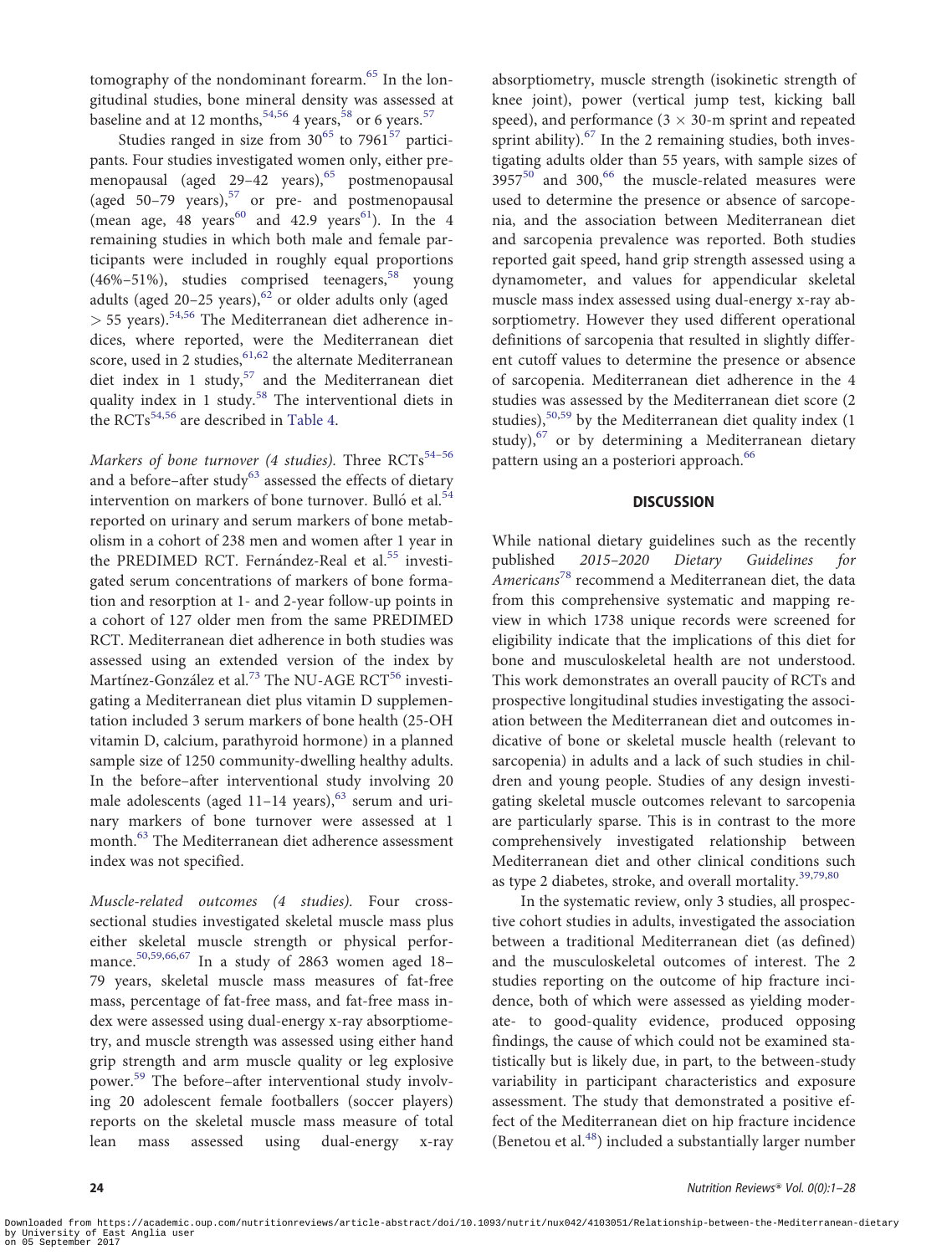of participants from a more diverse range of countries within northern and southern Europe and comprised a younger population that incorporated pre- and peri-menopausal women, unlike the study by Feart et al.<sup>[49](#page-26-0)</sup> that recruited participants in southern France and included individuals aged 65 years and older. The study by Benetou et al.<sup>[48](#page-26-0)</sup> did not report on total fractures or fractures at sites other than the hip. There were large differences in the size of populations included in the 2 studies, with the smaller study by Feart et al. $49$  potentially having less power to detect associations with accuracy. There were also differences in the covariate factors included in the statistical models that could potentially contribute to heterogeneity in the results: whilst age, sex, body mass index, educational level, physical activity, and energy intake were adjusted for in both studies, smoking, menopause status, previous fracture and history of various, specified, chronic diseases were adjusted for only by Benetou et al.,<sup>48</sup> and osteoporosis status, osteoporosis medication, calcium, vitamin D use, and marital status were adjusted for only by Feart et al.<sup>[49](#page-26-0)</sup>

Although no association was found between the Mediterranean diet and fracture incidence in the 1 study that investigated multiple anatomical sites<sup>[49](#page-26-0)</sup> there was consistency in each of the point estimate hazard ratios towards increased fracture incidence with increased Mediterranean diet adherence. In that study the authors also found through secondary analysis that low (vs high) intake of dairy products was associated with an increased risk of incident fractures at any of the 3 sites together and, when examined separately, of wrist but not hip or vertebra fractures. In the larger pan-European study that investigated hip fracture<sup>[48](#page-26-0)</sup> there was no relationship with dairy products alone.

There was potential for clinical heterogeneity between the studies in dietary intake assessment, with Benetou et al.<sup>[48](#page-26-0)</sup> using 24-hour dietary data, assessed in a percentage of patients, to calibrate the FFQ dietary data to a common reference scale across participating countries. Also, importantly, in both studies, the cut-off point for assigning an adherence score of either 0 or 1 for each food category in the dietary adherence index (Mediterranean diet score) was ascertained from the sex-specific median of the study sample, and these medians are likely to have differed between studies given the participants were not from the same country. Median intakes of food categories can differ markedly across countries according to availability and cultural preferences as shown in the European Prospective Investigation into Cancer and Nutrition study, which found considerable differences across countries in consumption of food groups such as animal, processed and plant foods.<sup>[81](#page-27-0)</sup> For this reason, results from studies that use such scoring methods when assessing dietary

exposure are not immediately generalizable across populations with differing dietary habits. It was not possible in this systematic review to accurately compare mean daily intake of foods within each food category across the 2 studies in question, as data are presented in differ-ent formats (grams/day<sup>[48](#page-26-0)</sup> vs servings/week<sup>49</sup>).

The finding of no association between sarcopenia incidence and adherence to Mediterranean diet in Chinese adults after 4 years of follow-up is considered robust for this specific study population,<sup>[50](#page-26-0)</sup> but generalizability to other populations is cautioned: the opposing findings of the 2 hip fracture studies above illustrate that the findings of a single prospective cohort study investigating Mediterranean diet should be viewed with prudence. Dietary patterns are assumed to operate through the nutrients provided in the food within them, and therefore the variability in consumption of food groups, which occurs across (and within) countries, results in differences in the nutrients consumed. The resultant differences complicate the interpretation of the effects of the dietary patterns on health outcomes. Nevertheless, the investigation of dietary patterns and their influence on health outcomes is an established research approach that can complement the more specific investigation of individual nutrients or food groups.

The 15 studies included in the evidence map, although not eligible for this systematic review on the basis of the a priori defined criteria, provide important insights for the planning of future research. A range of musculoskeletal outcomes have been investigated in studies of varying design [\(Figure 2](#page-6-0)) that use different methods to ascertain dietary intake and/or adherence to the Mediterranean diet, or that use different interventional diets and methods of providing dietary advice. Between-study differences in the types of outcome measures are particularly obvious with regard to assessment of bone mineral density and skeletal muscle mass, strength, or physical performance, reflecting ongoing debates about how to characterize skeletal muscle health.

This review has a number of strengths in the scope of the subject as well as the methodology. Mapping the broader research evidence alongside the systematic review evidence has enabled a comprehensive overview of the diverse research undertaken on this topic. Studies that investigated skeletal muscle outcomes and sarcopenia (not only fracture and osteoporosis outcomes) were included in acknowledgment of the recently understood interactive nature of the bone and skeletal muscle systems. At the time of writing, this systematic review appears to be the first to include sarcopenia and its constituent components (loss of skeletal muscle mass and function) in association with the Mediterranean dietary pattern. It expands the work of a previously published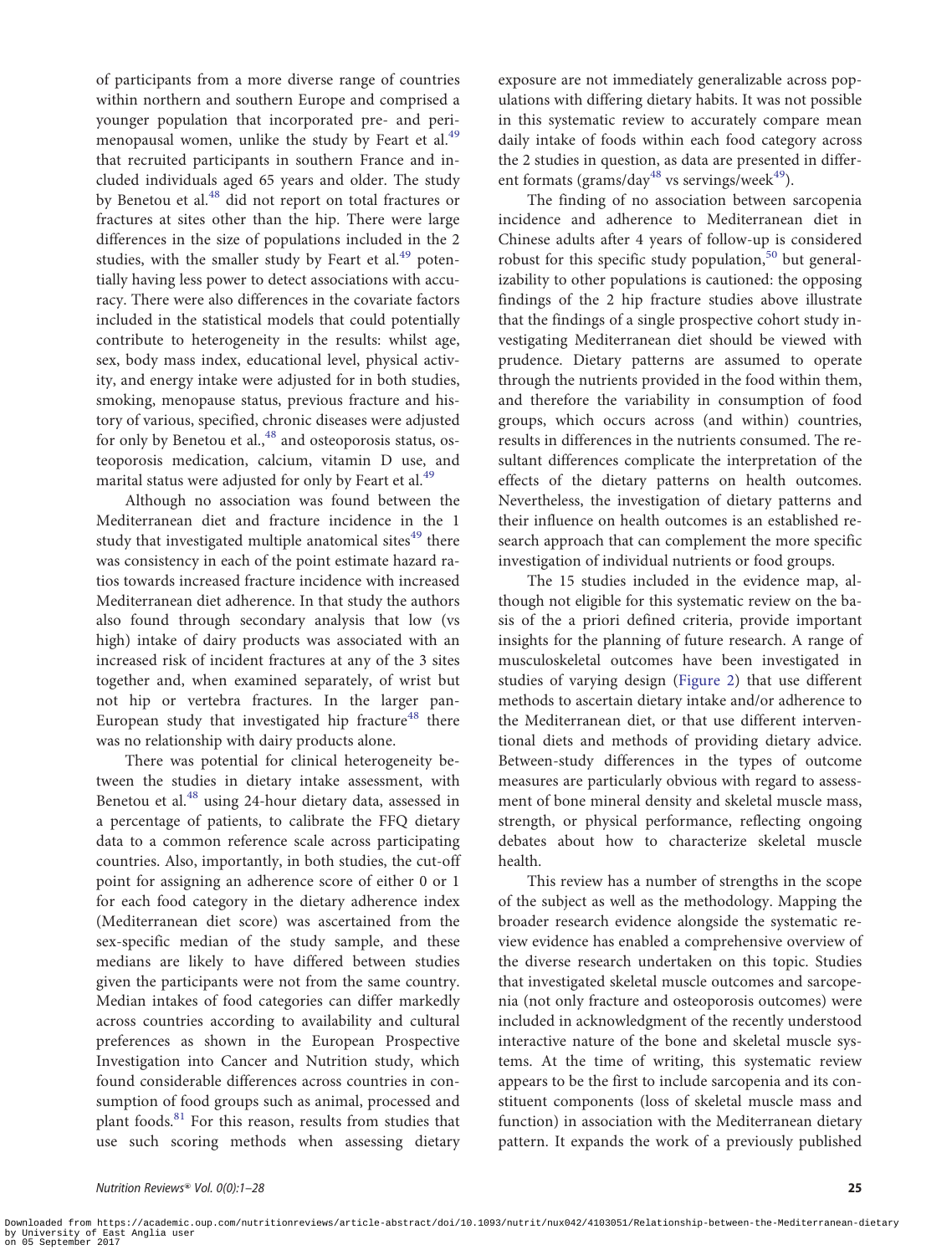<span id="page-25-0"></span>literature review investigating bone health $40$  by extending the number of databases searched from 3 to 10; by including studies of any language, provided adequate English translations could be obtained (no studies were excluded on the basis of language); by using recognized Cochrane methodology; and by limiting admissible studies to those whose designs provide the strongest evidence, ie, RCTs and prospective cohort studies in which outcome measures were assessed at appropriate time points.

A further strength of this study is the a priori characterization of the Mediterranean diet, accomplished through careful examination of relevant dietary adherence indices at the start of this study. The potential for substantial between-study heterogeneity in exposure to a Mediterranean diet was somewhat reduced by requiring the interventional diets and/or diet adherence assessment indices to have addressed 8 prespecified food categories as a minimum. Nevertheless, heterogeneity on this factor was inevitable, given the numerous Mediterranean diet adherence assessment indices with differing scoring approaches. These issues related to characterization of dietary patterns are an important limitation of studies that intend to provide evidence about the role of diet on health outcomes, rendering the results difficult to interpret. A more consistent definition of the Mediterranean diet that describes not just the principles of the diet but gives an amount of consumption for the food groups composing the score, which can be used at an individual level, has been proposed.<sup>[39](#page-26-0)</sup>

A drawback to the approach used to define the inclusion criteria for the systematic review was that 3 RCTs and 2 prospective cohort studies were excluded for the following reasons: the adherence assessment scores did not assess dairy or meat intake, the Mediterranean diet intervention did not specifically encourage the intake of cereals, and participants in the Mediterranean diet intervention arm, but not the control arm, received a vitamin D supplement. Nevertheless, the combined mapping and systematic review approach ensured that the characteristics of these 5 studies have been captured and tabulated.

# **CONCLUSION**

While there is a notable body of research pertaining to the Mediterranean diet and health outcomes such as cardiovascular and metabolic disease, there is a paucity of evidence to understand the relationship between this diet and musculoskeletal outcomes in children, young people, and adults. Evidence relating to the association between fracture incidence at the hip in adults living in Europe and a Mediterranean diet rich in fruit, vegetables, legumes, cereals, and fish and low in meat, milk,

and saturated fatty acids is contradictory, highlighting the complexities of interpreting data from studies in which a dietary pattern is the exposure of interest. The lack of agreement in the findings for hip fracture incidence emphasizes the need for further studies that can be assessed alongside the 1 study that found no association between Mediterranean diet adherence and fracture incidence at the wrist or vertebra. No association was found between the Mediterranean diet and sarcopenia in Chinese men and women, but the findings were from a single study, and aggregate support from additional studies is needed to understand this association in the context of other populations. At present, there is insufficient research evidence to inform policy decisions about the role of Mediterranean diet in fracture risk and/or skeletal muscle outcomes. That which is available is methodologically diverse in key aspects such as methods to assess the dietary pattern. Future research to answer these questions needs to use a consistent definition of the Mediterranean diet, robust methods for assessing exposure to dietary patterns that yield generalizable data, appropriate musculoskeletal outcomes, sufficiently long follow-up times to assess the outcomes, and prospective study designs.

#### Acknowledgments

This study was funded by Dairy Australia and was undertaken by the authors independently of the funder.

Declaration of interest. The authors have no relevant interests to declare.

#### Supporting Information

The following Supporting Information is available through the online version of this article at the publisher's website:

Table S1 PRISMA checklist

Appendix S1 Search strategy used in Ovid Medline database

Appendix S2 Details of inclusion criteria for outcome measures, applicable to both the evidence map and the systematic review

Appendix S3 Newcastle-Ottawa Scale to assess quality of a cohort study, tailored to meet the requirements of this systematic review

#### **REFERENCES**

- 1. Åkesson K, Marsh D, Mitchell PJ, et al. Capture the Fracture: a Best Practice Framework and global campaign to break the fragility fracture cycle. Osteoporos Int. 2013;24:2135–2152.
- 2. Hernlund E, Svedbom A, Ivergard M, et al. Osteoporosis in the European Union: medical management, epidemiology and economic burden. A report prepared in collaboration with the International Osteoporosis Foundation (IOF) and the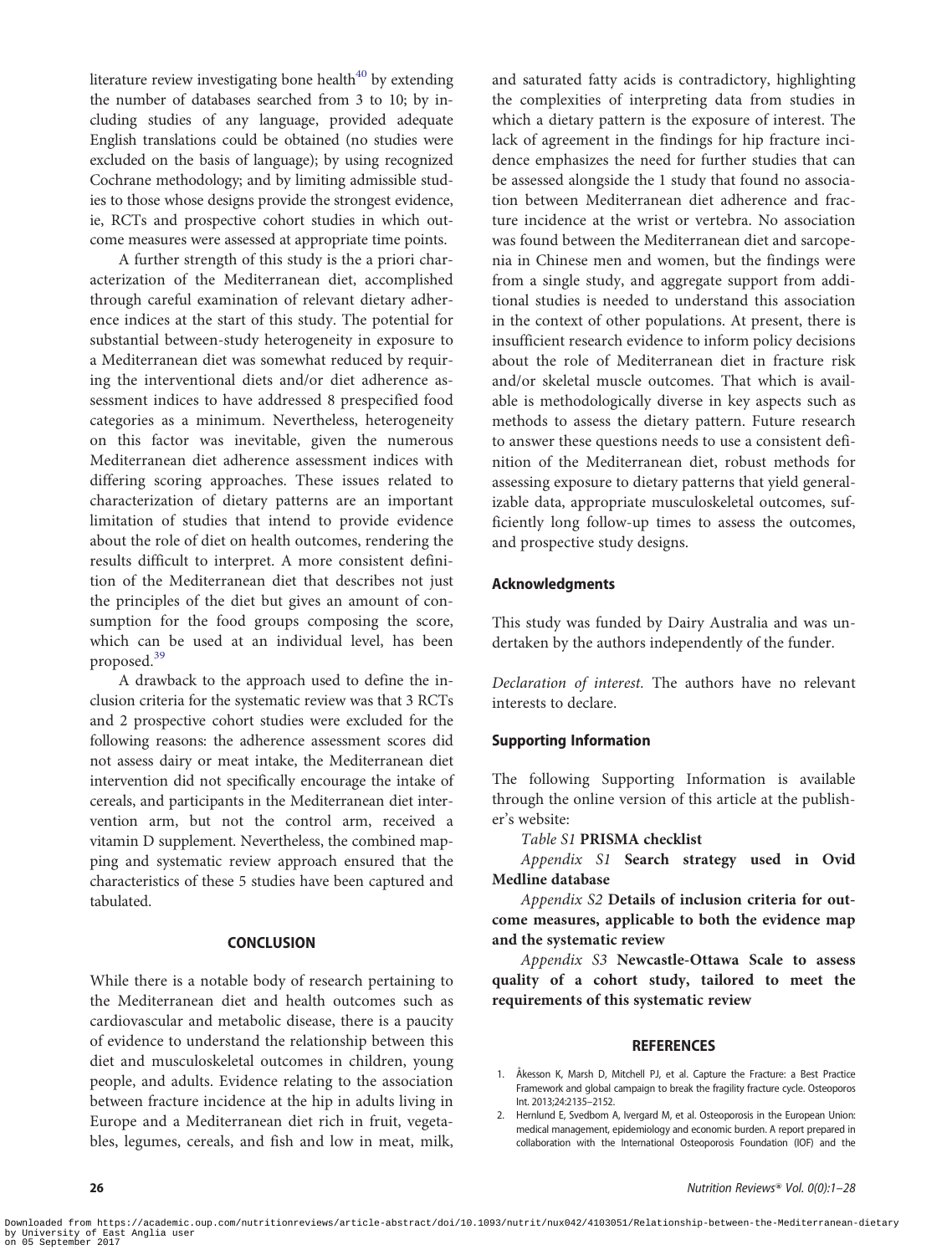<span id="page-26-0"></span>European Federation of Pharmaceutical Industry Associations (EFPIA). Arch Osteoporos. 2013;8:136. doi:10.1007/s11657-013-0136-1.

- 3. Kanis JA, Johnell O. Requirements for DXA for the management of osteoporosis in Europe. Osteoporos Int. 2005;16:229–238.
- 4. Do M, Chang V, Kuran N, et al. Fall-related injuries among Canadian seniors, 2005–2013: an analysis of the Canadian Community Health Survey. Health Promot Chronic Dis Prev Canada. 2015;35:99–108.
- 5. Court-Brown CM, Clement ND, Duckworth AD, et al. The changing epidemiology of fall-related fractures in adults. Injury. 2017;48:819–824.
- 6. Lorentzon M, Cummings SR. Osteoporosis: the evolution of a diagnosis. J Int Med. 2015;277:650–661.
- 7. Szulc P, Feyt C, Chapurlat R. High risk of fall, poor physical function, and low grip strength in men with fracture—the STRAMBO study. J Cachexia Sarcopenia Muscle. 2016;7:299–311.
- 8. Chalhoub D, Cawthon PM, Ensrud KE, et al. Risk of nonspine fractures in older adults with sarcopenia, low bone mass, or both. J Am Geriatr Soc. 2015;63:1733–1740.
- 9. Clynes MA, Edwards MH, Buehring B, et al. Definitions of sarcopenia: associations with previous falls and fracture in a population sample. Calcif Tissue Int. 2015;97:445–452.
- 10. Sjöblom S, Suuronen J, Rikkonen T, et al. Relationship between postmenopausal osteoporosis and the components of clinical sarcopenia. Maturitas. 2013;75:175–180.
- 11. Di Monaco M, Vallero F, Di Monaco R, et al. Prevalence of sarcopenia and its association with osteoporosis in 313 older women following a hip fracture. Arch Gerontol Geriatr. 2011;52:71–74.
- 12. Tagliaferri C, Wittrant Y, Davicco M-J, et al. Muscle and bone, two interconnected tissues. Ageing Res Rev. 2015;21:55–70.
- 13. Brotto M, Bonewald L. Bone and muscle: Interactions beyond mechanical. Bone. 2015;80:109–114.
- 14. Szulc P, Beck TJ, Marchand F, et al. Low skeletal muscle mass is associated with poor structural parameters of bone and impaired balance in elderly men—the MINOS study. J Bone Minel Res. 2005;20:721–729.
- 15. Cesari M, Fielding RA, Pahor M, et al. Biomarkers of sarcopenia in clinical trials recommendations from the International Working Group on Sarcopenia. J Cachexia Sarcopenia Muscle. 2012;3:181–190.
- 16. Bijlsma AY, Meskers CGM, Westendorp RGJ, et al. Chronology of age-related disease definitions: osteoporosis and sarcopenia. Ageing Res Rev. 2012;11:320–324.
- 17. Cruz-Jentoft AJ, Baeyens JP, Bauer JM, et al. Sarcopenia: European consensus on definition and diagnosis: report of the European Working Group on Sarcopenia in Older People. Age Ageing. 2010;39:412–423.
- 18. Ribeiro SM, Kehayias JJ. Sarcopenia and the analysis of body composition. Adv Nutr. 2014;5:260–267.
- 19. Keevil VL, Romero-Ortuno R. Ageing well: a review of sarcopenia and frailty. Proc Nutr Soc. 2015;74:337–347.
- 20. Clark BC, Manini TM. What is dynapenia? Nutrition. 2012;28:495–503.
- 21. Fearon K, Evans WJ, Anker SD. Myopenia—a new universal term for muscle wasting. J Cachexia, Sarcopenia Muscle. 2011;2:1–3.
- 22. Chen LK, Liu LK, Woo J, et al. Sarcopenia in Asia: consensus report of the Asian Working Group for Sarcopenia. J Am Med Dir Assoc. 2014;15:95–101.
- 23. Studenski SA, Peters KW, Alley DE, et al. The FNIH Sarcopenia Project: rationale, study description, conference recommendations, and final estimates. J Gerontol Series A Biol Sci Med Sci. 2014;69:547–558.
- 24. Fielding RA, Vellas B, Evans WJ, et al.; for International Working Group on Sarcopenia. Sarcopenia: an undiagnosed condition in older adults. Current consensus definition: prevalence, etiology, and consequences. J Am Med Dir Assoc. 2011;12:249–256.
- 25. Mitchell PJ, Cooper C, Dawson-Hughes B, et al. Life-course approach to nutrition. Osteoporos Int. 2015;26:2723–2742.
- 26. Curtis E, Litwic A, Cooper C, et al. Determinants of muscle and bone aging. J Cell Physiol. 2015;230:2618–2625.
- 27. Hernandez CJ, Beaupré GS, Carter DR. A theoretical analysis of the relative influences of peak BMD, age-related bone loss and menopause on the development of osteoporosis. Osteoporos Int. 2003;14:843–847.
- 28. Welch A. Nutritional influences on age-related skeletal muscle loss. Proc Nutr Soc. 2014;73:16–33.
- 29. Handel MN, Heitmann BL, Abrahamsen B. Nutrient and food intakes in early life and risk of childhood fractures: a systematic review and meta-analysis. Am J Clin Nutr. 2015;102:1182–1195.
- 30. Trichopoulou A, Martínez-González MA, Tong TYN, et al. Definitions and potential health benefits of the Mediterranean diet: views from experts around the world. BMC Med. 2014;12:112. doi:10.1186/1741-7015-12-112.
- 31. Hernandez-Ruiz A, Garcia-Villanova B, Guerra Hernandez EJ, et al. Description of indexes based on the adherence to the Mediterranean dietary pattern: a review. Nutr Hosp. 2015;32:1872–1884.
- 32. Schulman RC, Weiss AJ, Mechanick JI. Nutrition, bone, and aging: an integrative physiology approach. Curr Osteoporos Rep. 2011;9:184–195.
- 33. Martínez-González MA, Martin-Calvo N. Mediterranean diet and life expectancy; beyond olive oil, fruits, and vegetables. Curr Opin Clin Nutr Metabol Care. 2016;19:401–407.
- 34. Rees K, Hartley L, Flowers N, et al. 'Mediterranean' dietary pattern for the primary prevention of cardiovascular disease. Cochrane Database Syst Rev. 2013(8):CD009825. doi:10.1002/14651858.CD009825.pub2.
- 35. Grosso G, Mistretta A, Frigiola A, et al. Mediterranean diet and cardiovascular risk factors: a systematic review. Crit Rev Food Sci Nutr. 2014;54:593–610.
- 36. Kontogianni MD, Panagiotakos DB. Dietary patterns and stroke: a systematic review and re-meta-analysis. Maturitas. 2014;79:41–47.
- 37. Esposito K, Maiorino MI, Bellastella G, et al. A journey into a Mediterranean diet and type 2 diabetes: a systematic review with meta-analyses. BMJ Open. 2015;5. doi:10.1136/bmjopen-2015-008222.
- Koloverou E, Esposito K, Giugliano D, et al. The effect of Mediterranean diet on the development of type 2 diabetes mellitus: a meta-analysis of 10 prospective studies and 136,846 participants. Metabolism. 2014;63:903–911.
- 39. Sofi F, Macchi C, Abbate R, et al. Mediterranean diet and health status: an updated meta-analysis and a proposal for a literature-based adherence score. Public Health Nutr. 2014;17:2769–2782.
- 40. Perez AR, Velasco AR. Adherence to Mediterranean diet and bone health. Nutr Hosp. 2014;29:989–996.
- 41. Higgins J, Green S, eds. Cochrane Handbook for Systematic Reviews of Interventions. Version 5.1.0 [updated March 2011]. London, United Kingdom: The Cochrane Collaboration; 2011.<www.cochrane-handbook.org>. Accessed November 1, 2016.
- 42. Craig J, Bunn D, Hayhoe R, et al. The relationship between pre-defined Mediterranean dietary patterns and musculoskeletal health in all age groups. PROSPERO 2016: CRD42016037038. [http://www.crd.york.ac.uk/PROSPERO/dis](http://www.crd.york.ac.uk/PROSPERO/display_record.asp?ID=CRD42016037038) [play\\_record.asp?ID](http://www.crd.york.ac.uk/PROSPERO/display_record.asp?ID=CRD42016037038)=[CRD42016037038](http://www.crd.york.ac.uk/PROSPERO/display_record.asp?ID=CRD42016037038). Revised April 1, 2016. Accessed November 1, 2016.
- 43. Moher D, Liberati A, Tetzlaff J, et al. Preferred reporting items for systematic reviews and meta-analyses: the PRISMA statement. BMJ. 2009;339:b2535. doi:10.1136/bmj.b2535.
- 44. Shaw CA. Assessment of Mediterranean Diet Scores in Older Adults [PhD Thesis]. Newcastle upon Tyne, United Kingdom: Human Nutrition Research Centre, Institute of Cellular Medicine, Newcastle University; 2015.
- 45. Bach-Faig A, Berry EM, Lairon D, et al. Mediterranean diet pyramid today. Science and cultural updates. Public Health Nutr. 2011;14:2274–2284.
- Ravn P. Prediction of response in bone mass by biochemical markers of bone turnover during antiresorptive therapy for prevention of steoporosis. In: Eastell R, Baumann M, Hoyle N, Wieczorek L, eds. Bone Markers: Biochemical and Clinical Perspectives. 1st ed. London, United Kingdom: Martin Dunitz Ltd; 2001:167–178.
- 47. Wells GA, Shea B, O'Connell D, et al. The Newcastle-Ottawa Scale (NOS) for assessing the quality of nonrandomised studies in meta-analyses. Ottawa, Ontario, Canada: The Ottawa Hospital Research Institute, University of Ottawa; 2014. [http://www.ohri.ca/programs/clinical\\_epidemiology/oxford.asp](http://www.ohri.ca/programs/clinical_epidemiology/oxford.asp). Accessed August 14, 2016.
- 48. Benetou V, Orfanos P, Pettersson-Kymmer U, et al. Mediterranean diet and incidence of hip fractures in a European cohort. Osteoporos Int. 2013;24:1587–1598.
- 49. Feart C, Lorrain S, Ginder Coupez V, et al. Adherence to a Mediterranean diet and risk of fractures in French older persons. Osteoporos Int. 2013;24:3031–3041.
- 50. Chan R, Leung J, Woo J. A prospective cohort study to examine the association between dietary patterns and sarcopenia in Chinese community-dwelling older people in Hong Kong. J Am Med Dir Assoc. 2016;17:336–342.
- 51. Riboli E, Hunt K, Slimani N, et al. European Prospective Investigation into Cancer and Nutrition (EPIC): study populations and data collection. Public Health Nutr. 2002;5:1113–1124.
- 52. Trichopoulou A, Costacou T, Bamia C, et al. Adherence to a Mediterranean diet and survival in a Greek population. N Engl J Med. 2003;348:2599–2608.
- 53. Heymsfield SB, Smith R, Aulet M, et al. Appendicular skeletal muscle mass: measurement by dual-photon absorptiometry. Am J Clin Nutr. 1990;52:214–218.
- 54. Bulló M, Amigó-Correig P, Márquez-Sandoval F, et al. Mediterranean diet and high dietary acid load associated with mixed nuts: effect on bone metabolism in elderly subjects. J Am Geriatr Soc. 2009;57:1789–1798.
- 55. Fernández-Real JM, Bulló M, Moreno-Navarrete JM, et al. A Mediterranean diet enriched with olive oil is associated with higher serum total osteocalcin levels in elderly men at high cardiovascular risk. J Clin Endocrinol Metab. 2012;97:3792–3798.
- 56. Santoro A, Pini E, Scurti M, et al. Combating inflammaging through a Mediterranean whole diet approach: the NU-AGE project's conceptual framework and design. Mech Ageing Dev. 2014;136–137,3–13.
- 57. Haring B, Crandall CJ, Wu C, et al. Dietary patterns and fractures in postmenopausal women: results from the Women's Health Initiative. JAMA Int Med. 2016;176:645–652.
- 58. Monjardino T, Lucas R, Ramos E, et al. Associations between a priori-defined dietary patterns and longitudinal changes in bone mineral density in adolescents. Public Health Nutr. 2012;17:195–205.